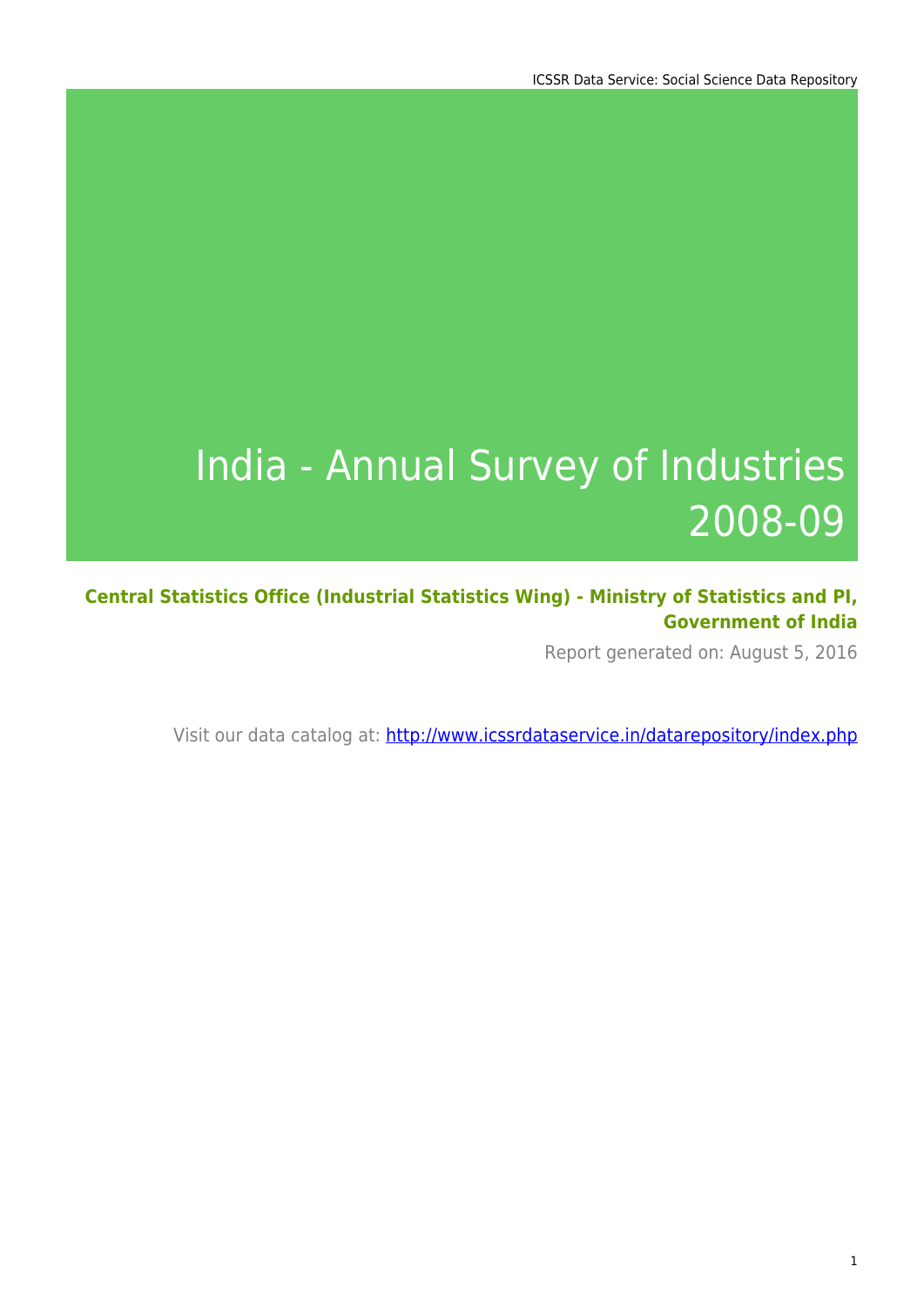### **Overview**

### **Identification**

ID NUMBER IND-CSO-ASI-2008-09

### **Version**

VERSION DESCRIPTION Version1.00: Reorganised Anonymized dataset for publication

PRODUCTION DATE 2012-03-04

### **Overview**

### **ABSTRACT** Introduction

The Annual Survey of Industries (ASI) is the principal source of industrial statistics in India. It provides statistical information to assess changes in the growth, composition and structure of organised manufacturing sector comprising activities related to manufacturing processes, repair services, gas and water supply and cold storage. The Survey is conducted annually under the statutory provisions of the Collection of Statistics Act 1953, and the Rules framed there-under in 1959, except in the State of Jammu & Kashmir where it is conducted under the State Collection of Statistics Act, 1961 and the rules framed there-under in 1964.

KIND OF DATA Census and Sample survey data [cen/ssd]

### UNITS OF ANALYSIS

The primary unit of enumeration in the survey is a factory in the case of manufacturing industries, a workshop in the case of repair services, an undertaking or a licensee in the case of electricity, gas & water supply undertakings and an establishment in the case of bidi & cigar industries. The owner of two or more establishments located in the same State and pertaining to the same industry group and belonging to same scheme (census or sample) is, however, permitted to furnish a single consolidated return. Such consolidated returns are common feature in the case of bidi and cigar establishments, electricity and certain public sector undertakings.

### Merging of unit level data

As per existing policy to merge unit level data at ultimate digit level of NIC'08 (i.e., 5 digit) for the purpose of dissemination, the data have been merged for industries having less than three units within State, District and NIC-08 (5 Digit) with the adjoining industries within district and then to adjoining districts within a state. There may be some NIC-08 (5 Digit) ending with '9' that do not figure in the book of NIC '08. These may be treated as 'Others' under the corresponding 4-digit group. To suppress the identity of factories data fields corresponding to PSL number, Industry code as per Frame (4-digit level of NIC-09) and RO/SRO code have been filled with '9' in each record.

It may please be noted that, tables generated from the merged data may not tally with the published results for few industries, since the merging for published data has been done at aggregate-level to minimise the loss of information.

### **Scope**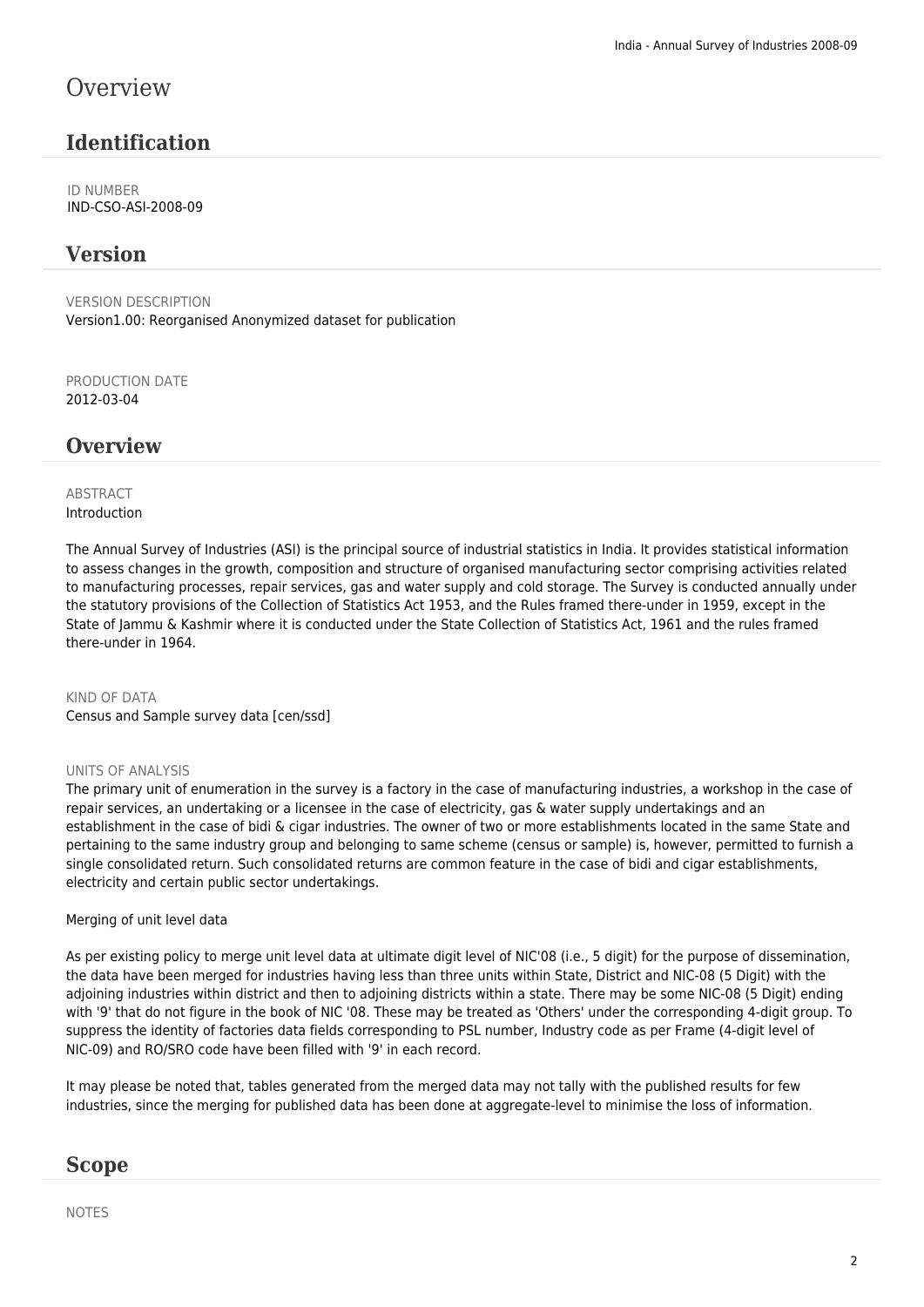The survey covers all the factories registered under Sections 2(m)(i) and 2(m)(ii) of the Factories Act, 1948, i.e. 10 or more workers with the aid of power or 20 or more workers without the aid of power. The survey also covers bidi and cigar manufacturing establishments registered under the Bidi and Cigar Workers (Conditions of Employment) Act 1966. All electricity undertakings engaged in generation, transmission and distribution of electricity, but not registered with the Central Electricity Authority (CEA) are also covered under ASI. Defence establishments, oil storage and distribution depots etc. are excluded from the purview of the survey.

#### TOPICS

| <b>Topic</b>             | <b>Vocabulary</b> | URI                                  |
|--------------------------|-------------------|--------------------------------------|
| Macroeconomics & Growth  | World Bank        | http://www.surveynetwork.org/toolkit |
| Private Sector and Trade | World Bank        | http://www.surveynetwork.org/toolki  |
| <b>Public Sector</b>     | World Bank        |                                      |

#### **KEYWORDS**

FIXED CAPITAL, BONUS, WORKING CAPITAL, EMPLOYEES, WAGES AND SALARIES, TOTAL EMOLUMENTS, FUELS CONSUMED, DEPRECIATION, GROSS OUTPUT, NET VALUE ADDED, FINISHED GOODS, PHYSICAL WORKING CAPITAL, TOTAL INPUT, TOTAL OUTPUT, BLOCK-A (IDENTIFICATION PARTICULARS FOR OFFICIAL USE), BLOCK-B (PARTICULARS OF FACTORIES:TO BE FILLED BY OWNERS), BLOCK-C (FIXED ASSETS), BLOCK-D (WORKING CAPITAL AND LOANS), BLOCK-E (EMPLOYMENT AND LABOUR COST), BLOCK-F (OTHER EXPENSES), BLOCK-G (OTHER INCOMES), BLOCK-H (INPUT ITEMS - Indigenous items consumed), BLOCK-I (INPUT ITEMS - Directly imported items only (consumed)), BLOCK-J (PRODUCTS AND BY-PRODUCTS (Manufactured by the unit))

### **Coverage**

### GEOGRAPHIC COVERAGE

The ASI extends to the entire country except the States of Arunachal Pradesh, Mizoram, and Sikkim and Union Territory of Lakshadweep. It covers all factories registered under Sections 2m(i) and 2m(ii) of the Factories Act, 1948 i.e. those factories employing 10 or more workers using power; and those employing 20 or more workers without using power. The survey also covers bidi and cigar manufacturing establishments registered under the Bidi & Cigar Workers (Conditions of Employment) Act, 1966 with coverage as above. All electricity undertakings engaged in generation, transmission and distribution of electricity registered with the Central Electricity Authority (CEA) were covered under ASI irrespective of their employment size. Certain servicing units and activities like water supply, cold storage, repairing of motor vehicles and other consumer durables like watches etc. are covered under the Survey. Though servicing industries like motion picture production, personal services like laundry services, job dyeing, etc. are covered under the Survey but data are not tabulated, as these industries do not fall under the scope of industrial sector defined by the United Nations.

#### UNIVERSE

The survey cover factories registered under the Factory Act 1948.

Establishments under the control of the Defence Ministry,oil storage and distribution units, restaurants and cafes and technical training institutions not producing anything for sale or exchange were kept outside the coverage of the ASI.

The geographical coverage of the Annual Survey of Industries, 2008-2009 has been extended to the entire country except

the states of Arunachal Pradesh, Mizoram and Sikkim and Union Territory of Lakshadweep.

### **Producers and Sponsors**

#### PRIMARY INVESTIGATOR(S)

| Name                                                   | <b>Affiliation</b>                                 |  |
|--------------------------------------------------------|----------------------------------------------------|--|
| Central Statistics Office (Industrial Statistics Wing) | Ministry of Statistics and PI, Government of India |  |

#### OTHER PRODUCER(S)

| <b>Name</b> | .<br>ion<br>the contract of the contract of the contract of the contract of the contract of the contract of the contract of | Role |
|-------------|-----------------------------------------------------------------------------------------------------------------------------|------|
|             |                                                                                                                             |      |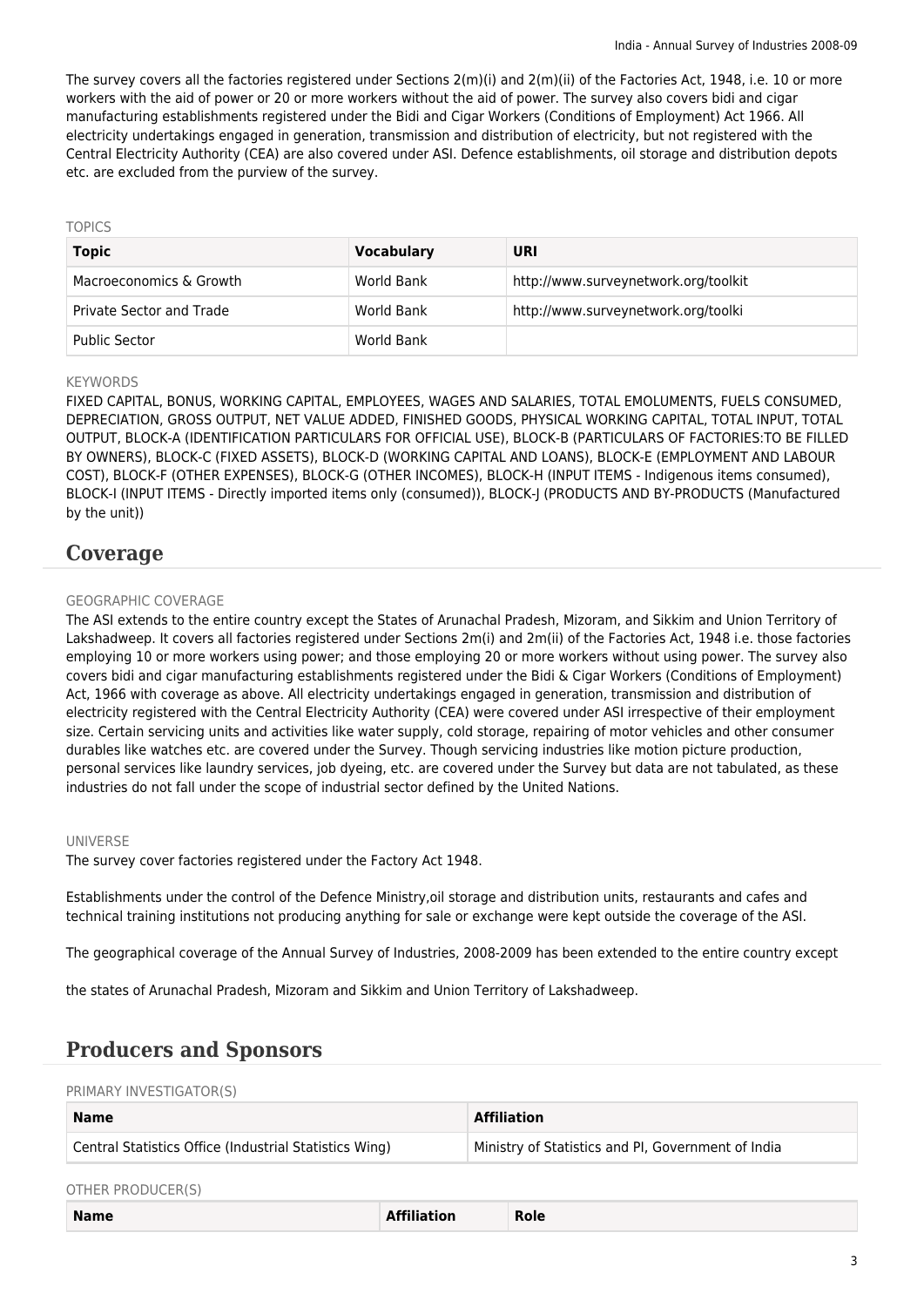| <b>Name</b>                    | <b>Affiliation</b> | Role                                 |
|--------------------------------|--------------------|--------------------------------------|
| CSO(IS Wing), Kolkata          | MOSPI              | Analysis, Design and data processing |
| Field Operation Division, NSSO | MOSPI              | Data Collection                      |
| <b>Computer Centre</b>         | MOSPI              | Data dissemination                   |

#### FUNDING

| <b>Name</b>                | <b>Abbreviation</b> | Role |
|----------------------------|---------------------|------|
| MOSPI, Government of India | GOI                 |      |

### OTHER ACKNOWLEDGEMENTS

| <b>Name</b>                                 | <b>Affiliation Role</b> |                                                  |
|---------------------------------------------|-------------------------|--------------------------------------------------|
| Standing Committee on Industrial Statistics | GOI                     | Formulation and Finalisation of the survey study |
| Computer Centre                             | MOSPI                   | Dissemination and web hosting                    |

### **Metadata Production**

### METADATA PRODUCED BY

| <b>Name</b>     | <b>Abbreviation</b> | <b>Affiliation</b>            | Role                       |
|-----------------|---------------------|-------------------------------|----------------------------|
| Computer Centre | MOSPI, CC           | Ministry of Statistics and P1 | Documentation of the study |

DATE OF METADATA PRODUCTION 2012-02-15

DDI DOCUMENT VERSION version1.00 (Feb,2012)

DDI DOCUMENT ID DDI-IND-CSO-ASI-2008-09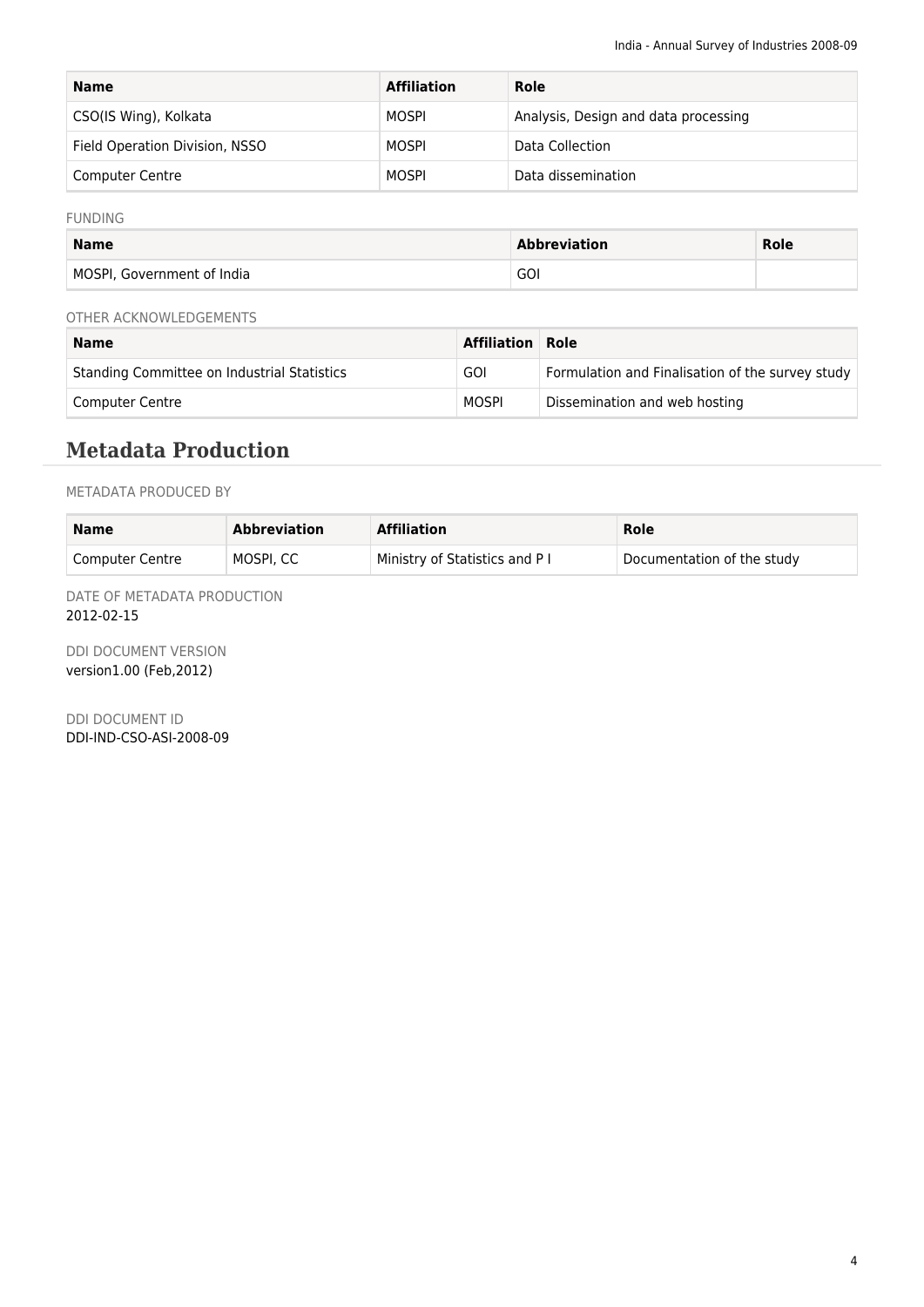## Sampling

### **Sampling Procedure**

### Sampling Procedure

The sampling design followed in ASI 2008-09 is a stratified circular systematic one. All the factories in the updated frame (universe) are divided into two sectors, viz., Census and Sample.

Census Sector: Census Sector is defined as follows:

a) All industrial units belonging to the six less industrially developed states/ UT's viz. Manipur, Meghalaya, Nagaland, Tripura, Sikkim and Andaman & Nicobar Islands.

b) For the rest of the twenty-six states/ UT's., (i) units having 100 or more workers, and (ii) all factories covered under Joint Returns.

c) After excluding the Census Sector units as defined above, all units belonging to the strata (State by 4-digit of NIC-04) having less than or equal to 4 units are also considered as Census Sector units.

Remaining units, excluding those of Census Sector, called the sample sector, are arranged in order of their number of workers and samples are then drawn circular systematically considering sampling fraction of 20% within each stratum (State X Sector X 4-digit NIC) for all the states. An even number of units with a minimum of 4 are selected and evenly distributed in two sub-samples. The sectors considered here are Biri, Manufacturing and Electricity.

### **Deviations from Sample Design**

There was no deviation from sample design in ASI 2008-09.

### **Response Rate**

No. of units to be surveyed No. of units responded No. of units non-responded Response rate (in %)

58300 52376 5924 89.84

### **Weighting**

WGT (Multiplier factor) is the weighting variable from Block A: IDENTIFICATION Block. For Census data WGT has been given weight as 1.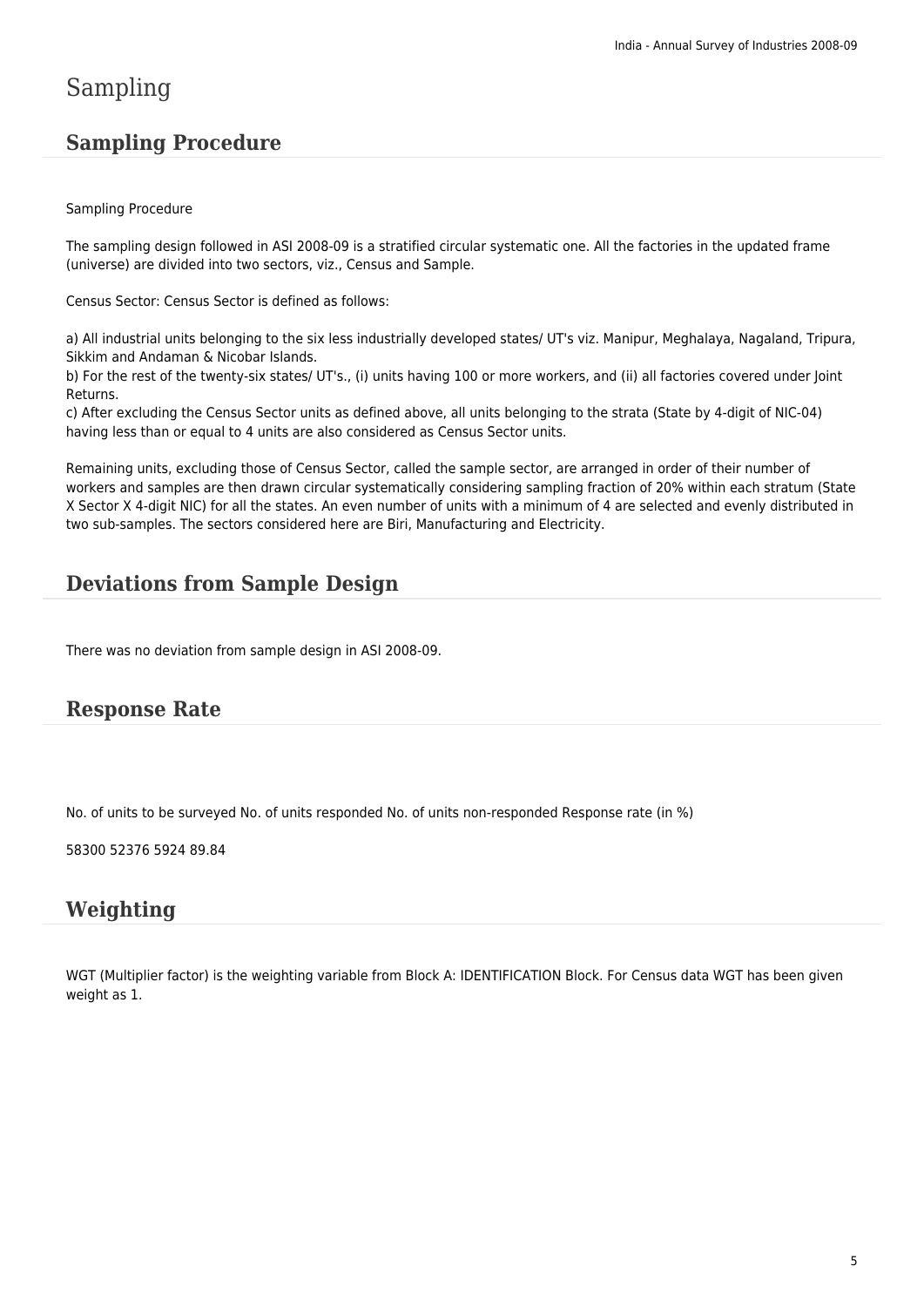## Questionnaires

### **Overview**

Annual Survey of Industries Questionnaire (in External Resources) is divided into different blocks:

BLOCK A.IDENTIFICATION PARTICULARS BLOCK B. PARTICULARS OF THE FACTORY (TO BE FILLED BY OWNER OF THE FACTORY) BLOCK C: FIXED ASSETS BLOCK D: WORKING CAPITAL & LOANS BLOCK E : EMPLOYMENT AND LABOUR COST BLOCK F : OTHER EXPENSES BLOCK G : OTHER INCOMES BLOCK H: INPUT ITEMS (indigenous items consumed) BLOCK I: INPUT ITEMS – directly imported items only (consumed) BLOCK J: PRODUCTS AND BY-PRODUCTS (manufactured by the unit)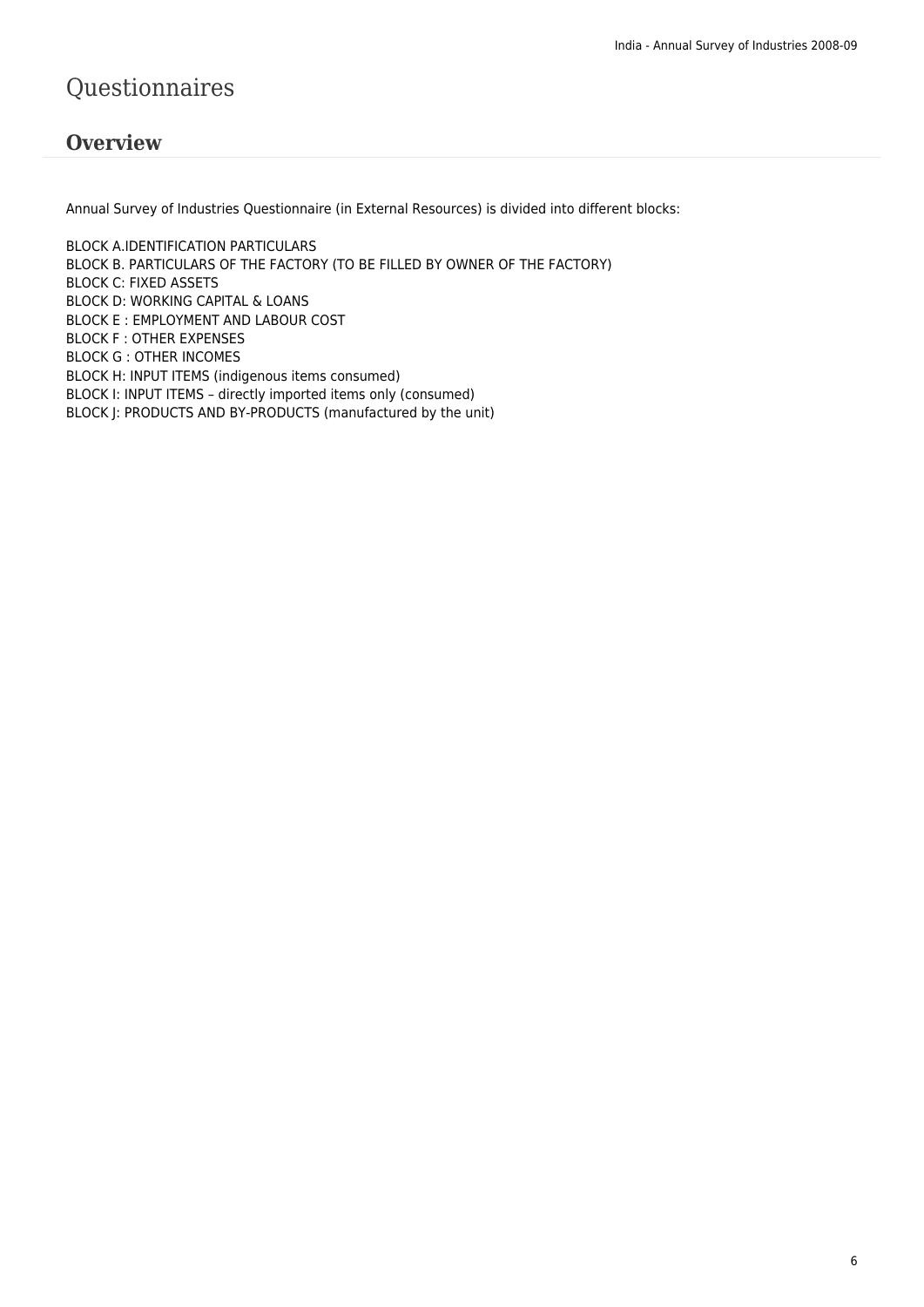## Data Collection

### **Data Collection Dates**

| <b>Start</b>          | <b>End</b> | Cycle |
|-----------------------|------------|-------|
| 2009-04-01 2010-03-31 |            | N/A   |

### **Time Periods**

| Start      | End        | Cycle |
|------------|------------|-------|
| 2009-10-01 | 2010-04-30 | N/A   |

### **Data Collection Mode**

Statutory return submitted by factories as well as Face to face

### **Data Collection Notes**

ASI Schedule has two parts: Part-I and Part-II. Part-I of ASI schedule aims to collect data on assets and liabilities, employment and labour cost, receipts, expenses, input items - indigenous and imported, products and by-products, distributive expenses etc. Part-II of ASI schedule aims to collect data on different aspects of labour statistics, namely, working days, mandays worked, absenteeism, labour turnover, man-hours worked, earning and social security benefits.

The major additions and deletions of items in ASI 2008-09 schedule in comparison to ASI 2007-08 schedules are given below.

Information on 'How many units located in the same state' collected in Block B of ASI 2007-08 has been dropped. Information regarding 'ISO Certification, 14000 Series' is additionally be collected in Block-B along with information regarding 'original investment in plant and machinery'.

'Depreciation on deduction/adjustment' has been reintroduced in Block-C.

Information on 'Child Workers Employed Directly' (Row 3) of the existing schedule would not be collected separately in Block-E

Information on 'Subsidy' has been additionally collected in Block-G.

Data on 'Gas Consumed' has been collected additionally in Block-H

Information on 'Export made by the unit' additionally collected in Block-J

General Remarks regarding filling up of ASI schedules

The ASI work involves a number of stages. There are some general procedural aspects.

A separate return for each registered factory/electricity supply undertaking should be submitted as a rule. In following this, the aspects to be taken note of are:

Unless ownership has changed during the reference year, only one return is to be compiled for one factory.

If a part of a registered factory has been operated by the owner and another part by the occupier the total manufacturing activities of both the owner and the occupier should be duly recorded in one return.

If the factory as a whole has been rented out, the return for the factory may be filled from the occupier's point of view. If for a factory, which is served with notice, is found that its products are meant for training of inmates and has no sale value and are produced as a product during training, the facts may be reported to the Statistics Authority and data need not be collected This is normally applicable to Training Centers and Jails which are registered as factories. Further, workshop in jails registered under factories Act should be canvassed for ASI only when the products of the workshop are meant for sale. In case the products are not sold but are incidental to training to the convicts engaged at the workshop, such a workshop is outside the purviews of ASI.

### Submission of Joint Returns

Although, as per rules for such registered unit of inquiry a separate return should be furnished, in special circumstances, where the accounts of two or more registered units cannot be bifurcated factory wise a joint return may be accepted in a particular ASI if all the following conditions are fulfilled:

They are located in the same State.

They belong to the Census Scheme i.e. 100 or more workers only.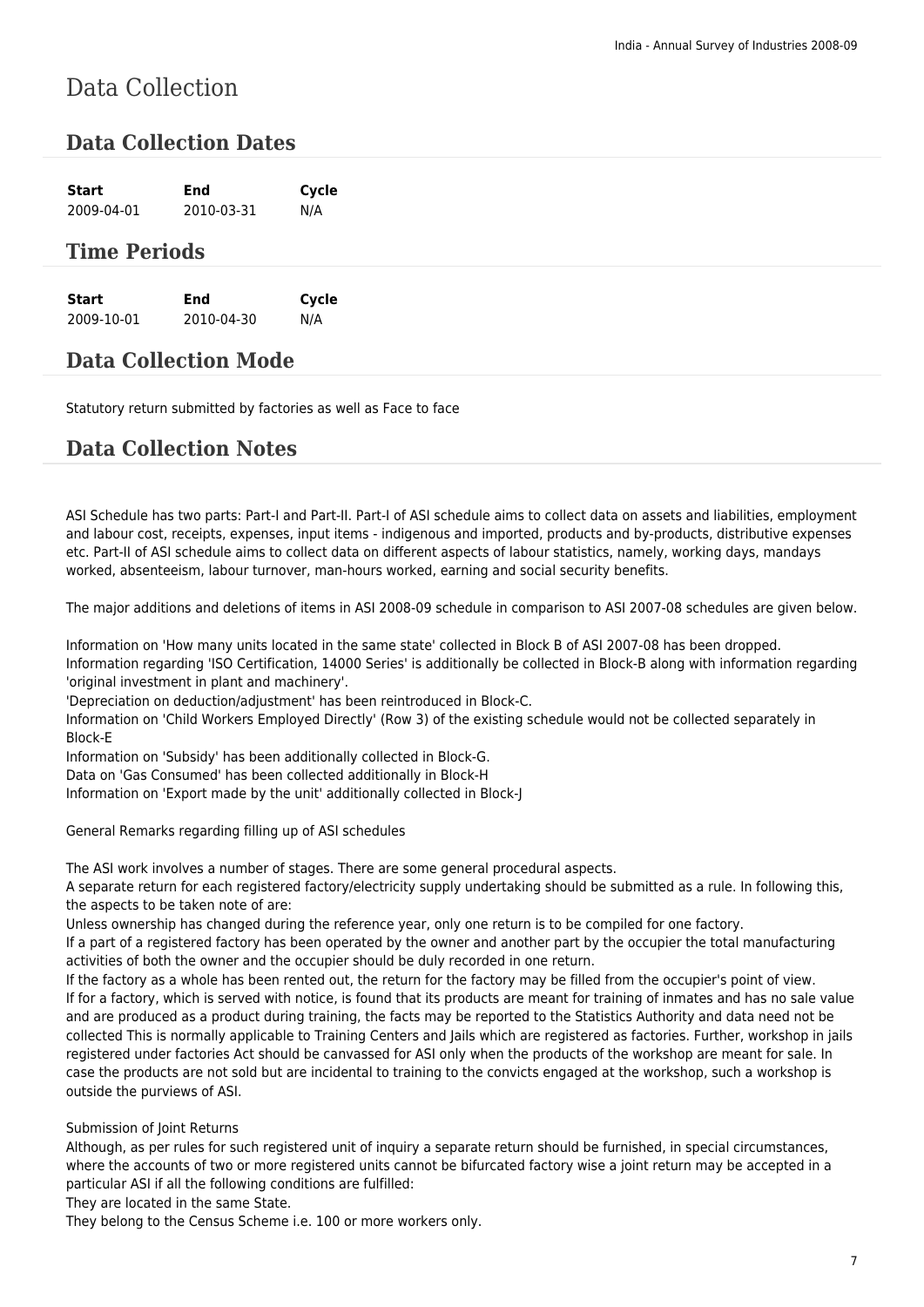They belong to the same industry at the ultimate NIC code level.

There will be no joint return in sample sector. Also there will be no joint return with Census and Sample. In such cases appropriate apportions should be done to avoid any complications in estimation different parameters. In census sector also appropriate apportions should be made if some changes occur in joint returns.

### **Questionnaires**

Annual Survey of Industries Questionnaire (in External Resources) is divided into different blocks:

BLOCK A.IDENTIFICATION PARTICULARS BLOCK B. PARTICULARS OF THE FACTORY (TO BE FILLED BY OWNER OF THE FACTORY) BLOCK C: FIXED ASSETS BLOCK D: WORKING CAPITAL & LOANS BLOCK E : EMPLOYMENT AND LABOUR COST BLOCK F : OTHER EXPENSES BLOCK G : OTHER INCOMES BLOCK H: INPUT ITEMS (indigenous items consumed) BLOCK I: INPUT ITEMS – directly imported items only (consumed) BLOCK J: PRODUCTS AND BY-PRODUCTS (manufactured by the unit)

### **Data Collectors**

| <b>Name</b>                    | Abbreviation | <b>Affiliation</b>                                  |
|--------------------------------|--------------|-----------------------------------------------------|
| NSSO(Field Operation Division) | NSSO(FOD)    | Ministry of Statistics and Programme Implementation |

### **Supervision**

NSSO under the Ministry of Statistics and PI, Government of India is responsible for supervision of data collection.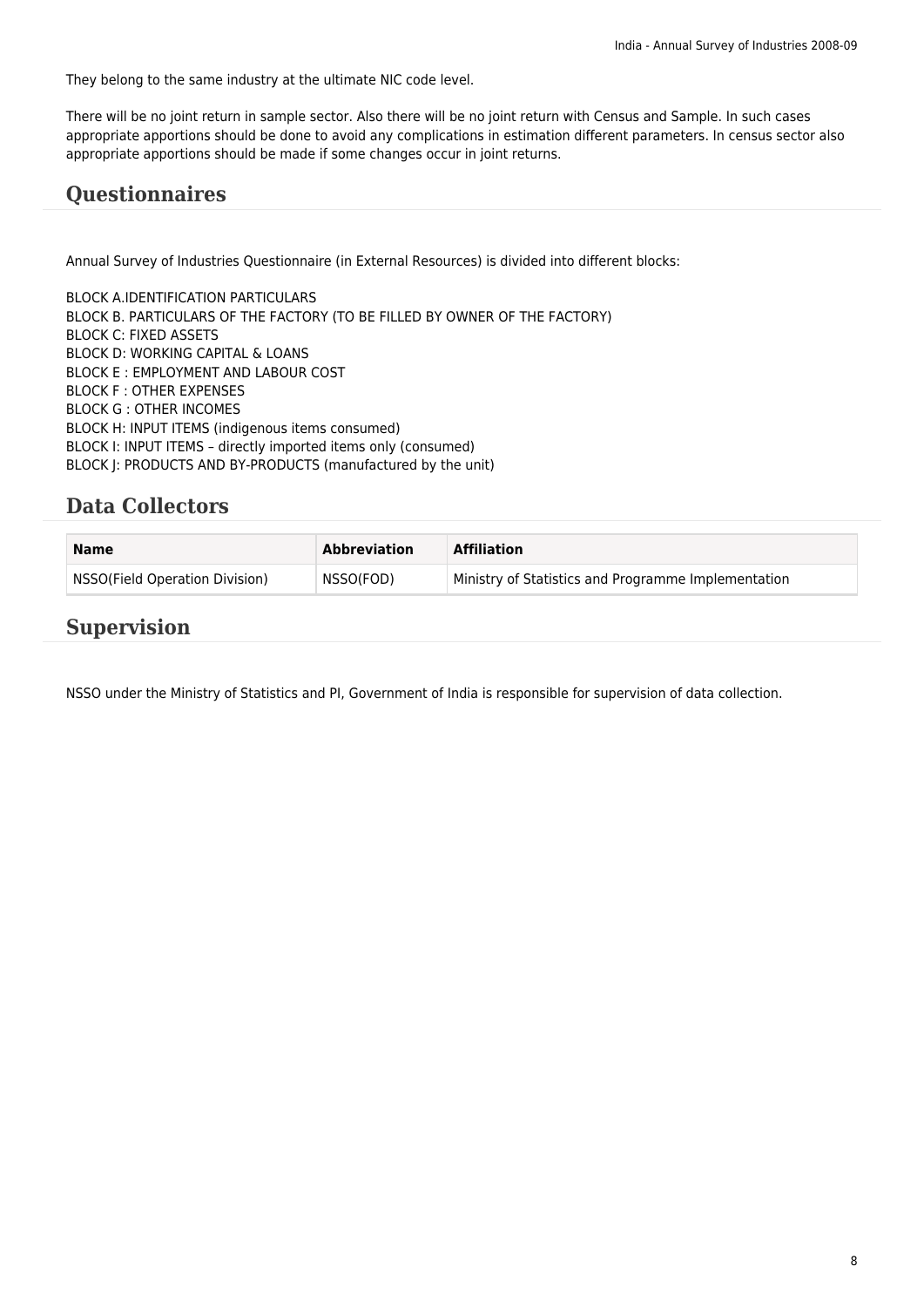## Data Processing

### **Data Editing**

Pre-data entry scrutiny was carried out on the schedules for inter and intra block consistency checks. Such editing was mostly manual, although some editing was automatic. But, for major inconsistencies, the schedules were referred back to NSSO (FOD) for clarifications/modifications.

A list of validation checks carried out on data files is given in External Resources "Validation checks, ASI 2008-09". Code list, State code list, Tabulation program and ASICC code are also may be refered in the External Resources which are used for editing and data processing as well..

### **Other Processing**

After pre-data entry scrutiny, all the scrutinised schedules were entered in the ORACLE data base by manual typing through data entry software which was prepared in Visual Basic. Client-Server architecture has been used for in house data entry and validation using Oracle as a back end data base and Visual Basic as the front-end tools. 40 Desktop computers were connected in LAN with the server for data entry and validation. There were 30 data entry operators doing the data entry and validation through software, their average productivity being between 20-25 ASI schedules per working day. After data entry, verification of the schedules was also done programmatically. After all kinds of coverage checking and verification, logical validation was done and then the tables were prepared as per the tabulation programme.

The results of ASI are produced in the form of two volumes. Volume - I presents statewise and industry-wise data relating to capital, employments, output - gross and net and several other economic parameters relevant to the industrial sector. Volume -II provides details on materials consumed and ex-factory of products and by products both at all-India level as well as at the level of state/UTs. RSE of estimates at all India level are also available in Volume-I.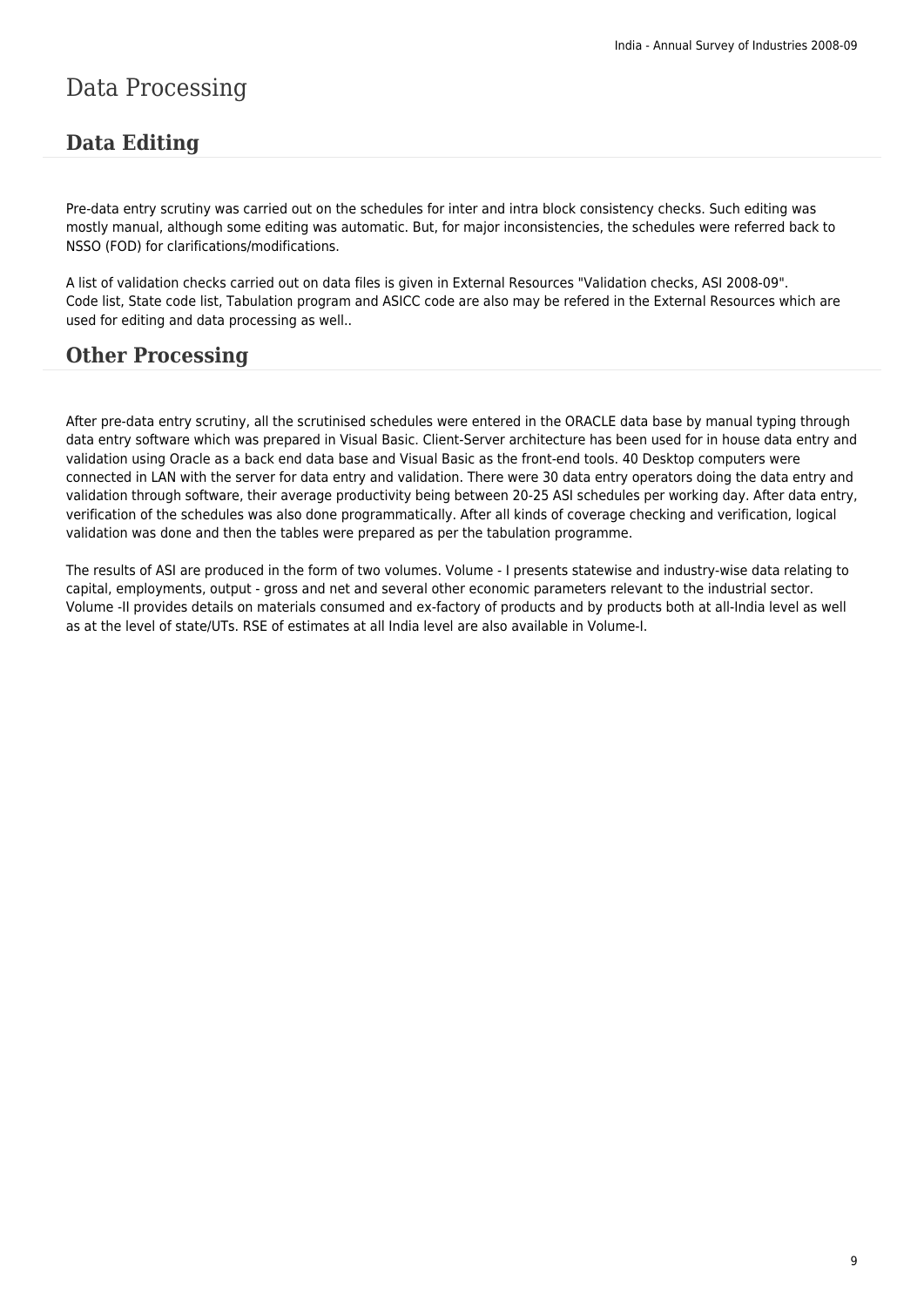## Data Appraisal

### **Estimates of Sampling Error**

Relative Standard Error (RSE) is calculated in terms of worker, wages to worker and GVA using the formula (Pl ease refer to Estimation Procedure document in external resources). Programs developed in Visual Foxpro are used to compute the RSE of estimates.

### **Other forms of Data Appraisal**

To check for consistency and reliability of data the same are compared with the NIC-2digit level growth rate at all India Index of Production (IIP) and the growth rates obtained from the National Accounts Statistics at current and constant prices for the registered manufacturing sector.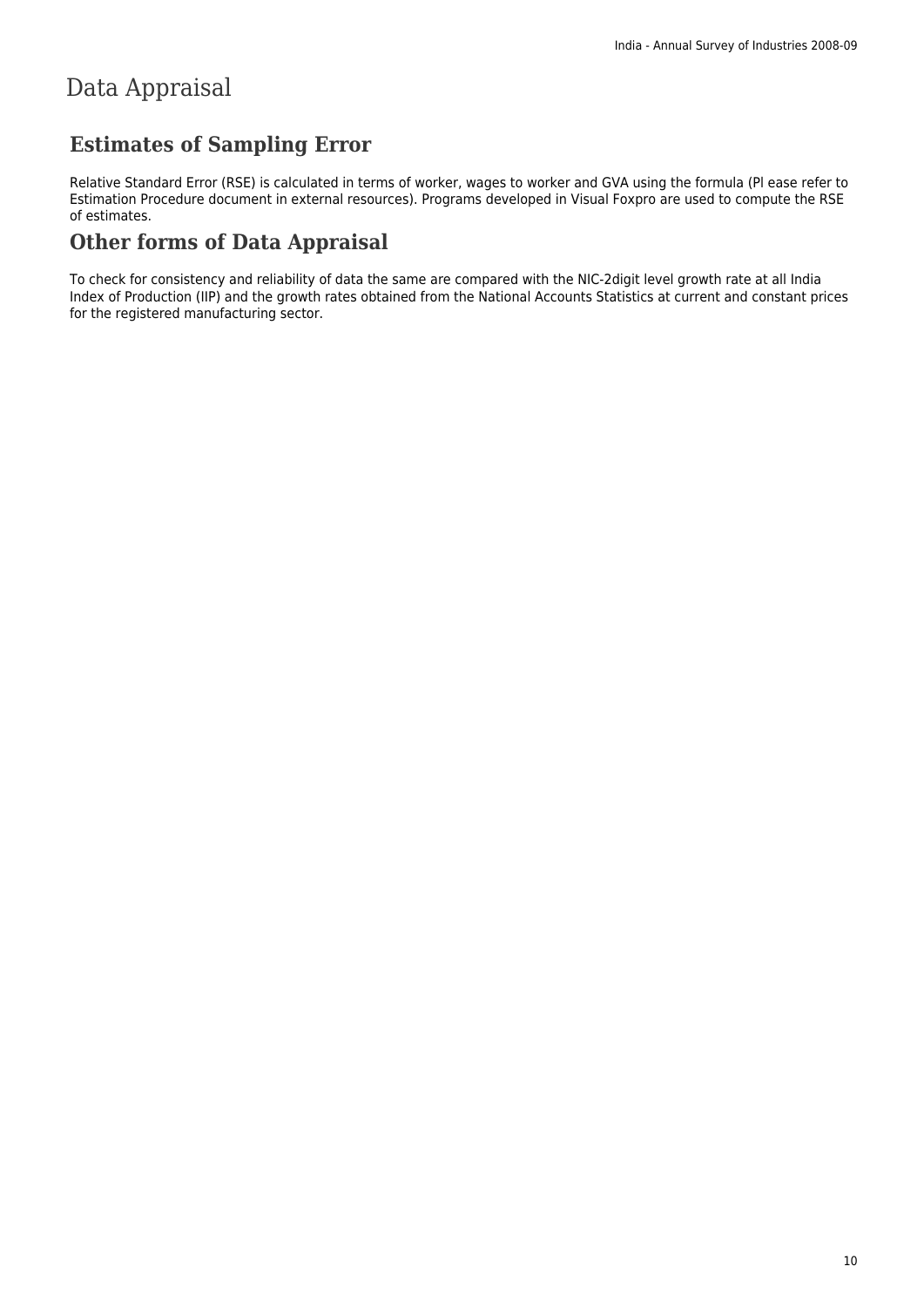## **File Description**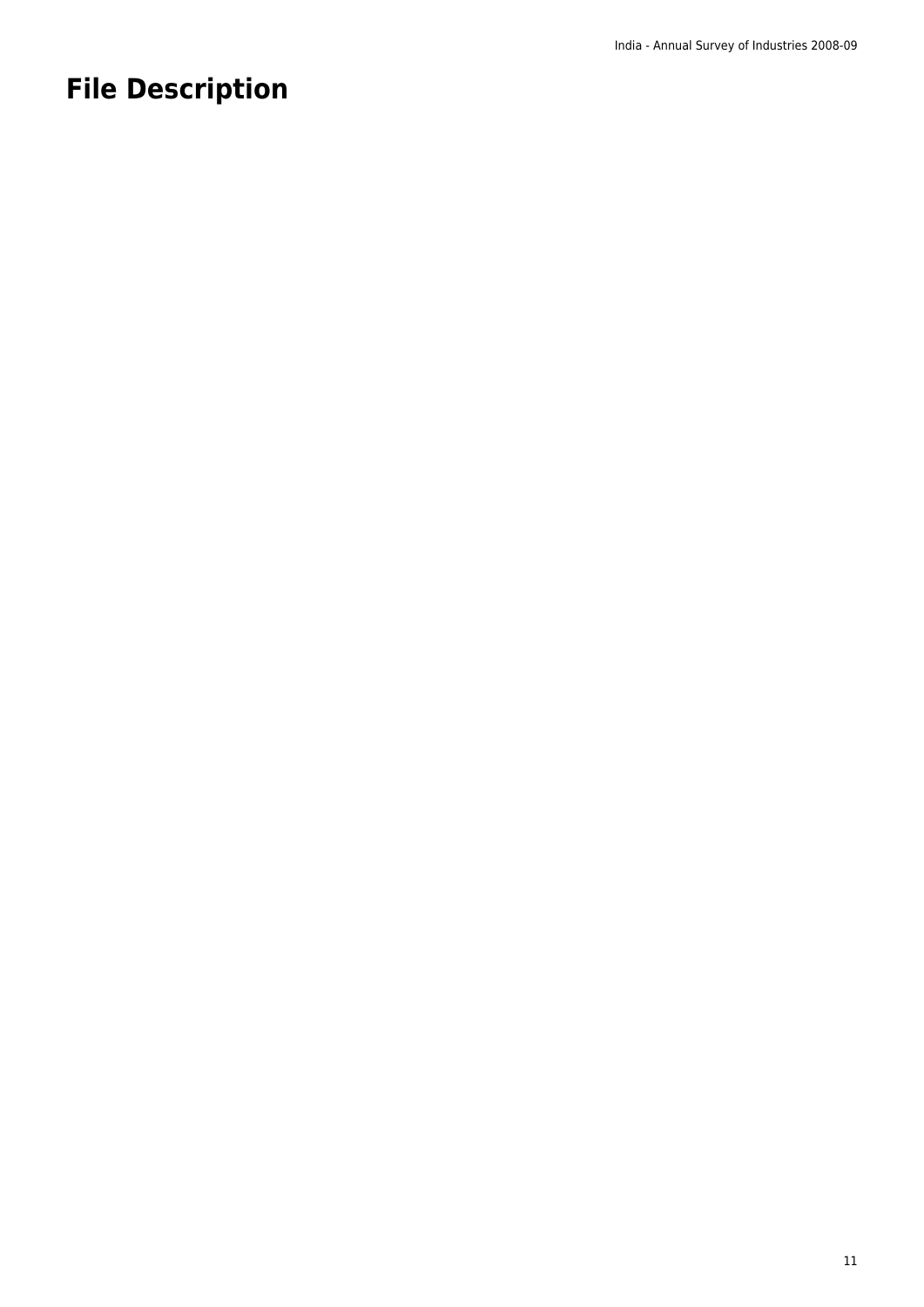## **Variable List**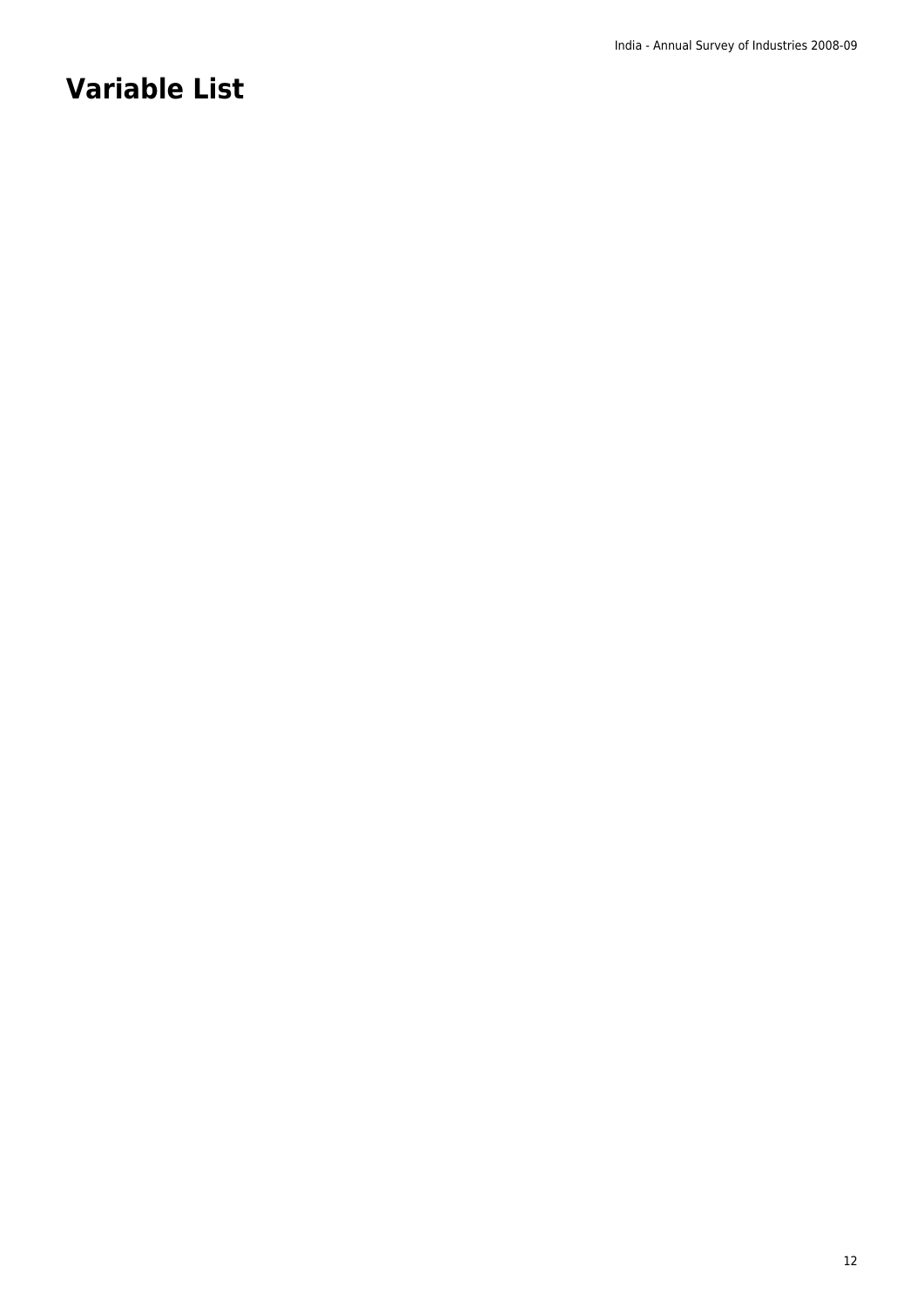## **A-IDENTIFICATION PARTICULARS**

| Block - A- Identification Particulars: The file contains the Identification variables of Factory. It also<br>contains the weighting coefficient or Multiplier - WGT. Variables under this blocks are: YR, DSL common<br>in all the blocks and may be used for relation. Other Identification variables are Scheme, State, NIC 5<br>digit, District and Sector. Variables representing Number of Factories A Itm 11, Status of factory<br>A Itm 12, Bonus E Itm 10, PF, Welfare expenses, Number of various working days and Total cost of<br>production posted from Block E. Also one variable is Share (%) of products   ltm 13 from Block K. |
|------------------------------------------------------------------------------------------------------------------------------------------------------------------------------------------------------------------------------------------------------------------------------------------------------------------------------------------------------------------------------------------------------------------------------------------------------------------------------------------------------------------------------------------------------------------------------------------------------------------------------------------------|
| 54348                                                                                                                                                                                                                                                                                                                                                                                                                                                                                                                                                                                                                                          |
| 19                                                                                                                                                                                                                                                                                                                                                                                                                                                                                                                                                                                                                                             |
| Type: relational<br>Keys: YR(Year), DSL(Despatch Serial No)                                                                                                                                                                                                                                                                                                                                                                                                                                                                                                                                                                                    |
|                                                                                                                                                                                                                                                                                                                                                                                                                                                                                                                                                                                                                                                |
| CSO (IS Wing) Kolkata, MOSPI                                                                                                                                                                                                                                                                                                                                                                                                                                                                                                                                                                                                                   |
| Missing or out of range values in Coded variables are given label as "NR".                                                                                                                                                                                                                                                                                                                                                                                                                                                                                                                                                                     |
|                                                                                                                                                                                                                                                                                                                                                                                                                                                                                                                                                                                                                                                |

| ID   | <b>Name</b>   | Label                               | <b>Type</b> | <b>Format</b> | Question                                                                       |
|------|---------------|-------------------------------------|-------------|---------------|--------------------------------------------------------------------------------|
| V294 | <b>YR</b>     | Year                                | discrete    | character     | ASI 2008-09 is the accounting year of the<br>factory ending on 31st March 2009 |
| V295 | <b>BLK</b>    | Block code 'A'                      | discrete    | character     | Block 'A' of the Schedule (Questionnaire)                                      |
| V434 | <b>DSL</b>    | Despatch Serial No                  | discrete    | character     | Despatch Serial No.                                                            |
| V298 | A Itm3        | Scheme                              | discrete    | numeric       | Scheme Code (Census-1, Sample-2)                                               |
| V300 | A Itm5        | Ind Code (5-digit, NIC-08)          | discrete    | numeric       | Industry Code as per Return (5-digit level of NIC)                             |
| V301 | A ltm7        | State                               | discrete    | numeric       | State code for the States of India                                             |
| V302 | A ltm8        | <b>District</b>                     | discrete    | numeric       | District code indicates District of a given state                              |
| V303 | A ltm9        | Sector                              | discrete    | numeric       | Sector (Rural-1, Urban-2)                                                      |
| V305 | A ltm11       | No. of Factories                    | contin      | numeric       | No. of Units for which data has been collected<br>from single firm.            |
| V306 | A ltm12       | <b>Status of Factory</b>            | discrete    | numeric       | Status of Unit (code)                                                          |
| V307 | $E$ ltm $10$  | <b>Bonus</b>                        | contin      | numeric       | Profit sharing bonus                                                           |
| V308 | $E$ ltm $11$  | Provident Fund                      | contin      | numeric       | Contribution to Provident and other funds                                      |
| V309 | $E$ ltm $12$  | Welfare expenses                    | contin      | numeric       | Workman & staff welfare expenses                                               |
| V310 | E Itm13a      | Number of Manufacturing days        | contin      | numeric       | Mandays worked for manufacturing                                               |
| V311 | $E$ ltm $13b$ | Number of Non-Manufacturing<br>days | contin      | numeric       | Mandays worked for non-manufacturing                                           |
| V312 | E Itm13c      | Number of Total working days        | contin      | numeric       | Total number of working days                                                   |
| V313 | $E$ ltm $14$  | <b>Total Cost of Production</b>     | contin      | numeric       | Total cost of productin (in Rs.)                                               |
| V314 | $J$ ltm13     | Share(%) of products                | contin      | numeric       | share (%) of products/by-products directly<br>exported (rs.)                   |
| V315 | <b>WGT</b>    | Multiplier factor                   | contin      | numeric       | Weight- multiplier factor                                                      |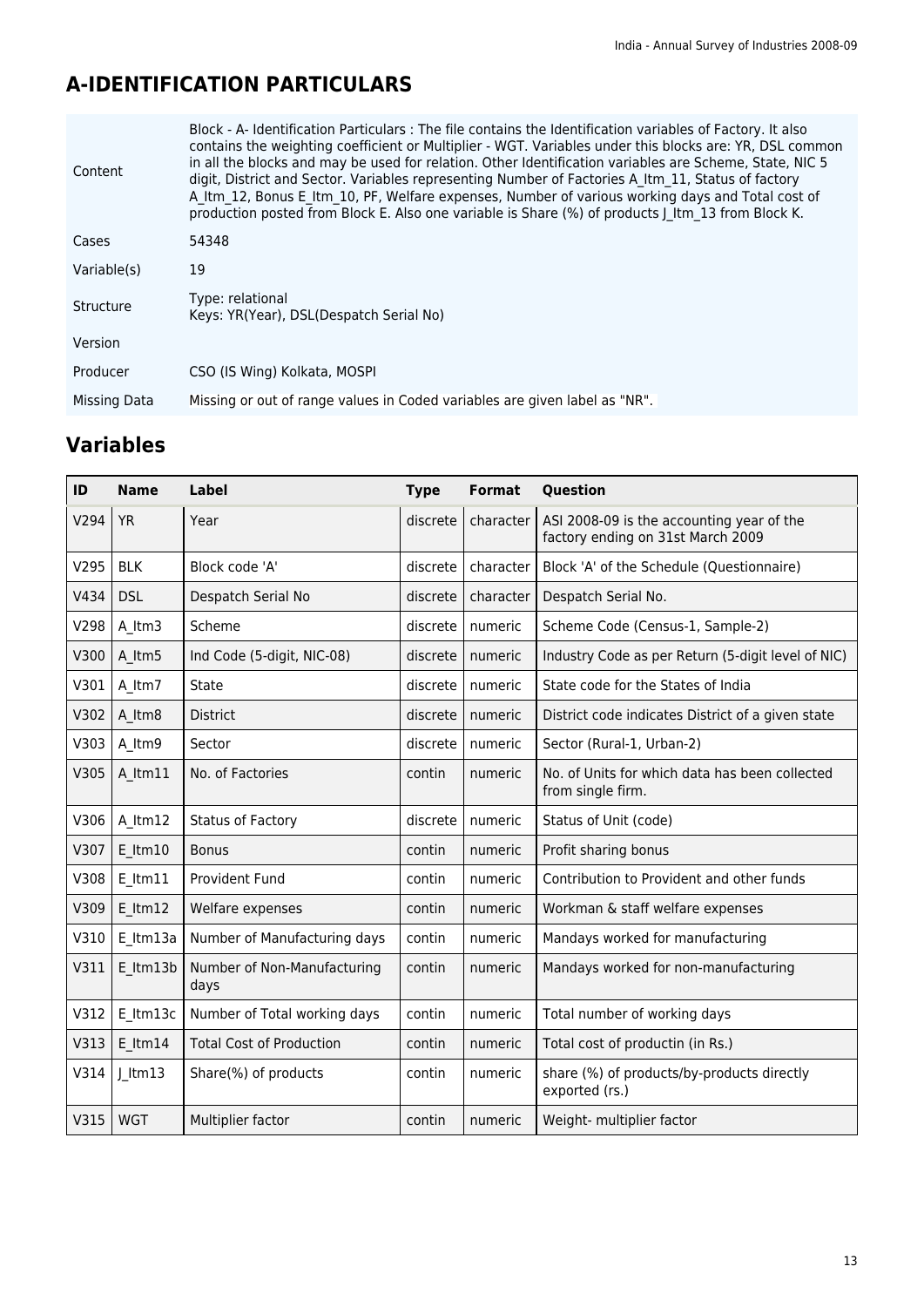### **B-OWNER'S DETAIL**

| Content      | Block - B Owner's Detai : The file contains the Factory details for : YR, DSL Type of organisation, Type of<br>ownership, Total number of units, Original value of Investment in P & M (codes), ISO Certification, Year<br>of initial production, Accounting year (From) and (To), Months of operation (0 to 12 months),<br>Computerised A/C system and availability of data in Computer. |
|--------------|-------------------------------------------------------------------------------------------------------------------------------------------------------------------------------------------------------------------------------------------------------------------------------------------------------------------------------------------------------------------------------------------|
| Cases        | 39487                                                                                                                                                                                                                                                                                                                                                                                     |
| Variable(s)  | 14                                                                                                                                                                                                                                                                                                                                                                                        |
| Structure    | Type: relational<br>Keys: YR(Year), DSL(Despatch Serial No)                                                                                                                                                                                                                                                                                                                               |
| Version      |                                                                                                                                                                                                                                                                                                                                                                                           |
| Producer     | CSO (IS Wing) Kolkata.                                                                                                                                                                                                                                                                                                                                                                    |
| Missing Data |                                                                                                                                                                                                                                                                                                                                                                                           |

| ID   | <b>Name</b> | Label                                           | <b>Type</b> | <b>Format</b> | Question                                                          |
|------|-------------|-------------------------------------------------|-------------|---------------|-------------------------------------------------------------------|
| V317 | <b>YR</b>   | Year                                            | discrete    | character     | Survey year                                                       |
| V318 | <b>BLK</b>  | Block code 'B'                                  | discrete    | character     | Block 'B' of the Schedule (Questionnaire)                         |
| V435 | <b>DSL</b>  | Despatch Serial No                              | discrete    | character     | Despatch Serial No.                                               |
| V320 | B_ltm2      | Type of organisation                            | discrete    | numeric       | Type of Organisation (code)                                       |
| V321 | B ltm3      | Type of ownership                               | discrete    | numeric       | Ownership code                                                    |
| V322 | B ltm4      | Total number of units                           | contin      | numeric       | How many total number of units the comapany<br>has                |
| V323 | B ltm5      | Original Value of Investment in P<br>& M (Code) | discrete    | numeric       | Original Value of Plant & Machinary (codes 1-4)                   |
| V324 | B ltm6      | ISO Certification, 14000 Series                 | discrete    | numeric       | Whether the unit has ISO certification, 14000<br>Series           |
| V325 | B_Itm7      | Year of initial production                      | contin      | numeric       | Year of initial production (in the format YYYY)                   |
| V326 | B Itm8F     | Accounting year (From)                          | contin      | numeric       | Accounting year from (YYYY)                                       |
| V327 | B Itm8T     | Accounting year (To)                            | contin      | numeric       | Accounting year To (YYYY)                                         |
| V328 | B ltm9      | Months of operation                             | discrete    | numeric       | Number of months of operation                                     |
| V329 | B ltm10     | Computerised A/C system                         | discrete    | numeric       | Does the unit has computerised accounting<br>system (Yes-1, No-2) |
| V330 | B ltm11     | Availabilty of ASI data in<br>Computer          | discrete    | numeric       | Can the unit supply ASI data in computer<br>media (Yes-1, No-2)   |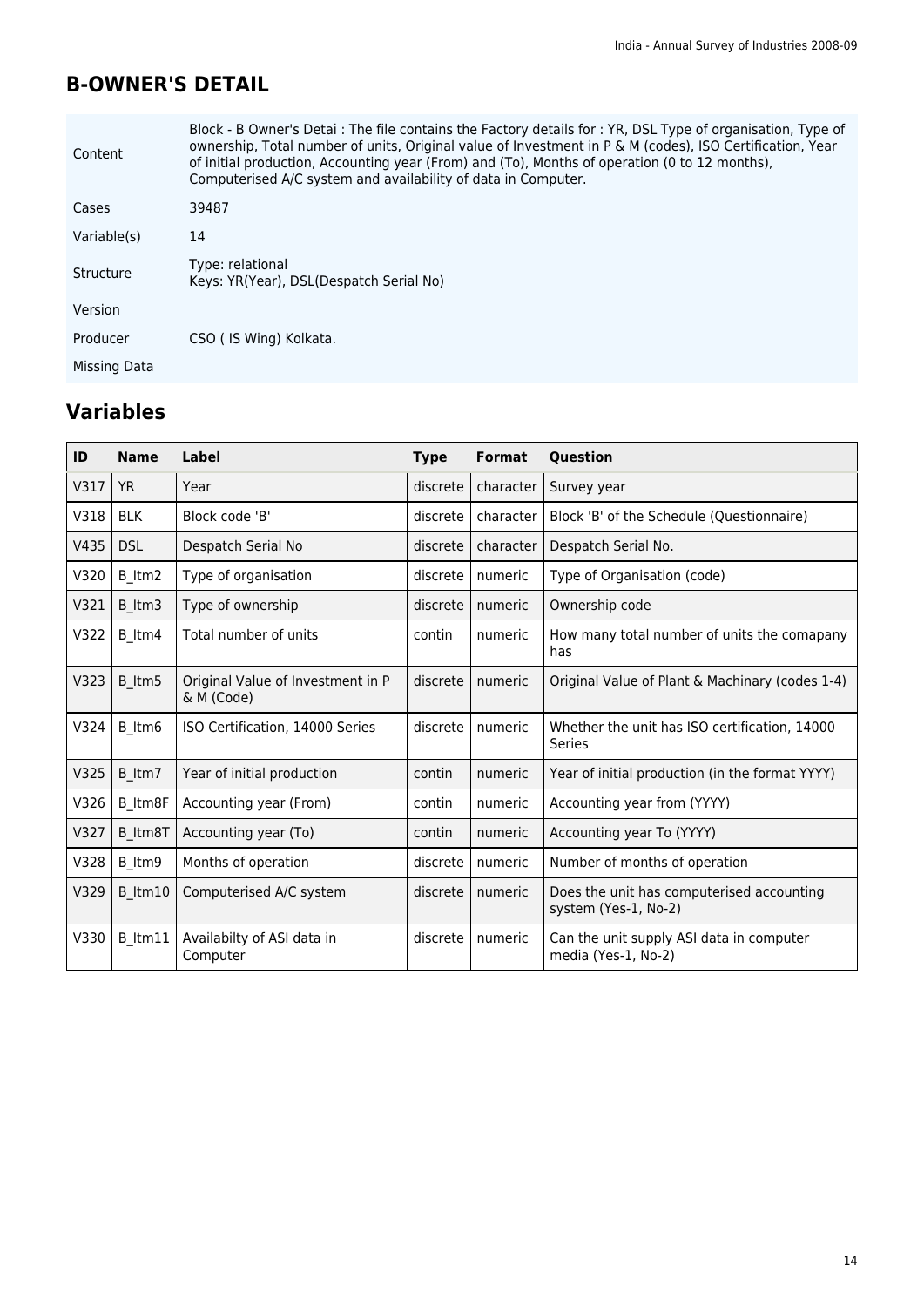### **C-FIXED ASSETS**

| Content      | Block - C - fixed assets : The file contains Fixed Assets details. Fixed assets are those, which have<br>generally normal productive life of more than one year; it covers all type of assets, new or used or own<br>constructed, deployed for productions, transportation, living or recreational facilities, hospitals, schools,<br>etc. for factory personnel; it would include land, building, plant and machinery, transport equipment,<br>etc.; it includes the fixed assets of the head office allocable to the factory and also the full value of<br>assets taken on hire-purchase basis (whether fully paid or not) excluding interest element; it excludes<br>intangible assets and assets solely used for post-manufacturing activities such as, sale, storage,<br>distribution, etc. Fields in this blocks are: YR, DSL Item number of the type of assets, Gross value :<br>Opening as on, due to revaluation, actual addition, deduction $\&$ adjustment during the year and Closing<br>as on. Depreciation: upto year begining, provided during the year, adjustments during the year and<br>upto year end Net Value: opening as on, closing as on. |
|--------------|-------------------------------------------------------------------------------------------------------------------------------------------------------------------------------------------------------------------------------------------------------------------------------------------------------------------------------------------------------------------------------------------------------------------------------------------------------------------------------------------------------------------------------------------------------------------------------------------------------------------------------------------------------------------------------------------------------------------------------------------------------------------------------------------------------------------------------------------------------------------------------------------------------------------------------------------------------------------------------------------------------------------------------------------------------------------------------------------------------------------------------------------------------------------|
| Cases        | 278325                                                                                                                                                                                                                                                                                                                                                                                                                                                                                                                                                                                                                                                                                                                                                                                                                                                                                                                                                                                                                                                                                                                                                            |
| Variable(s)  | 15                                                                                                                                                                                                                                                                                                                                                                                                                                                                                                                                                                                                                                                                                                                                                                                                                                                                                                                                                                                                                                                                                                                                                                |
| Structure    | Type: relational<br>Keys: YR(Year), DSL(Despatch Serial No), C Itm1(S. No.)                                                                                                                                                                                                                                                                                                                                                                                                                                                                                                                                                                                                                                                                                                                                                                                                                                                                                                                                                                                                                                                                                       |
| Version      |                                                                                                                                                                                                                                                                                                                                                                                                                                                                                                                                                                                                                                                                                                                                                                                                                                                                                                                                                                                                                                                                                                                                                                   |
| Producer     | CSO (IS Wing) Kolkata                                                                                                                                                                                                                                                                                                                                                                                                                                                                                                                                                                                                                                                                                                                                                                                                                                                                                                                                                                                                                                                                                                                                             |
| Missing Data |                                                                                                                                                                                                                                                                                                                                                                                                                                                                                                                                                                                                                                                                                                                                                                                                                                                                                                                                                                                                                                                                                                                                                                   |

| ID   | <b>Name</b>   | Label                                     | <b>Type</b> | <b>Format</b> | <b>Ouestion</b>                                                                |
|------|---------------|-------------------------------------------|-------------|---------------|--------------------------------------------------------------------------------|
| V332 | <b>YR</b>     | Year                                      | discrete    | character I   | ASI 2008-09 is the accounting year of the factory<br>ending on 31st March 2009 |
| V333 | <b>BLK</b>    | Block code 'C'                            | discrete    | character     | Block 'C' of the Schedule (Questionnaire)                                      |
| V436 | <b>DSL</b>    | Despatch Serial No                        | discrete    | character     | Despatch Serial No.                                                            |
| V446 | $C$ ltm $1$   | S. No.                                    | discrete    | character     | Item number for the type of assets                                             |
| V336 | C ltm3        | Opening as on - Gross Value               | contin      | numeric       | Gross Value (Rs) - Opening as On                                               |
| V337 | $C_l$ Itm4    | Due to revaluation                        | contin      | numeric       | Gross Value- Addition during the year due to<br>revaluation                    |
| V338 | C ltm5        | Actual addition                           | contin      | numeric       | Gross Value-Actual Addition during the year                                    |
| V339 | $C_l$ Itm $6$ | Deduction & adjustment<br>during the year | contin      | numeric       | Deduction & adjustment during the year                                         |
| V340 | C ltm7        | Closing as on - Gross Value               | contin      | numeric       | Gross value-closing as on                                                      |
| V341 | C ltm8        | Up to year beginning                      | contin      | numeric       | Depriciation (Rs) upto the year begining                                       |
| V342 | C ltm9        | Provided during the year                  | contin      | numeric       | Depriciation-provided during the year                                          |
| V343 | $C$ ltm $10$  | Adjustment during the year                | contin      | numeric       | Depreciation adjustment during the year                                        |
| V344 | $C$ ltm $11$  | Up to year end                            | contin      | numeric       | depreciation upto the year end                                                 |
| V345 | $C$ ltm $12$  | Opening as on - Net Value                 | contin      | numeric       | Net value (Rs) -opening as on 01-04-2008                                       |
| V346 | $C$ ltm $13$  | Closing as on - Net Value                 | contin      | numeric       | Net Value closing on 31-03-2009                                                |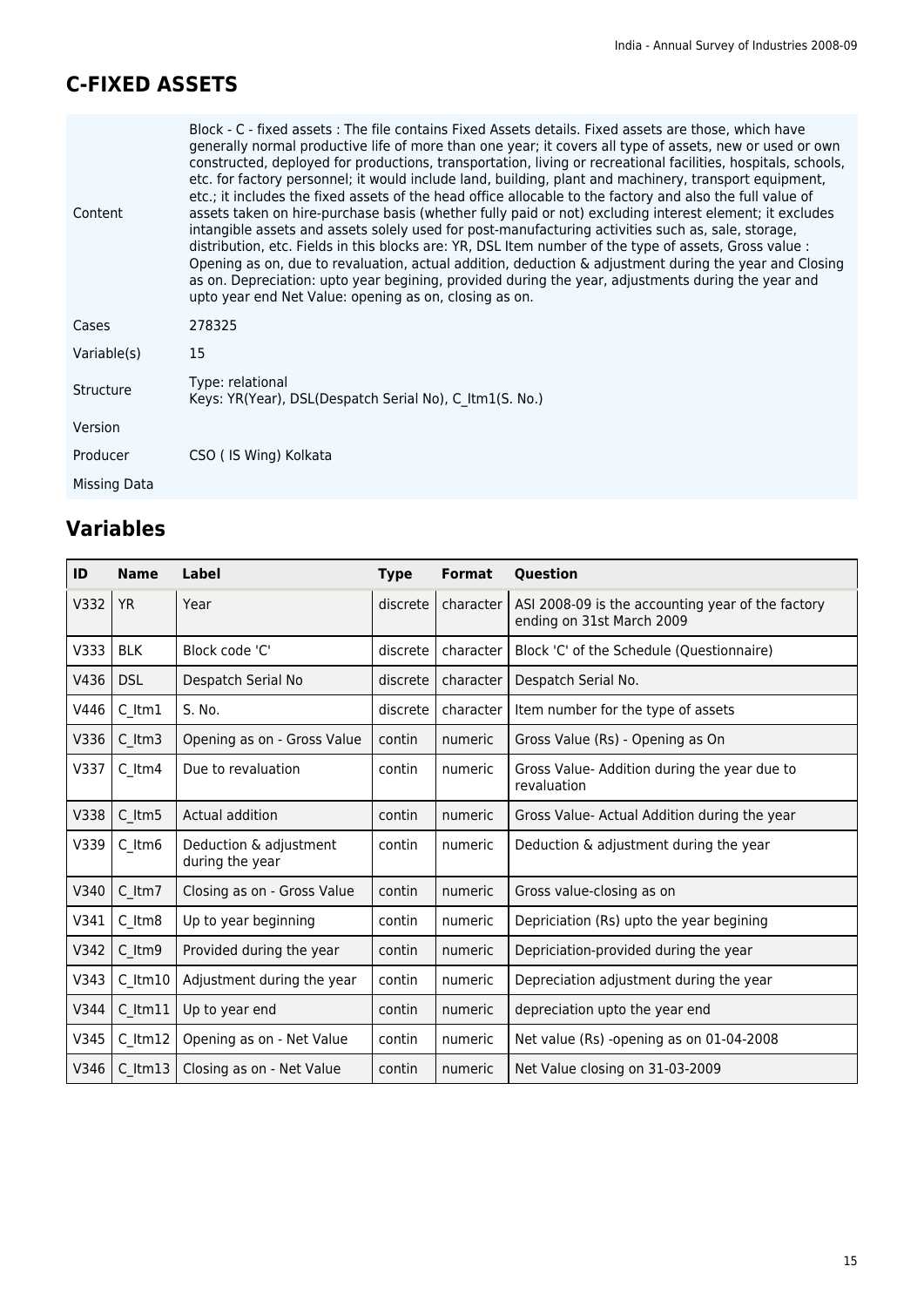### **D-WORKING CAPITALS**

| Content      | Block - D - WORKING CAPITALS : Working capital and loans: This is defined to include all physical<br>inventories owned, held or controlled by the factory as on the closing day of the accounting year such<br>as the materials, fuels and lubricants, stores, etc. that enter into products manufactured by the factory<br>itself or supplied by the factory to others for processing. Physical working capital also includes the value<br>of stock of materials, fuels and stores, etc. purchased expressly for re-sale, semi-finished goods and<br>goods-in-process on account of others and goods made by the factory which are ready for sale at the<br>end of the accounting year. However, it does not include the stock of the materials, fuels, stores, etc.<br>supplied by others to the factory for processing. Finished goods processed by others from raw materials<br>supplied by the factory and held by them are included and finished goods processed by the factory from<br>raw materials supplied by others, are excluded. Outstanding loans represent all loans, whether<br>short-term or long-term, whether interest bearing or not, outstanding according to the books of the<br>factory as on the closing day of accounting year. Fields in this block are : YR, DSL Item serial no.<br>Working capital: openeing (Rs.), Closing (Rs.) |  |
|--------------|---------------------------------------------------------------------------------------------------------------------------------------------------------------------------------------------------------------------------------------------------------------------------------------------------------------------------------------------------------------------------------------------------------------------------------------------------------------------------------------------------------------------------------------------------------------------------------------------------------------------------------------------------------------------------------------------------------------------------------------------------------------------------------------------------------------------------------------------------------------------------------------------------------------------------------------------------------------------------------------------------------------------------------------------------------------------------------------------------------------------------------------------------------------------------------------------------------------------------------------------------------------------------------------------------------------------------------------------------------------|--|
| Cases        | 510695                                                                                                                                                                                                                                                                                                                                                                                                                                                                                                                                                                                                                                                                                                                                                                                                                                                                                                                                                                                                                                                                                                                                                                                                                                                                                                                                                        |  |
| Variable(s)  | 6                                                                                                                                                                                                                                                                                                                                                                                                                                                                                                                                                                                                                                                                                                                                                                                                                                                                                                                                                                                                                                                                                                                                                                                                                                                                                                                                                             |  |
| Structure    | Type: relational<br>Keys: YR(Year), DSL(Despatch Serial No), D Itm1(S. No.)                                                                                                                                                                                                                                                                                                                                                                                                                                                                                                                                                                                                                                                                                                                                                                                                                                                                                                                                                                                                                                                                                                                                                                                                                                                                                   |  |
| Version      |                                                                                                                                                                                                                                                                                                                                                                                                                                                                                                                                                                                                                                                                                                                                                                                                                                                                                                                                                                                                                                                                                                                                                                                                                                                                                                                                                               |  |
| Producer     | CSO (IS Wing) Kolkata                                                                                                                                                                                                                                                                                                                                                                                                                                                                                                                                                                                                                                                                                                                                                                                                                                                                                                                                                                                                                                                                                                                                                                                                                                                                                                                                         |  |
| Missing Data |                                                                                                                                                                                                                                                                                                                                                                                                                                                                                                                                                                                                                                                                                                                                                                                                                                                                                                                                                                                                                                                                                                                                                                                                                                                                                                                                                               |  |

| ID   | <b>Name</b>        | Label                                    | <b>Type</b> | <b>Format</b> | <b>Ouestion</b>                                                                |
|------|--------------------|------------------------------------------|-------------|---------------|--------------------------------------------------------------------------------|
| V348 | <b>YR</b>          | Year                                     | discrete    | character     | ASI 2008-09 is the accounting year of the factory<br>ending on 31st March 2009 |
| V349 | <b>BLK</b>         | Block code 'D'                           | discrete    | character     | Block 'D' of the Schedule (Questionnaire)                                      |
| V437 | <b>DSL</b>         | Despatch Serial No                       | discrete    | character     | Despatch Serial No.                                                            |
| V447 | D Itm $1$ I S. No. |                                          | discrete    | character     | Item No. - Sr. No.                                                             |
| V352 | D ltm3             | <b>Working Capital: Opening</b><br>(Rs.) | contin      | numeric       | Working capitals opening (Rs.)                                                 |
| V353 | D ltm4 l           | <b>Working Capital: Closing</b>          | contin      | numeric       | Working capital closing (Rs.)                                                  |
|      |                    | <del>(Rs.)</del>                         |             |               |                                                                                |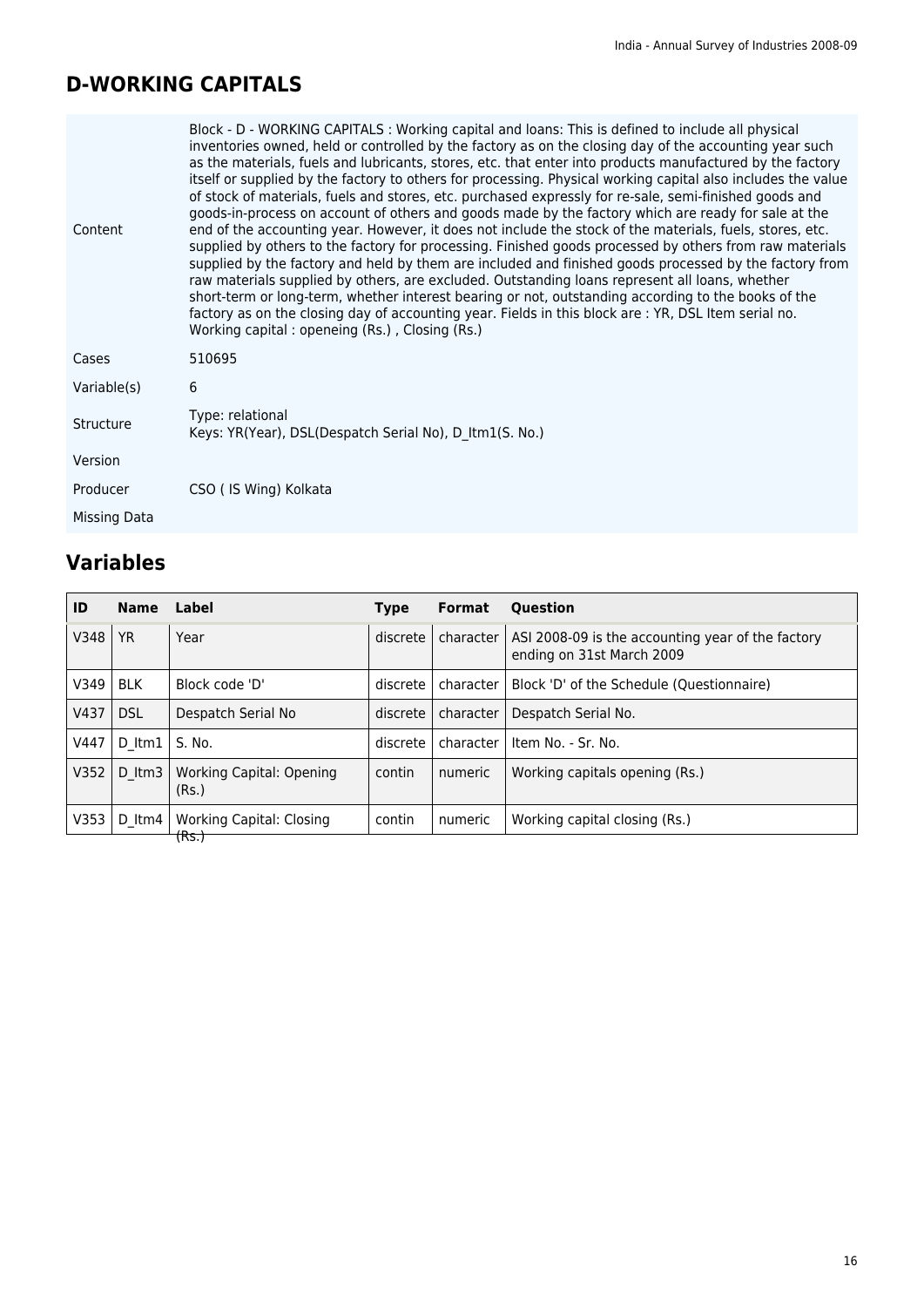### **E-EMPLOYMENT AND LABOUR COST**

| Content      | Block E - Employment and Labour cost : Information collected in this block is regarding employment and<br>labour cost. In this block emoluments of the employees to be collected. Emoluments are defined as<br>wages paid to all employees plus imputed value of benefits in kind, i.e., the net cost to the employers<br>on those goods and services provided to employees free of charge or at markedly reduced cost which<br>are clearly and primarily of benefit to the employees as consumers. It includes profit sharing, festival<br>and other bonuses and ex-gratia payments paid at less frequent intervals (i.e. other than bonus paid<br>more or less regularly for each period). Benefits in kind include supplies or services rendered such as<br>housing, medical, education and recreation facilities. Personal insurance, income tax, house rent<br>allowance, conveyance, etc. for payment by the factory also is included in the emoluments. The<br>variables are : YR, DSL Item No. represinting category of staff- male workers, female workes, workers<br>employed through contractors, supervisory staff, unpaid family members. Mandays (Manufacturing),<br>Mandays (non-manufacturing), Average number of persons worked, No. of mandays paid for,<br>Wages/salaries |
|--------------|----------------------------------------------------------------------------------------------------------------------------------------------------------------------------------------------------------------------------------------------------------------------------------------------------------------------------------------------------------------------------------------------------------------------------------------------------------------------------------------------------------------------------------------------------------------------------------------------------------------------------------------------------------------------------------------------------------------------------------------------------------------------------------------------------------------------------------------------------------------------------------------------------------------------------------------------------------------------------------------------------------------------------------------------------------------------------------------------------------------------------------------------------------------------------------------------------------------------------------------------------------------------------------------------|
| Cases        | 247793                                                                                                                                                                                                                                                                                                                                                                                                                                                                                                                                                                                                                                                                                                                                                                                                                                                                                                                                                                                                                                                                                                                                                                                                                                                                                       |
| Variable(s)  | 10                                                                                                                                                                                                                                                                                                                                                                                                                                                                                                                                                                                                                                                                                                                                                                                                                                                                                                                                                                                                                                                                                                                                                                                                                                                                                           |
| Structure    | Type:<br>Keys: ()                                                                                                                                                                                                                                                                                                                                                                                                                                                                                                                                                                                                                                                                                                                                                                                                                                                                                                                                                                                                                                                                                                                                                                                                                                                                            |
| Version      |                                                                                                                                                                                                                                                                                                                                                                                                                                                                                                                                                                                                                                                                                                                                                                                                                                                                                                                                                                                                                                                                                                                                                                                                                                                                                              |
| Producer     | CSO (IS Wing) Kolkata                                                                                                                                                                                                                                                                                                                                                                                                                                                                                                                                                                                                                                                                                                                                                                                                                                                                                                                                                                                                                                                                                                                                                                                                                                                                        |
| Missing Data |                                                                                                                                                                                                                                                                                                                                                                                                                                                                                                                                                                                                                                                                                                                                                                                                                                                                                                                                                                                                                                                                                                                                                                                                                                                                                              |
|              |                                                                                                                                                                                                                                                                                                                                                                                                                                                                                                                                                                                                                                                                                                                                                                                                                                                                                                                                                                                                                                                                                                                                                                                                                                                                                              |

| ID   | <b>Name</b> | Label                                 | Type     | Format    | Question                                                      |
|------|-------------|---------------------------------------|----------|-----------|---------------------------------------------------------------|
| V451 | <b>YR</b>   | Year                                  | discrete | character |                                                               |
| V452 | <b>BLK</b>  | Block code 'E'                        | discrete | character |                                                               |
| V453 | <b>DSL</b>  | Despatch Serial No                    | contin   | numeric   | Despatch Serial Number                                        |
| V454 | E Itm1      | S. No.                                | discrete | character | Item or Serial number of the category of staff                |
| V455 | $E$ ltm $3$ | Mandays Worked- Manufacturing         | contin   | numeric   | Number of manufacturing mandays worked<br>during the year     |
| V456 | E ltm4      | Mandays Worked - Non<br>Manufacturing | contin   | numeric   | Number of non-manufacturing mandays<br>worked during the year |
| V457 | E ltm5      | Mandays Worked - Total                | contin   | numeric   | Total Mandays worked                                          |
| V458 | E Itm6      | Average Number of persons worked      | contin   | numeric   |                                                               |
| V459 | E Itm7      | No. of mandays paid for               | contin   | numeric   | How many manydays paid for ?                                  |
| V460 | E Itm8      | Wages/salaries (in Rs.)               | contin   | numeric   | How much is the wages paid to employees                       |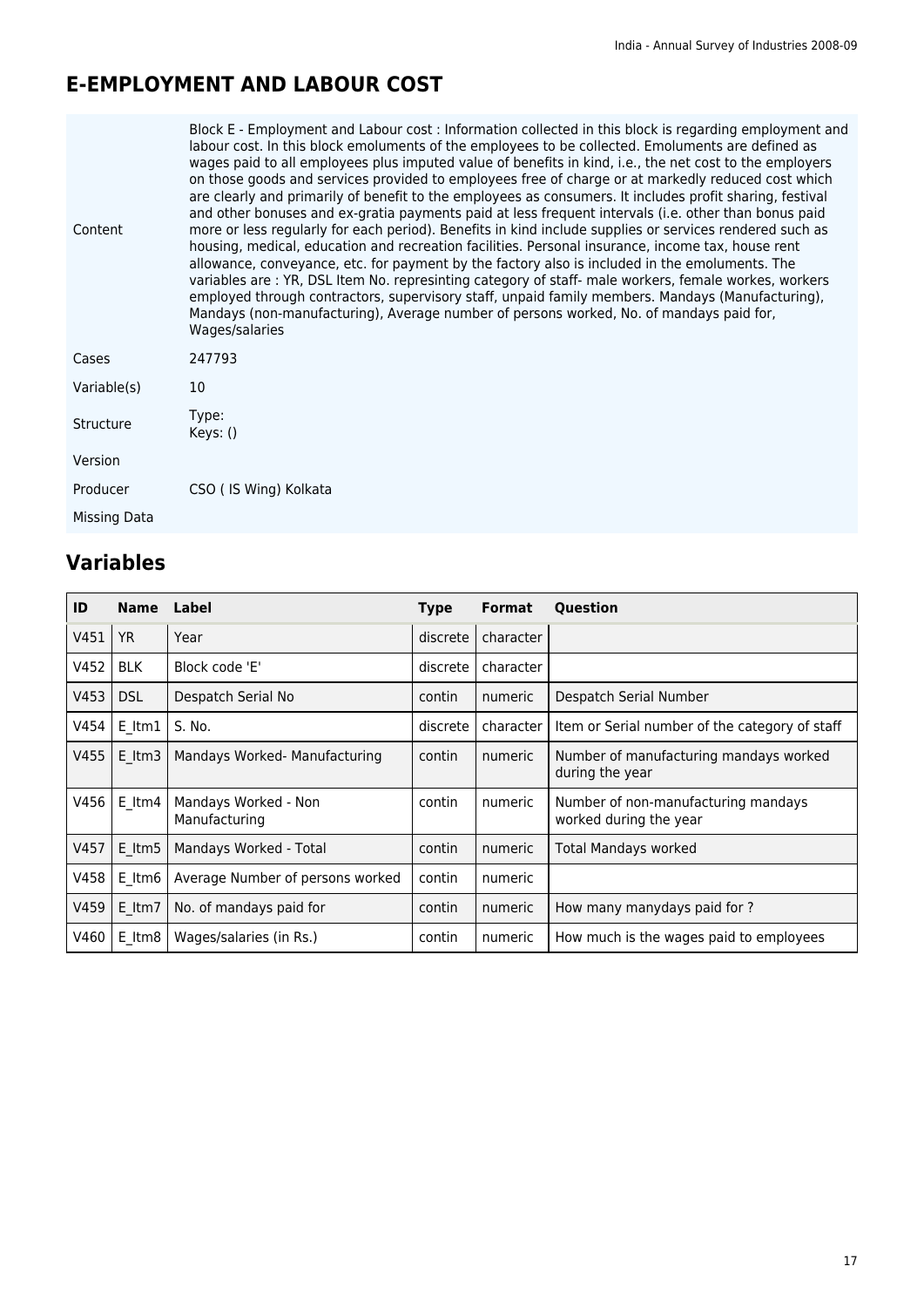### **F-OTHER EXPENSES**

| Content      | Block - F Other Expenses : (All the items are Expenditure incurred in Rs.) This block includes the cost of<br>other inputs as both the industrial and non-industrial service rendered by others, which are paid by the<br>factory and most of which are reflected in the ex-factory value of its production during the accounting<br>year. Variables in this block are: YR, DSL work done by others, repair & maintenance of building, Repair<br>& maintenance of fixed assets Oerating expenses, non-operating expenses, Insurance charges, Rent<br>paid for plant & machinary and other fixed assets, Total expenses Rent paid for buildings,<br>Rent/Royalties, Interest paid and Purchase value of goods sold in the same condition as purchased |
|--------------|------------------------------------------------------------------------------------------------------------------------------------------------------------------------------------------------------------------------------------------------------------------------------------------------------------------------------------------------------------------------------------------------------------------------------------------------------------------------------------------------------------------------------------------------------------------------------------------------------------------------------------------------------------------------------------------------------------------------------------------------------|
| Cases        | 39061                                                                                                                                                                                                                                                                                                                                                                                                                                                                                                                                                                                                                                                                                                                                                |
| Variable(s)  | 15                                                                                                                                                                                                                                                                                                                                                                                                                                                                                                                                                                                                                                                                                                                                                   |
| Structure    | Type: relational<br>Keys: YR(Year), DSL(Despatch Serial No)                                                                                                                                                                                                                                                                                                                                                                                                                                                                                                                                                                                                                                                                                          |
| Version      |                                                                                                                                                                                                                                                                                                                                                                                                                                                                                                                                                                                                                                                                                                                                                      |
| Producer     | CSO (IS Wing) Kolkata                                                                                                                                                                                                                                                                                                                                                                                                                                                                                                                                                                                                                                                                                                                                |
| Missing Data |                                                                                                                                                                                                                                                                                                                                                                                                                                                                                                                                                                                                                                                                                                                                                      |
|              |                                                                                                                                                                                                                                                                                                                                                                                                                                                                                                                                                                                                                                                                                                                                                      |

| ID   | <b>Name</b>  | Label                                                        | <b>Type</b> | <b>Format</b> | Question                                                                                         |
|------|--------------|--------------------------------------------------------------|-------------|---------------|--------------------------------------------------------------------------------------------------|
| V366 | <b>YR</b>    | Year                                                         | discrete    | character     | ASI 2008-09 is the accounting year of the factory<br>ending on 31st March 2009                   |
| V367 | <b>BLK</b>   | Block code 'F'                                               | discrete    | character     | Block 'F' of the Schedule (Questionnaire)                                                        |
| V439 | <b>DSL</b>   | Despatch Serial No                                           | discrete    | character     | Despatch Serial No.                                                                              |
| V369 | F Itm1       | Work done by others                                          | contin      | numeric       | work done by others on materials supplied by the<br>industrial unit                              |
| V370 | F Itm2a      | Repair & maintenance of<br><b>Building</b>                   | contin      | numeric       | Expenditure on bulidings and other<br>construction-repair & construction                         |
| V371 | F Itm2b      | Repair & maintenance of<br>Other fixed assets                | contin      | numeric       | Expenditure on other fixed assets -repair &<br>maintenance                                       |
| V372 | F Itm3       | Operating expenses                                           | contin      | numeric       | Expenditure on Operating expemses                                                                |
| V373 | F ltm4       | Non-operating expenses                                       | contin      | numeric       | Expenditure on non-operating expenses (excluding<br>insurance charges)                           |
| V374 | F Itm5       | Insurance Charges                                            | contin      | numeric       | Expenditure on Insurance charges                                                                 |
| V375 | F Itm6       | Rent paid for Plant &<br>Machinery and other Fixed<br>assets | contin      | numeric       | Expenditure on Rent paid for plant & machinary and<br>other fixed assets                         |
| V376 | F Itm7       | <b>Total expenses</b>                                        | contin      | numeric       | Total expenses (1 to 6)                                                                          |
| V377 | F Itm8       | Rent paid for Buildings                                      | contin      | numeric       | Expenditure on Rent paid for buildings                                                           |
| V378 | F Itm9       | Rent/Royalties                                               | contin      | numeric       | Expenditure on Rent paid for land on lease or<br>royalties on mines, querries and similar assets |
| V379 | $F$ ltm $10$ | Interest paid                                                | contin      | numeric       | Expenditure on Interest paid                                                                     |
| V380 | $F$ ltm $11$ | Value of purchase goods sold                                 | contin      | numeric       | Expenditure on Purchase value of goods sold in the<br>same condition as purchased                |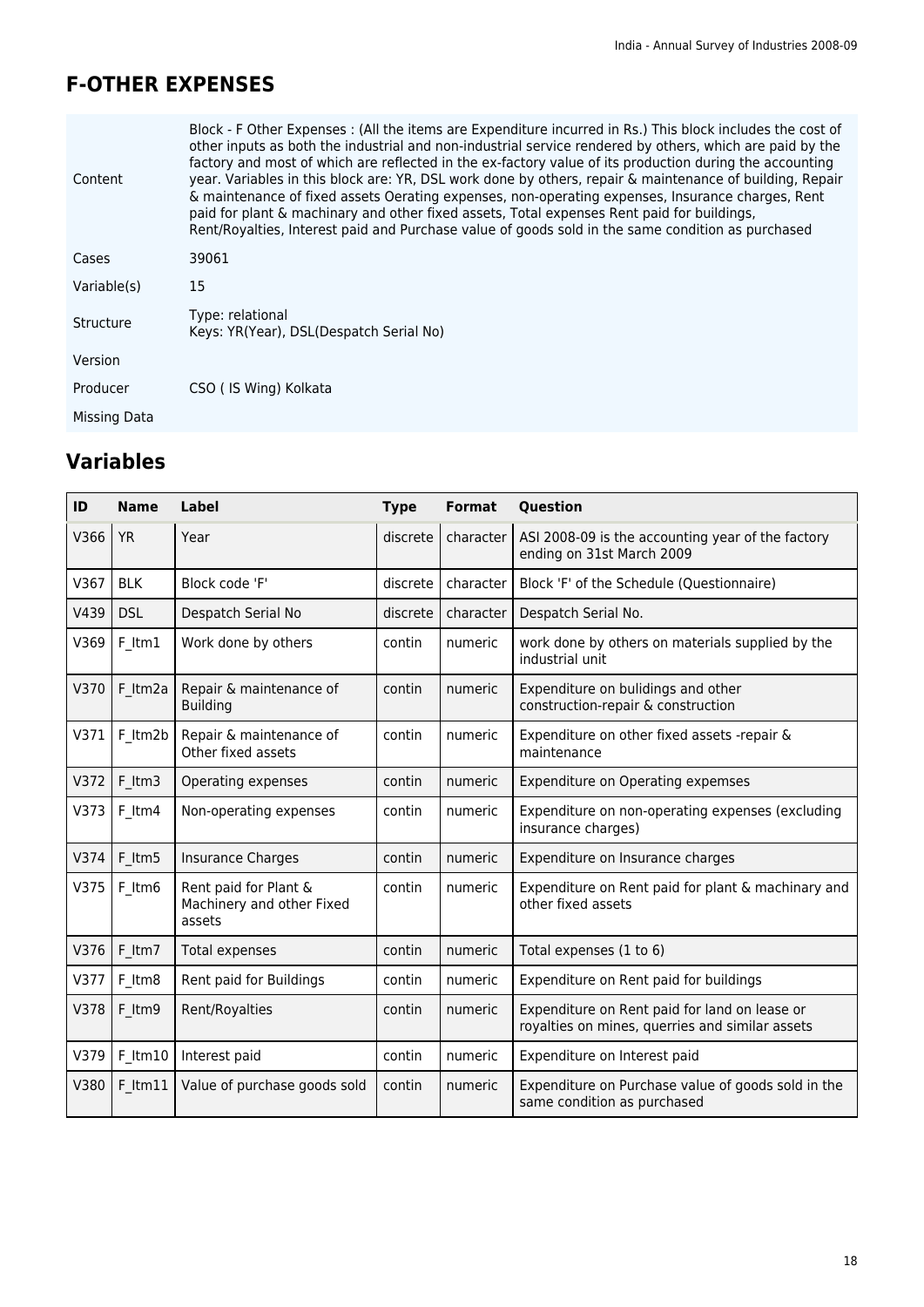### **G-OTHER OUTPUTS RECEIPTS**

| Content      | Block - G Other Outputs/Receipts (Incomes) : The file contains Other OUTPUT/RECEIPTS Detail (All items<br>are Receipts in Rs.) : In this block, information on other output/receipts is to be reported. Fields are : YR,<br>DSL Income from services, variation in stock of semi-finished goods, elctricity generated and sold Value<br>of own construction, Net balance of goods sold as purchased, Rent received for P & m and other fixed<br>assets Total subsidies, Total receipts. Rent received for building, Rent/Royalties, Interest received Value<br>of goods sold as purchased |
|--------------|-------------------------------------------------------------------------------------------------------------------------------------------------------------------------------------------------------------------------------------------------------------------------------------------------------------------------------------------------------------------------------------------------------------------------------------------------------------------------------------------------------------------------------------------------------------------------------------------|
| Cases        | 34381                                                                                                                                                                                                                                                                                                                                                                                                                                                                                                                                                                                     |
| Variable(s)  | 15                                                                                                                                                                                                                                                                                                                                                                                                                                                                                                                                                                                        |
| Structure    | Type: relational<br>Keys: YR(Year), DSL(Despatch Serial No)                                                                                                                                                                                                                                                                                                                                                                                                                                                                                                                               |
| Version      |                                                                                                                                                                                                                                                                                                                                                                                                                                                                                                                                                                                           |
| Producer     | CSO (IS Wing) Kolkata                                                                                                                                                                                                                                                                                                                                                                                                                                                                                                                                                                     |
| Missing Data |                                                                                                                                                                                                                                                                                                                                                                                                                                                                                                                                                                                           |

| ID   | <b>Name</b> | <b>Label</b>                                      | <b>Type</b> | <b>Format</b> | Question                                                                                                                                                     |
|------|-------------|---------------------------------------------------|-------------|---------------|--------------------------------------------------------------------------------------------------------------------------------------------------------------|
| V382 | <b>YR</b>   | Year                                              | discrete    | character     | ASI 2008-09 is the accounting year of the factory<br>ending on 31st March 2009                                                                               |
| V383 | <b>BLK</b>  | Block code 'G'                                    | discrete    | character     | Block 'G' of the Schedule (Questionnaire)                                                                                                                    |
| V442 | <b>DSL</b>  | Despatch Serial No                                | discrete    | character     | Despatch Serial No.                                                                                                                                          |
| V385 | G Itm1      | Income from services                              | contin      | numeric       | Income from services (industrial/non industrial<br>including work done for others on materials<br>supplied by them and sale value of waste left by<br>party) |
| V386 | G Itm2      | Variation in stock of<br>semi-finished goods      | contin      | numeric       | Variation in stock of semi-finished goods (col 4<br>minus col 3 against item 5 in block D)                                                                   |
| V387 | G Itm3      | Electricity generated and sold                    | contin      | numeric       | value of electricity generated and sold                                                                                                                      |
| V388 | G Itm4      | Value of own construction                         | contin      | numeric       | value of own construction                                                                                                                                    |
| V389 | G Itm5      | Net balance of goods sold as<br>purchased         | contin      | numeric       | net balance of goods sold in the same condition as<br>purchased (item 12 of Block G minus item 11 of<br>Block F)                                             |
| V390 | G Itm6      | Rent received for P & M and<br>other fixed assets | contin      | numeric       | rent received for plant & machinary and other<br>fixed assets                                                                                                |
| V391 | G Itm7      | <b>Total Subsidies</b>                            | contin      | numeric       | Total subsidies receipts (in Rs.)                                                                                                                            |
| V392 | G Itm8      | Total receipts                                    | contin      | numeric       | total receipts excluding item 7 (1 to 6)                                                                                                                     |
| V393 | G Itm9      | Rent received for building                        | contin      | numeric       | Rent received for buildings                                                                                                                                  |
| V394 | G ltm10     | Rent/Royalties                                    | contin      | numeric       | rent received for land on lease or royalties on<br>mines, querries and similar assets                                                                        |
| V395 | G ltm11     | Interest received                                 | contin      | numeric       |                                                                                                                                                              |
| V441 | G ltm12     | Value of goods sold as<br>purchased               | discrete    | numeric       | sales value of goods sold in the same condition as<br>purchase                                                                                               |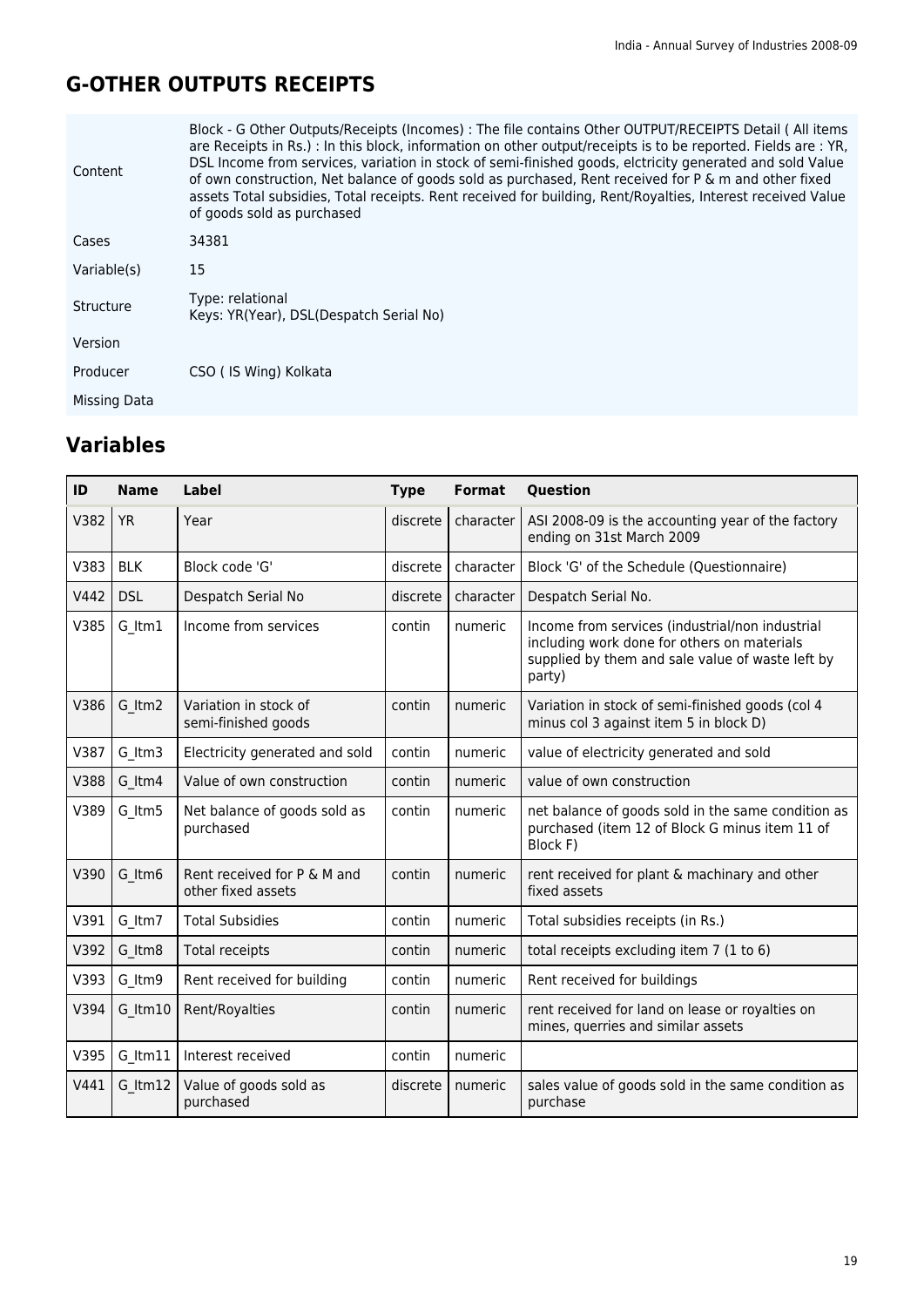### **H-INPUT ITEMS INDIGENOUS**

| Content      | Block - H Input Items Indigenous : This block covers all the goods (raw materials, components,<br>chemicals, packing material, etc.) which entered into the production process of the factory during the<br>accounting year. The file contains Input Items - Indigenous items consumed : YR, DSL Item code<br>(ASiCC), Unit of quantity (code), Quantity consumed Purchase value (Rs.) Rate per unit (Rs. 0.00) |
|--------------|-----------------------------------------------------------------------------------------------------------------------------------------------------------------------------------------------------------------------------------------------------------------------------------------------------------------------------------------------------------------------------------------------------------------|
| Cases        | 413950                                                                                                                                                                                                                                                                                                                                                                                                          |
| Variable(s)  | 9                                                                                                                                                                                                                                                                                                                                                                                                               |
| Structure    | Type: relational<br>Keys: YR(Year), DSL(Despatch Serial No)                                                                                                                                                                                                                                                                                                                                                     |
| Version      |                                                                                                                                                                                                                                                                                                                                                                                                                 |
| Producer     | CSO (IS Wing) Kolkata                                                                                                                                                                                                                                                                                                                                                                                           |
| Missing Data |                                                                                                                                                                                                                                                                                                                                                                                                                 |
|              |                                                                                                                                                                                                                                                                                                                                                                                                                 |

| ID   | <b>Name</b> | Label                                             | <b>Type</b> | <b>Format</b> | Question                                                                       |
|------|-------------|---------------------------------------------------|-------------|---------------|--------------------------------------------------------------------------------|
| V398 | <b>YR</b>   | Year                                              | discrete    | character     | ASI 2008-09 is the accounting year of the<br>factory ending on 31st March 2009 |
| V399 | <b>BLK</b>  | Block code 'H'                                    | discrete    | character     | Block 'H' of the Schedule (Questionnaire)                                      |
| V443 | <b>DSL</b>  | Despatch Serial No                                | discrete    | character     | Despatch Serial No.                                                            |
| V401 | H ltm1      | SI. No.                                           | discrete    | numeric       | Item No. - Sr. No. for the indigenous input<br>items consumed                  |
| V402 | H Itm3      | Item code (ASICC)                                 | discrete    | numeric       | item code (ASICC)                                                              |
| V403 | H Itm4      | Unit of Quantity (code)                           | discrete    | numeric       | unit of quantity (code)                                                        |
| V404 | $H$ ltm5    | Quantity consumed (as<br>9999999999.999)          | contin      | numeric       | quantity consumed                                                              |
| V405 | $H$ ltm $6$ | Purchase value (in Rs.)                           | contin      | numeric       | purchase value (in Rs.)                                                        |
| V406 | H ltm7      | Rate per unit (in Rs.0.00) (as<br>99999999999.99) | contin      | numeric       | rent per unit (in Rs.)                                                         |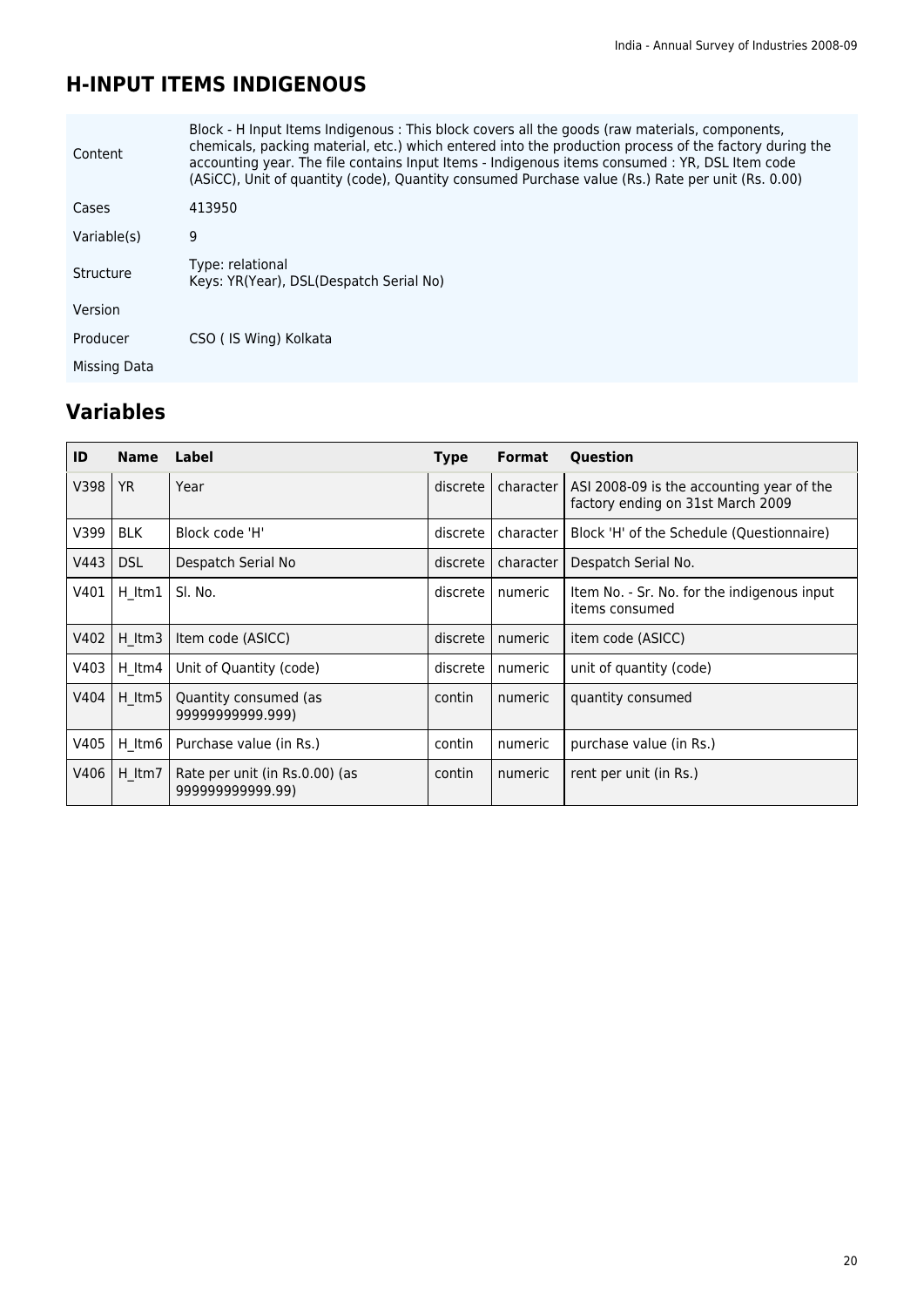### **I-INPUT ITEMS IMPORTED**

| Content      | Block - I - Input Items Imported : Details of imported input items consumed - directly only : Information<br>in this block is to be reported for all imported items consumed. The items are to be imported by the<br>factory directly. Variables are for : YR, DSL Item serial number represents major five imported items and<br>other items imported, Total imports (consumed), Item code (ASICC code), Unit of quantity, Quantity<br>consumed, Purchae value (Rs.) Rate per unit (Rs. 0.00) |
|--------------|------------------------------------------------------------------------------------------------------------------------------------------------------------------------------------------------------------------------------------------------------------------------------------------------------------------------------------------------------------------------------------------------------------------------------------------------------------------------------------------------|
| Cases        | 23204                                                                                                                                                                                                                                                                                                                                                                                                                                                                                          |
| Variable(s)  | 9                                                                                                                                                                                                                                                                                                                                                                                                                                                                                              |
| Structure    | Type: relational<br>Keys: YR(Year), DSL(Despatch Serial No)                                                                                                                                                                                                                                                                                                                                                                                                                                    |
| Version      |                                                                                                                                                                                                                                                                                                                                                                                                                                                                                                |
| Producer     | CSO (IS Wing) Kolkata                                                                                                                                                                                                                                                                                                                                                                                                                                                                          |
| Missing Data |                                                                                                                                                                                                                                                                                                                                                                                                                                                                                                |

| ID   | <b>Name</b> | Label                   | <b>Type</b> | <b>Format</b> | Question                                                                       |
|------|-------------|-------------------------|-------------|---------------|--------------------------------------------------------------------------------|
| V408 | <b>YR</b>   | Year                    | discrete    | character     | ASI 2008-09 is the accounting year of the factory<br>ending on 31st March 2009 |
| V409 | <b>BLK</b>  | Block code 'I'          | discrete    | character     | Block 'I' of the Schedule (Questionnaire)                                      |
| V444 | <b>DSL</b>  | Despatch Serial No      | discrete    | character     | Despatch Serial No.                                                            |
| V461 | $l$ ltm1    | SI. No.                 | discrete    | numeric       | Item No. - Sr. No.                                                             |
| V412 | $l$ ltm3    | Item code (ASICC)       | discrete    | numeric       | Item code (ASICC)                                                              |
| V413 | l Itm4      | Unit of Quantity        | discrete    | numeric       | unit of quantity                                                               |
| V414 | l Itm5      | Quantity consumed       | contin      | numeric       | quantity consumed                                                              |
| V415 | I Itm6      | Purchase value (in Rs.) | contin      | numeric       | purchase value (in Rs.)                                                        |
| V416 | $l$ ltm $7$ | Rate per unit (Rs.0.00) | contin      | numeric       | rate per unit (in Rs.)                                                         |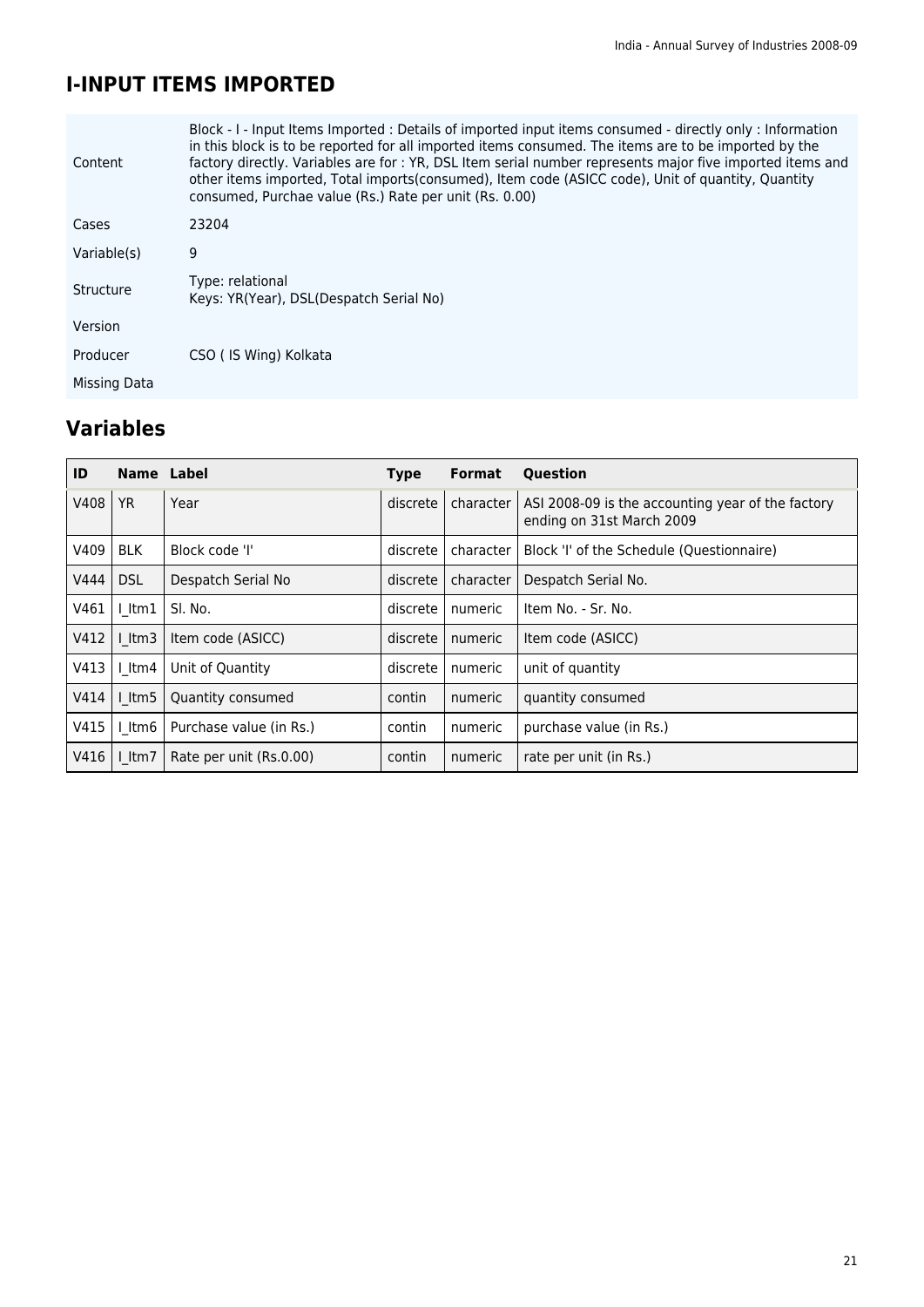## **J-PRODUCTS AND BY-PRODUCTS**

| Content      | Block - J Products and By-products : Products and By-Products (Manufactured by the unit) detail : It<br>includes information on all goods that have been produced by the factory during the accounting year for<br>sale, i.e., either actually sold during the accounting year or entered into stocks. Calculation of gross<br>value added of the enterprise will be done here. Variables in this block are: YR, DSL Serial numbe<br>represents products/by-products for first ten major items as per value - no brand name, Item code<br>(ASICC code), Unit of quantity Quantity manufactured Quantity sold Gross sale value (Rs.) Exice duty,<br>Sales tax, Others, Total Per unit net sale value (Rs.) Ex-factory (Rs.) |  |
|--------------|----------------------------------------------------------------------------------------------------------------------------------------------------------------------------------------------------------------------------------------------------------------------------------------------------------------------------------------------------------------------------------------------------------------------------------------------------------------------------------------------------------------------------------------------------------------------------------------------------------------------------------------------------------------------------------------------------------------------------|--|
| Cases        | 100854                                                                                                                                                                                                                                                                                                                                                                                                                                                                                                                                                                                                                                                                                                                     |  |
| Variable(s)  | 15                                                                                                                                                                                                                                                                                                                                                                                                                                                                                                                                                                                                                                                                                                                         |  |
| Structure    | Type: relational<br>Keys: YR(Year), DSL(Despatch Serial No)                                                                                                                                                                                                                                                                                                                                                                                                                                                                                                                                                                                                                                                                |  |
| Version      |                                                                                                                                                                                                                                                                                                                                                                                                                                                                                                                                                                                                                                                                                                                            |  |
| Producer     | CSO (IS Wing) Kolkata                                                                                                                                                                                                                                                                                                                                                                                                                                                                                                                                                                                                                                                                                                      |  |
| Missing Data |                                                                                                                                                                                                                                                                                                                                                                                                                                                                                                                                                                                                                                                                                                                            |  |
|              |                                                                                                                                                                                                                                                                                                                                                                                                                                                                                                                                                                                                                                                                                                                            |  |

| ID   | <b>Name</b>  | Label                         | <b>Type</b> | <b>Format</b> | Question                                                                       |
|------|--------------|-------------------------------|-------------|---------------|--------------------------------------------------------------------------------|
| V418 | <b>YR</b>    | Year                          | discrete    | character     | ASI 2008-09 is the accounting year of the factory<br>ending on 31st March 2009 |
| V419 | <b>BLK</b>   | Block code 'J'                | discrete    | character     | Block 'J' of the Schedule (Questionnaire)                                      |
| V445 | <b>DSL</b>   | Despatch Serial No            | discrete    | character     | Despatch Serial No.                                                            |
| V462 | $J$ ltm1     | SI.No.                        | discrete    | numeric       | Item No. - Sr. No.                                                             |
| V422 | $J$ ltm3     | Item code (ASICC)             | discrete    | numeric       | Item code (ASICC)                                                              |
| V423 | $J$ ltm4     | Unit of Quantity              | discrete    | numeric       | Unit of Quantity                                                               |
| V424 | $J$ ltm5     | Quantity manufactured         | contin      | numeric       | Quantity manufactured                                                          |
| V425 | $J$ ltm6     | Quantity sold                 | contin      | numeric       | Quantity sold                                                                  |
| V426 | $J$ ltm7     | Gross sale value (Rs.)        | contin      | numeric       | Gross sale value (Rs.) (including subsidy received)                            |
| V427 | $J$ ltm8     | excise duty                   | contin      | numeric       | distributive expenses (rs.)-excise duty                                        |
| V428 | $J$ ltm9     | Sales Tax                     | contin      | numeric       | distributive expenses (rs.)-sales tax/vat                                      |
| V429 | $J$ ltm10    | Others                        | contin      | numeric       | distributive expenses (rs.)-others                                             |
| V430 | $J$ ltm $11$ | Total                         | contin      | numeric       | distributive expenses (rs.)-excise dutytotal                                   |
| V431 | $ $ ltm12    | Per unit net sale value (Rs.) | contin      | numeric       | Per unit net sale value (Rs.) [col 7-col 11]                                   |
| V432 | $J$ ltm13    | ex-factory value (Rs.)        | contin      | numeric       | ex-factory value of quantity manufactured including<br>subsidy received (Rs.)  |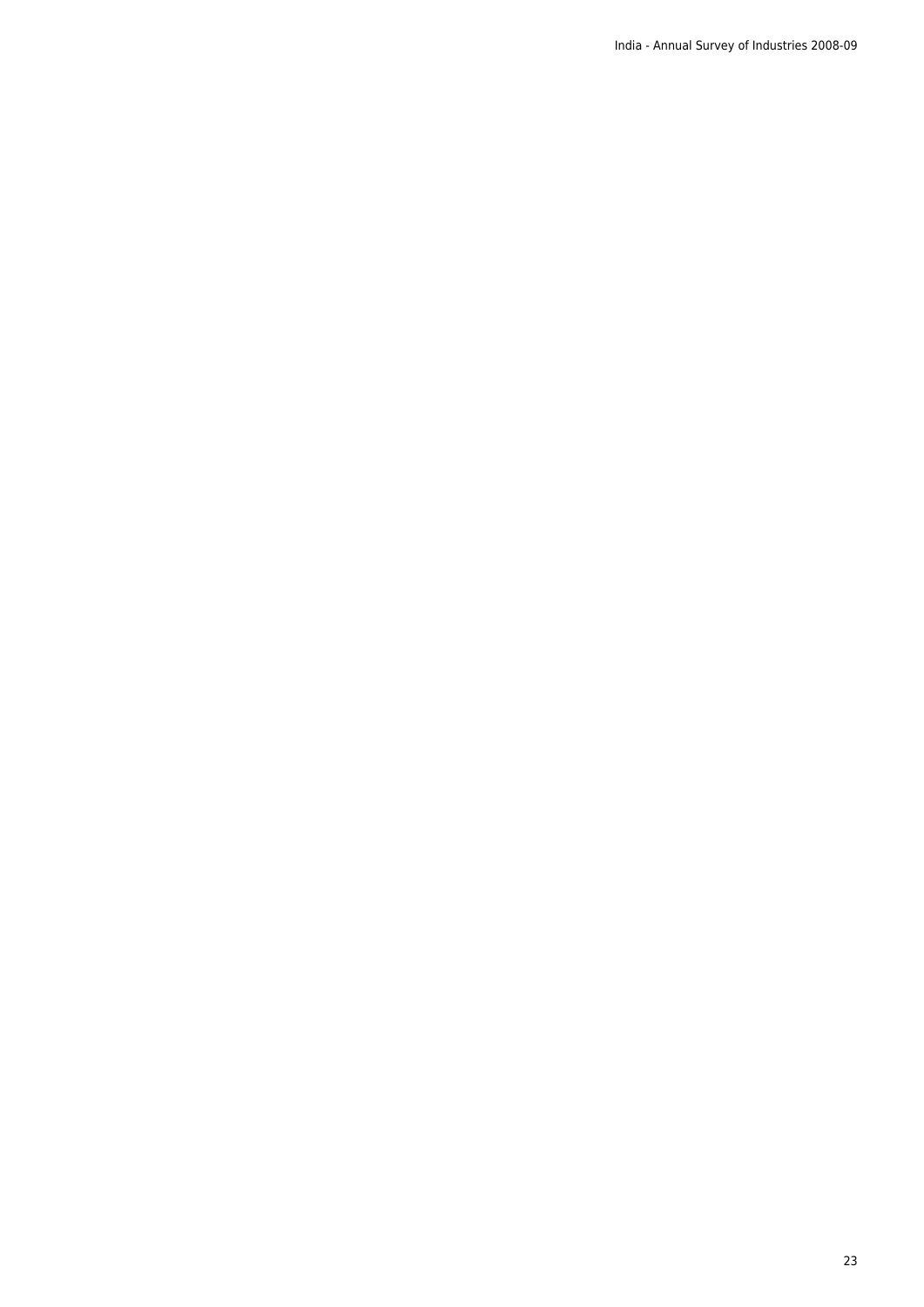### Year (YR) File: A-IDENTIFICATION PARTICULARS

### **Overview**

Type: Discrete Format: character Width: 2

### **Description**

Year '09'for ASI 2008-09

#### **Literal question**

ASI 2008-09 is the accounting year of the factory ending on 31st March 2009

## Block code 'A' (BLK) File: A-IDENTIFICATION PARTICULARS

#### **Overview**

Type: Discrete Format: character Width: 1

Valid cases: 54348 Invalid: 0

### **Description**

Recorded as 'A'for Identification Particulars

#### **Literal question**

Block 'A' of the Schedule (Questionnaire)

### Despatch Serial No (DSL) File: A-IDENTIFICATION PARTICULARS

### **Overview**

Type: Discrete Format: character Width: 5

### Valid cases: 54348 Invalid: 0

Valid cases: 54348

Invalid: 0

### **Description**

schedule despatch (DSL) no: With a view to reconcile the despatch of filled-in schedule by FOD field offices vis-à-vis receipt of the same by CSO (IS Wing), Kolkata a unique Despatch Serial number (DSL) has been provided for all the selected factories both under Census Sector and the Sample Sector and the same is to be reported by the field staff of FOD both in Parts I & II. These items will be copied from the sample list. DSL numbers are unique across the region for a particular year of survey. However, the same factory may have different DSL numbers in different years of survey.

### **Literal question**

Despatch Serial No.

## Scheme (A\_Itm3) File: A-IDENTIFICATION PARTICULARS

### **Overview**

Type: Discrete Format: numeric Width: 1 Decimals: 0 Range: 1-2

### **Description**

This is the code usually given for census and sample units as per sampling design. The census unit will be given code 1 and sample units will be given code 2.

Valid cases: 54348 Invalid: 0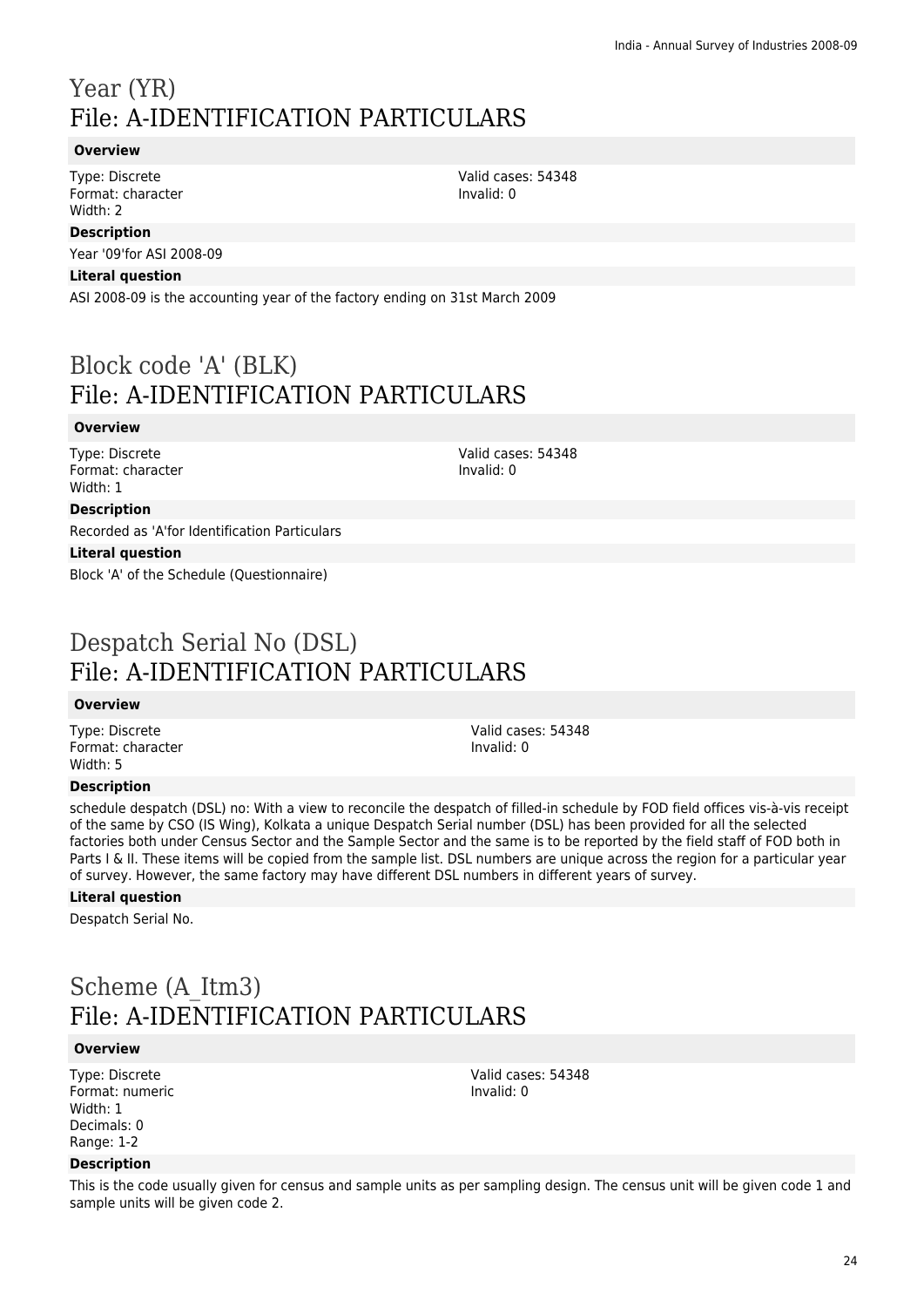## Scheme (A\_Itm3) File: A-IDENTIFICATION PARTICULARS

### **Literal question**

Scheme Code (Census-1, Sample-2)

#### **Interviewer instructions**

Record 1 or 2 depending on whether the selected unit is for Census or Sample

## Ind Code (5-digit, NIC-08) (A\_Itm5) File: A-IDENTIFICATION PARTICULARS

### **Overview**

Type: Discrete Format: numeric Width: 5 Decimals: 0 Range: 1632-96010

### Valid cases: 54348 Invalid: 0 Minimum: 1632 Maximum: 96010

### **Description**

National Industrial Classification code

#### **Literal question**

Industry Code as per Return (5-digit level of NIC)

#### **Interviewer instructions**

This code should be given as per maximum ex-factory value of output of major activities of the multiple products and by-products manufactured by the units. A valid NIC code needs to be given from NIC 2008.

### State (A\_Itm7) File: A-IDENTIFICATION PARTICULARS

### **Overview**

Type: Discrete Format: numeric Width: 2 Decimals: 0 Range: 1-35

Valid cases: 54348 Invalid: 0 Minimum: 1 Maximum: 35

### **Source of information**

The code has been provided for all the selected factories both under Census Sector and the Sample Sector and the same is to be reported by the field staff of FOD both in Parts I & II. These items will be copied from the sample list.

#### **Literal question**

State code for the States of India

### District (A\_Itm8) File: A-IDENTIFICATION PARTICULARS

#### **Overview**

Type: Discrete Format: numeric Width: 2 Decimals: 0 Range: 1-70

Valid cases: 54348 Invalid: 0 Minimum: 1 Maximum: 70

### **Source of information**

The code has been provided for all the selected factories both under Census Sector and the Sample Sector and the same is to be reported by the field staff of FOD both in Parts I & II. These items will be copied from the sample list.

#### **Literal question**

25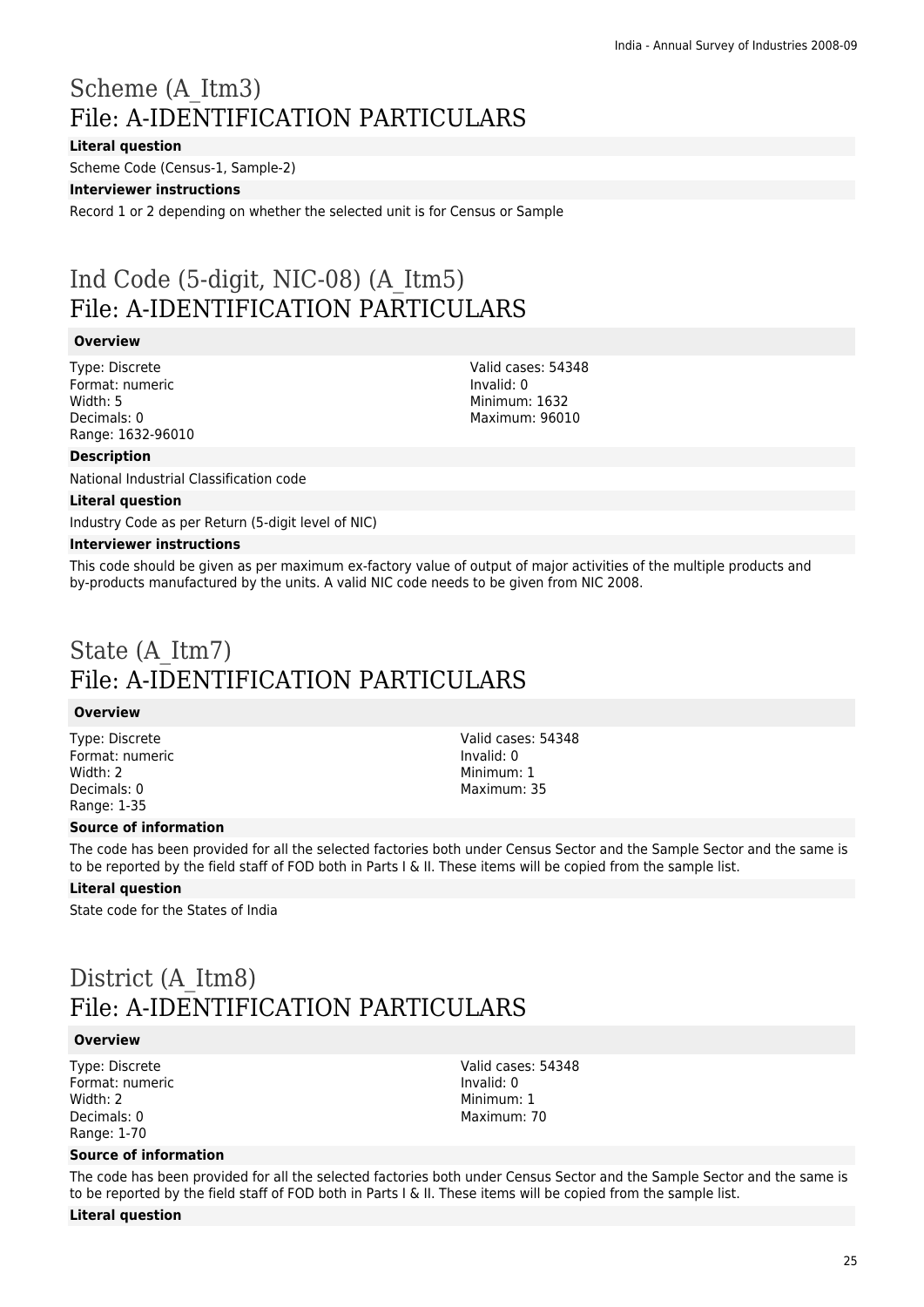## District (A\_Itm8) File: A-IDENTIFICATION PARTICULARS

District code indicates District of a given state

### Sector (A\_Itm9) File: A-IDENTIFICATION PARTICULARS

### **Overview**

Type: Discrete Format: numeric Width: 1 Decimals: 0 Range: 0-2

Valid cases: 54348 Invalid: 0

Valid cases: 54348

Standard deviation: 0.6

Invalid: 0 Minimum: 1 Maximum: 59 Mean: 1.1

### **Description**

Sector represents Rural and Urban

### **Literal question**

Sector (Rural-1, Urban-2)

### **Interviewer instructions**

Record 1 or 2 depending on whether the selected sample village/block is classified as Rural or Urban

### No. of Factories (A\_Itm11) File: A-IDENTIFICATION PARTICULARS

#### **Overview**

Type: Continuous Format: numeric Width: 2 Decimals: 0 Range: 1-59

### **Description**

FACTORY is one, which is registered under sections 2m (i) and 2m (ii) of the Factory Act, 1948. The sections 2m (i) and 2m (ii) refer to any premises including the precincts thereof (a) whereon ten or more workers are working, or were working on any day of the preceding twelve months, and in any part of which a manufacturing process is being carried on with the aid of power, or is ordinarily so carried on or (b) whereon twenty or more workers are working or were working on any day of the preceding twelve months and in any part of which a manufacturing process is being carried on without the aid of power , or is ordinarily so carried on.

### **Literal question**

No. of Units for which data has been collected from single firm.

#### **Interviewer instructions**

Number of units for which the schedule (return) is compiled will be recorded against this item. Here the number of units will be greater than 1 in the case of joint returns. Also, in the case of joint returns, proper DSL numbers for which the joint return is compiled should be properly given.

## Status of Factory (A\_Itm12) File: A-IDENTIFICATION PARTICULARS

### **Overview**

Type: Discrete Format: numeric Width: 4 Decimals: 1 Range: 1-15

Valid cases: 54348 Invalid: 0 Minimum: 1 Maximum: 15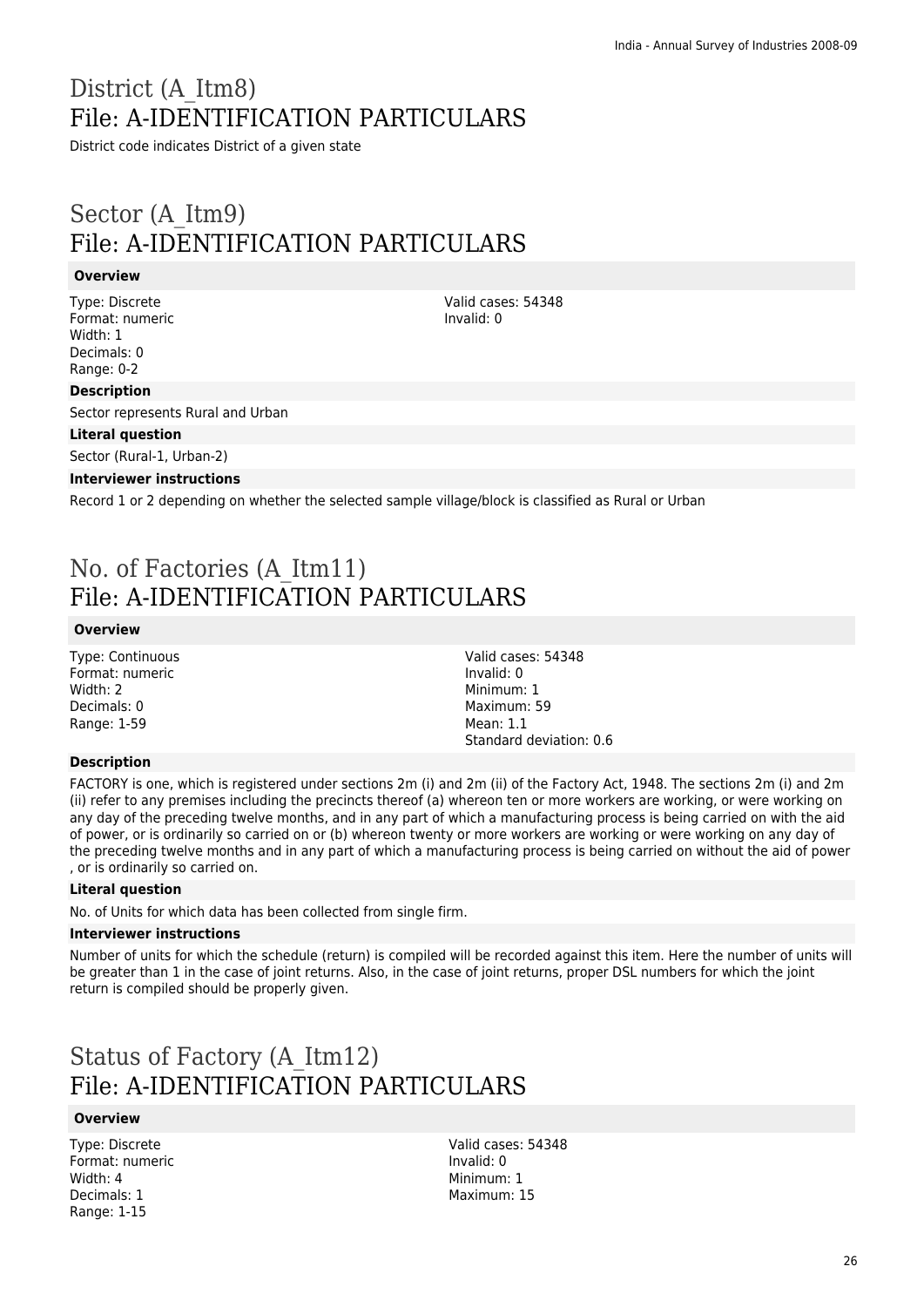## Status of Factory (A\_Itm12) File: A-IDENTIFICATION PARTICULARS

### **Literal question**

Status of Unit (code)

### **Interviewer instructions**

status of units: This item will be recorded in codes.

## Bonus (E\_Itm10) File: A-IDENTIFICATION PARTICULARS

#### **Overview**

Type: Continuous Format: numeric Width: 9 Decimals: 0 Range: 0-656381612

Valid cases: 54348 Invalid: 0 Minimum: 0 Maximum: 656381612 Mean: 893856.8 Standard deviation: 7935961.9

#### **Description**

Bonus: Profit sharing bonus, festival bonus, year-end bonus, and all other bonuses and ex-gratia payments paid at less frequent intervals are covered by this term.

#### **Literal question**

Profit sharing bonus

## Provident Fund (E\_Itm11) File: A-IDENTIFICATION PARTICULARS

#### **Overview**

Type: Continuous Format: numeric Width: 10 Decimals: 0 Range: 0-3922100000 Valid cases: 54348 Invalid: 0 Minimum: 0 Maximum: 3922100000 Mean: 1935074 Standard deviation: 28669581.7

### **Description**

It includes old age benefits like contribution to provident fund, pension, gratuity and contribution to other social security charges such as employee's state insurance, compensation for work injuries and occupational diseases, provident fund linked insurance retrenchment and lay-off benefits, payment made for VRS etc.

### **Literal question**

Contribution to Provident and other funds

## Welfare expenses (E\_Itm12) File: A-IDENTIFICATION PARTICULARS

#### **Overview**

Type: Continuous Format: numeric Width: 10 Decimals: 0 Range: 0-2939879880

Valid cases: 54348 Invalid: 0 Minimum: 0 Maximum: 2939879880 Mean: 1509057.3 Standard deviation: 20761643.4

### **Description**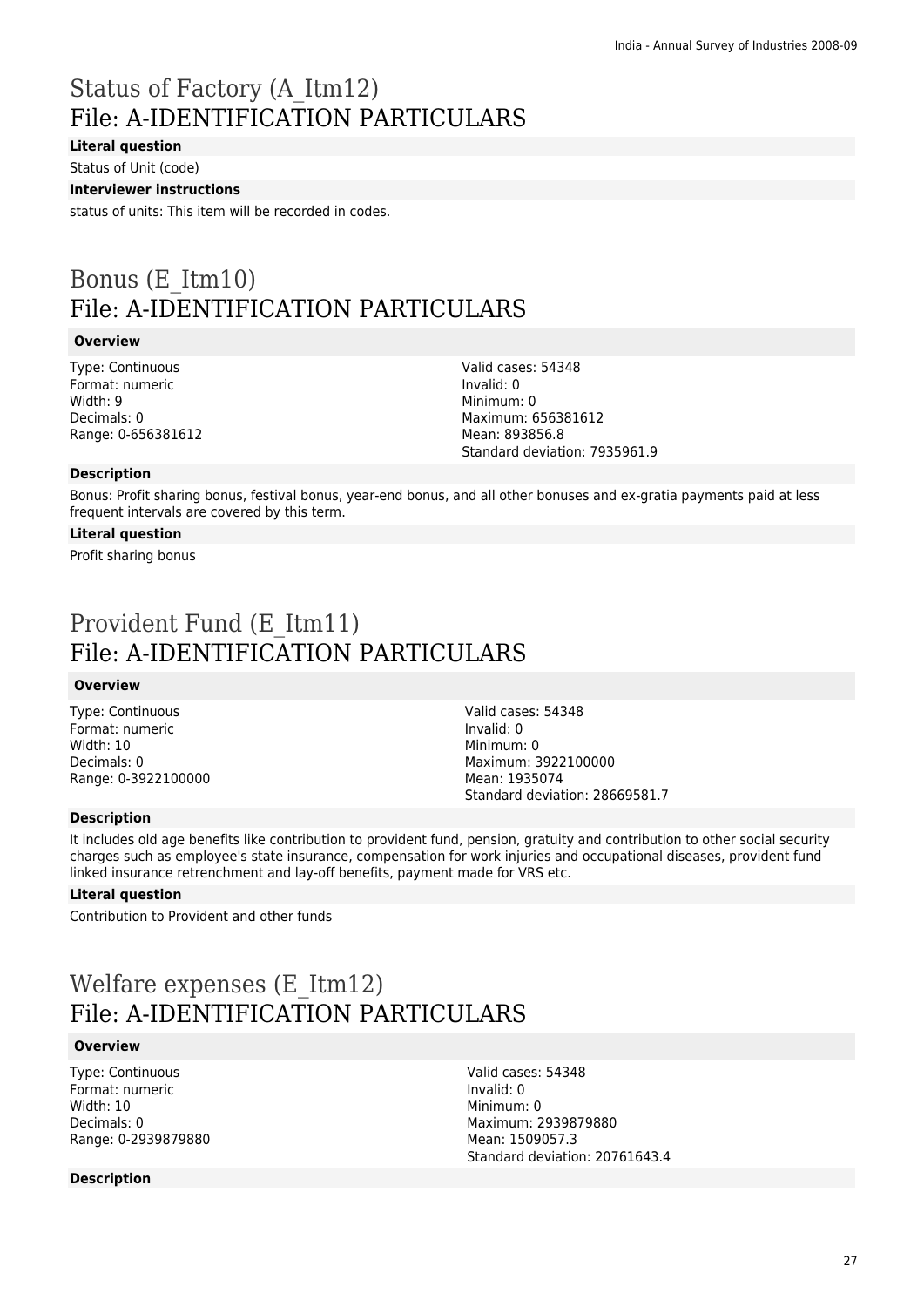### Welfare expenses (E\_Itm12) File: A-IDENTIFICATION PARTICULARS

Includes benefits in kind include neutralizing agents, fats, milk, molasses given to workers of a factory where there is possibility of health hazard. cheap ration, shoes, umbrellas, residence, etc. are provided to workers who work at tea gardens. Light meal or lunch, beverages, tobacco, clothing (except uniform) electricity free of charge, water purchased but supplied free of charge, medical expenses. Children educational allowances, LTC, bus hired for to and fro daily journey (HRA will be considered as a part of wage and salary), maternity benefits and crèches, cultural and recreational facilities, cooperative stores for employees etc.

#### **Literal question**

Workman & staff welfare expenses

## Number of Manufacturing days (E\_Itm13a) File: A-IDENTIFICATION PARTICULARS

#### **Overview**

Type: Continuous Format: numeric Width: 3 Decimals: 0 Range: 0-915

#### **Description**

Manufacturing days will mean and include number of days on which actual manufacturing process was carried out by the unit.

Valid cases: 54348

Standard deviation: 140.6

Invalid: 0 Minimum: 0 Maximum: 915 Mean: 200.2

#### **Literal question**

Mandays worked for manufacturing

#### **Interviewer instructions**

The total number of man-days worked during the accounting year by each category of employees is obtained by summing up the number of workers attending in each shift over all shifts worked on all working days during the accounting year. This figure excludes persons who are paid but remain on leave/ strike etc. Non-Working day is the day on which neither manufacturing process nor repairing and maintenance work is carried out but the factory and/or office remains open.

### Number of Non-Manufacturing days (E\_Itm13b) File: A-IDENTIFICATION PARTICULARS

#### **Overview**

Type: Continuous Format: numeric Width: 3 Decimals: 0 Range: 0-984

Valid cases: 54348 Invalid: 0 Minimum: 0 Maximum: 984 Mean: 6.6 Standard deviation: 34.7

#### **Description**

Non-manufacturing days will mean and include number of days on which only repair/maintenance and construction work was undertaken.

### **Literal question**

Mandays worked for non-manufacturing

#### **Interviewer instructions**

The mandays worked on repair and maintenance and/or construction activities and also non-working days for each category of employees will be reported here

Number of Total working days (E\_Itm13c) File: A-IDENTIFICATION PARTICULARS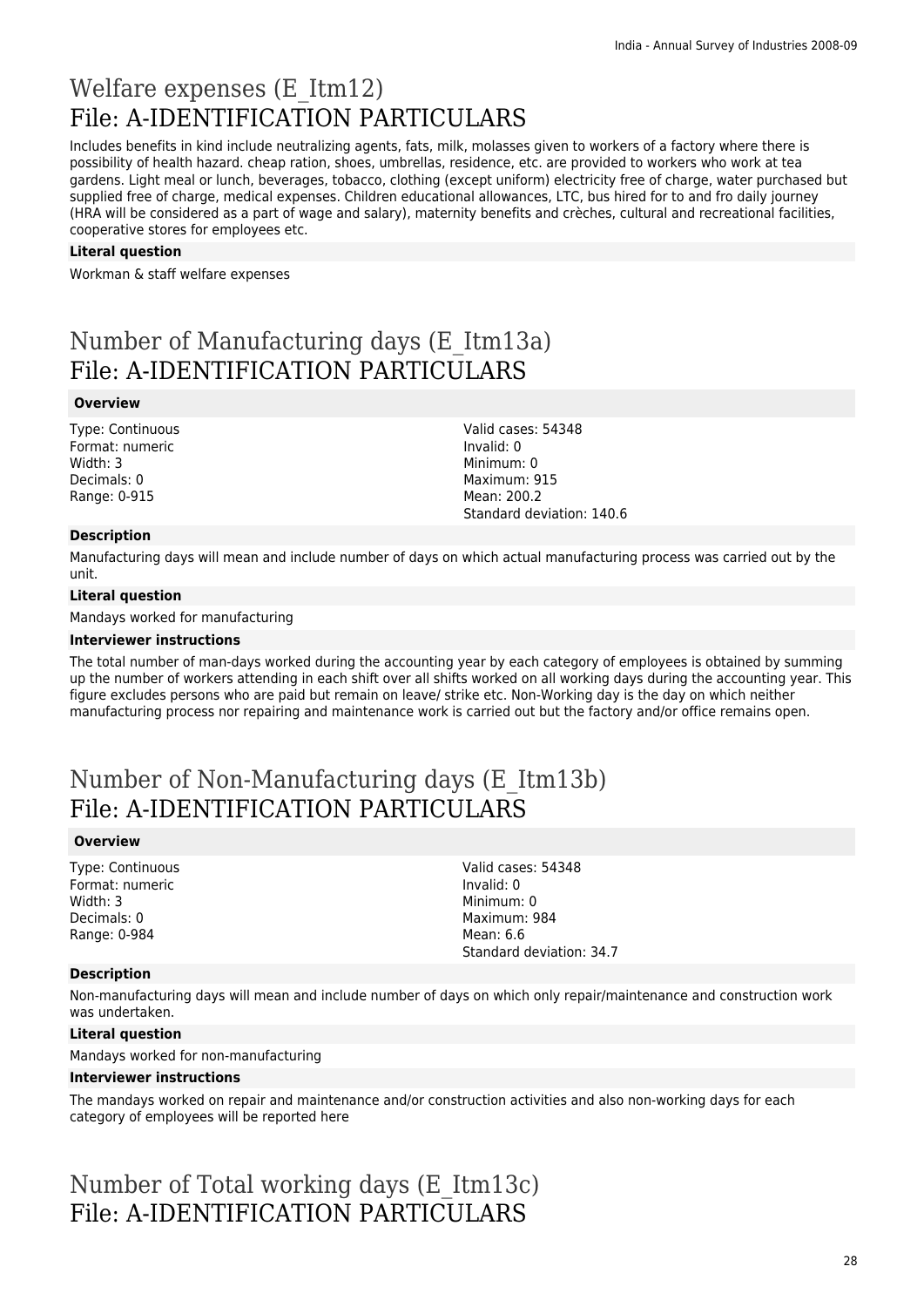## Number of Total working days (E\_Itm13c) File: A-IDENTIFICATION PARTICULARS

### **Overview**

Type: Continuous Format: numeric Width: 3 Decimals: 0 Range: 0-985

Valid cases: 54348 Invalid: 0 Minimum: 0 Maximum: 985 Mean: 206.4 Standard deviation: 141

### **Literal question**

Total number of working days

## Total Cost of Production (E\_Itm14) File: A-IDENTIFICATION PARTICULARS

### **Overview**

Type: Continuous Format: numeric Width: 12 Decimals: 0 Range: 0-771559980207 Valid cases: 54348 Invalid: 0 Minimum: 0 Maximum: 771559980207 Mean: 369875069.5 Standard deviation: 5864698670.5

### **Literal question**

Total cost of productin (in Rs.)

### Share(%) of products  $(I_1Itm13)$ File: A-IDENTIFICATION PARTICULARS

### **Overview**

Type: Continuous Format: numeric Width: 3 Decimals: 0 Range: 0-599

Valid cases: 54348 Invalid: 0 Minimum: 0 Maximum: 599 Mean: 4.2 Standard deviation: 18.5

### **Literal question**

share (%) of products/by-products directly exported (rs.)

### Multiplier factor (WGT) File: A-IDENTIFICATION PARTICULARS

### **Overview**

Type: Continuous Format: numeric Width: 7 Decimals: 4 Range: 1-31

Valid cases: 54348 Invalid: 0 Minimum: 1 Maximum: 31 Mean: 4.5 Standard deviation: 3.6

### **Literal question**

Weight- multiplier factor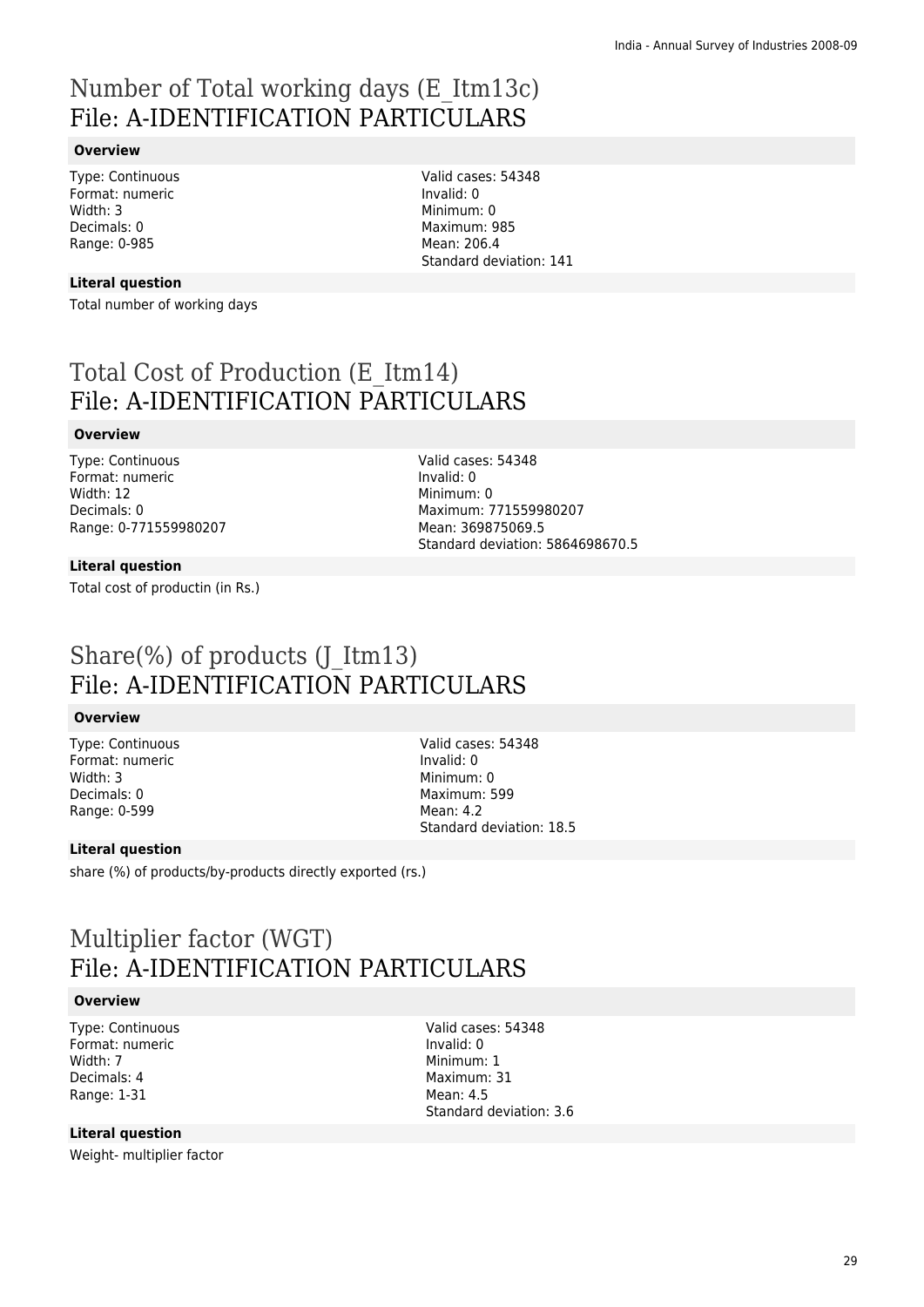## Year (YR) File: B-OWNER'S DETAIL

### **Overview**

Type: Discrete Format: character Width: 2

### **Description**

ASI 2008-09 is the accounting year of the factory ending on 31st March 2009

### **Literal question**

Survey year

### Block code 'B' (BLK) File: B-OWNER'S DETAIL

### **Overview**

Type: Discrete Format: character Width: 1

Valid cases: 39487 Invalid: 0

Valid cases: 39487

Invalid: 0

### **Literal question**

Block 'B' of the Schedule (Questionnaire)

### Despatch Serial No (DSL) File: B-OWNER'S DETAIL

### **Overview**

Type: Discrete Format: character Width: 5

### **Literal question**

Despatch Serial No.

### Type of organisation (B\_Itm2) File: B-OWNER'S DETAIL

### **Overview**

Type: Discrete Format: numeric Width: 2 Decimals: 0 Range: 1-19

Valid cases: 39487 Invalid: 0

### **Description**

Refer to Block B: item 2: type of organisation of the Instructions to field staff

### **Literal question**

Type of Organisation (code)

### **Interviewer instructions**

This item is to be recorded in codes.

### Type of ownership (B\_Itm3) File: B-OWNER'S DETAIL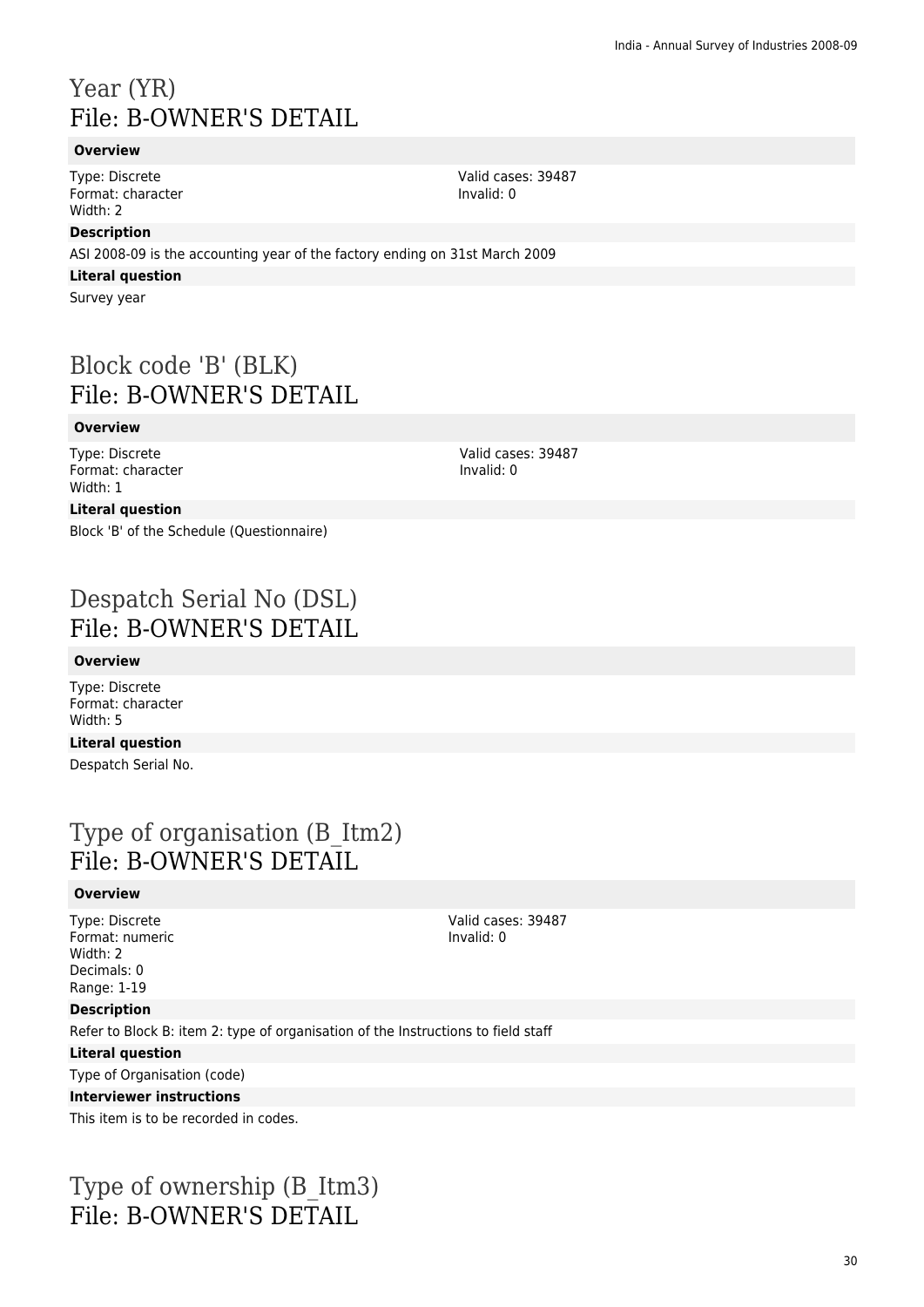## Type of ownership (B\_Itm3) File: B-OWNER'S DETAIL

### **Overview**

Type: Discrete Format: numeric Width: 1 Decimals: 0 Range: 1-6

### **Description**

Please refer to Block B: item 3: type of ownership (code) of the Instructions to field staff

### **Literal question**

Ownership code

### **Interviewer instructions**

This item is to be recorded in codes.

### Total number of units (B\_Itm4) File: B-OWNER'S DETAIL

### **Overview**

Type: Continuous Format: numeric Width: 3 Decimals: 0 Range: -1-920

Valid cases: 39487 Invalid: 0 Minimum: -1 Maximum: 920 Mean: 1.4 Standard deviation: 6.4

### **Description**

Please refer to Instruction to field staff for detail in external resources.

#### **Literal question**

How many total number of units the comapany has

#### **Interviewer instructions**

This item will be filled in if the code recorded in item 2 is 4 or 5 and the code recorded in item 3 is 6. Note that: The total number of units the Limited company has to be reported here; It may include the units within the state as well as outside the state.

It is different from item no. 11 of Block-A, which gives the number of units for which the return is compiled.

### Original Value of Investment in P & M (Code) (B\_Itm5) File: B-OWNER'S DETAIL

#### **Overview**

Type: Discrete Format: numeric Width: 1 Decimals: 0 Range: 1-9

Valid cases: 39487 Invalid: 0

### **Description**

The original value of Plant and Machinery relates to year of purchase and not for the reference year or at present value. In case the pollution control equipment is a part of plant and machinery, as they are in some industries like tea or brick, the combined figure may be considered if bifurcation is not at all possible

### **Literal question**

Original Value of Plant & Machinary (codes 1-4)

Valid cases: 39487 Invalid: 0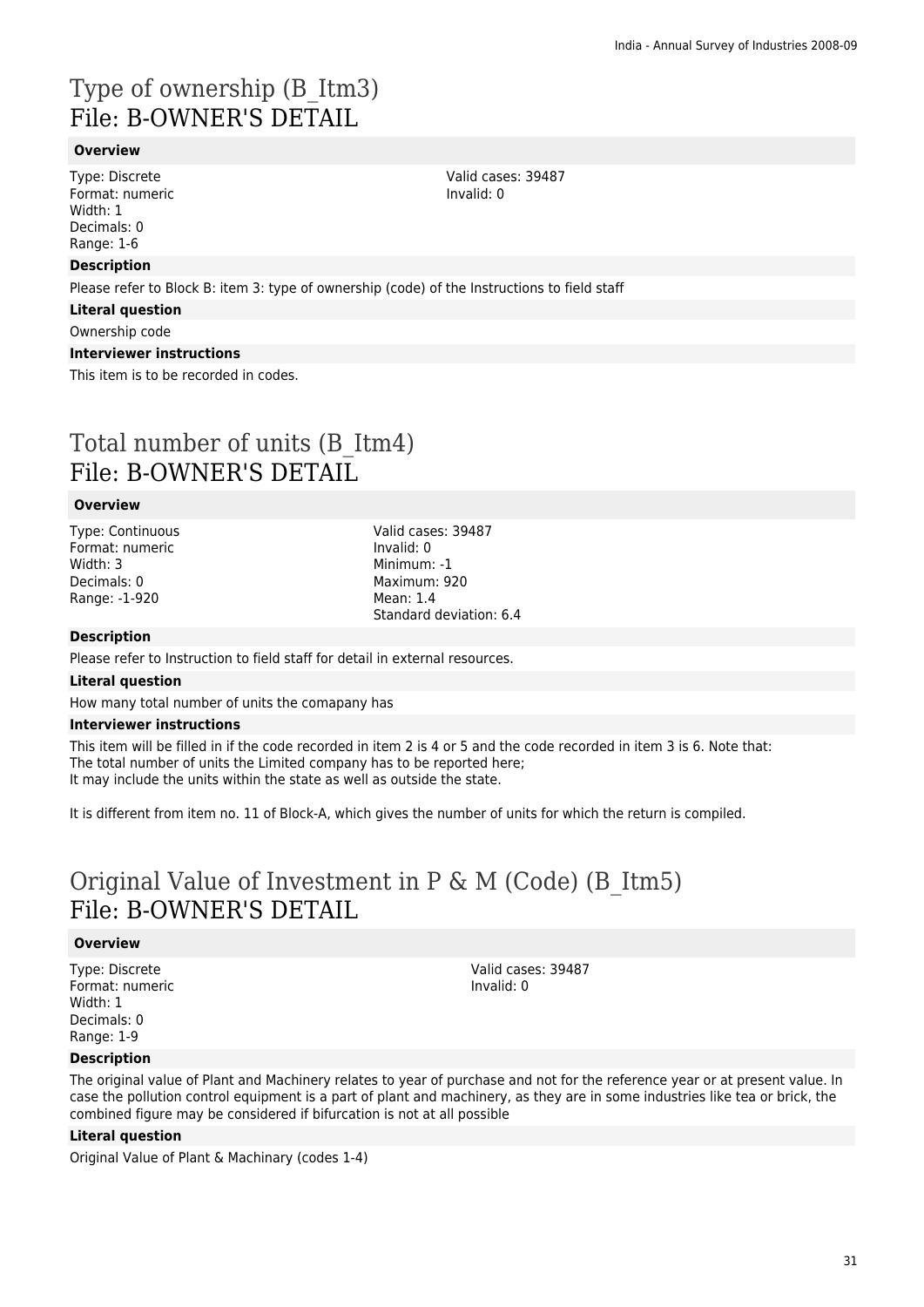## ISO Certification, 14000 Series (B\_Itm6) File: B-OWNER'S DETAIL

### **Overview**

Type: Discrete Format: numeric Width: 1 Decimals: 0 Range: 1-9 Invalid: 0

#### **Description**

Please refer to Instruction to field staff

#### **Literal question**

Whether the unit has ISO certification, 14000 Series

#### **Interviewer instructions**

If the units is having ISO Certificate of 14000 series, code 1 will be recorded, otherwise code 2 will be recorded.

### Year of initial production (B Itm7) File: B-OWNER'S DETAIL

#### **Overview**

Type: Continuous Format: numeric Width: 4 Decimals: 0 Range: 0-8007

Valid cases: 39487 Invalid: 0 Minimum: 0 Maximum: 8007

#### **Description**

The year of production relates to commercial production and not for pretesting purpose.

The year of initial production is to be decided irrespective of change in site or ownership or new registration

#### **Literal question**

Year of initial production (in the format YYYY)

### Accounting year (From) (B\_Itm8F) File: B-OWNER'S DETAIL

#### **Overview**

Type: Continuous Format: numeric Width: 6 Decimals: 0 Range: 0-311208

Invalid: 280 Minimum: 0 Maximum: 311208

Valid cases: 39207

#### **Description**

Please refer to the Instructions to field staff

#### **Literal question**

Accounting year from (YYYY)

#### **Interviewer instructions**

The accounting year FROM for which the return relates to, is to be reported here.

### Accounting year (To) (B\_Itm8T) File: B-OWNER'S DETAIL

Valid cases: 39487 Invalid: 0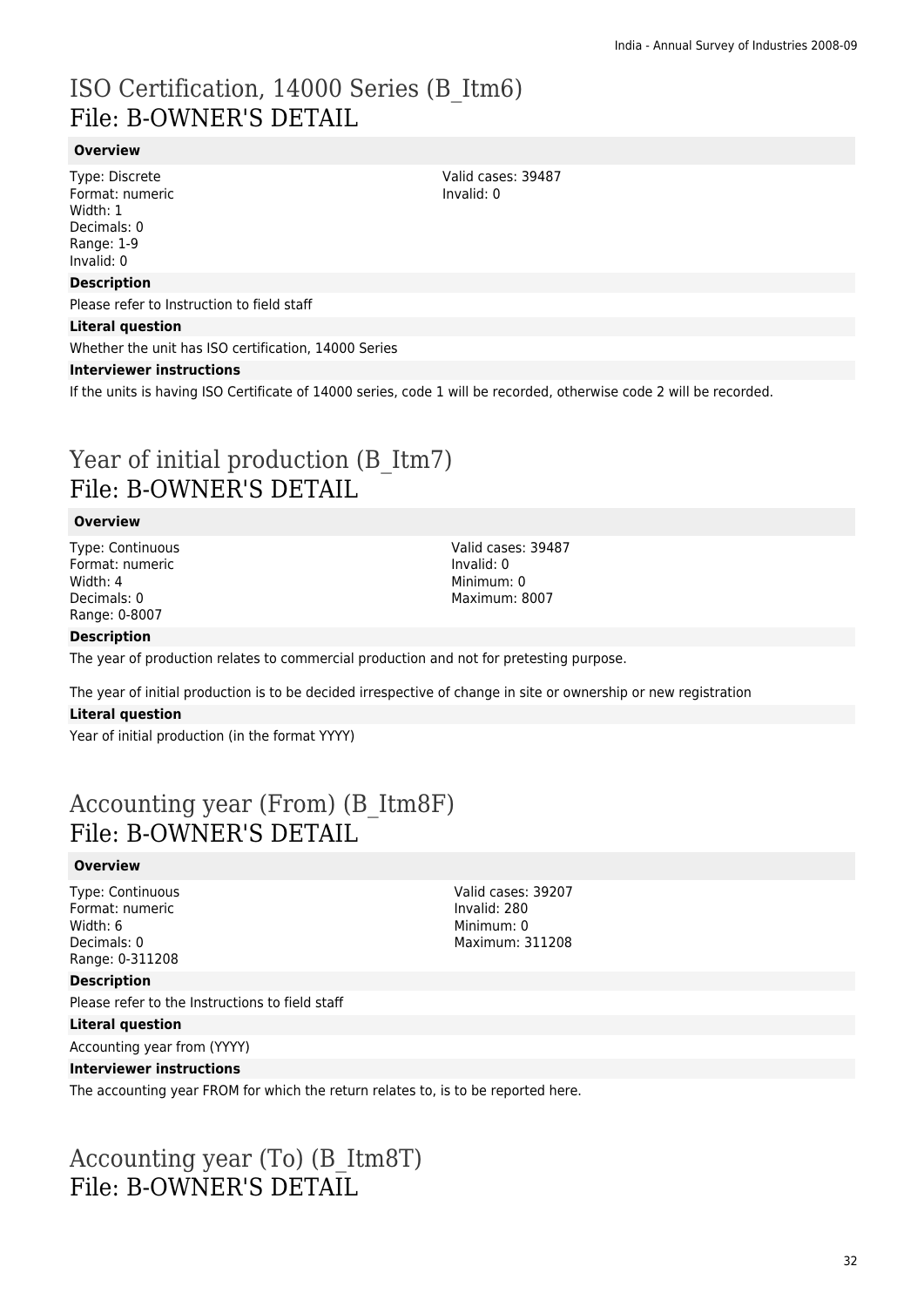## Accounting year (To) (B\_Itm8T) File: B-OWNER'S DETAIL

### **Overview**

Type: Continuous Format: numeric Width: 6 Decimals: 0 Range: 31-311209

### **Description**

Please refer to the Instructions to field staff

### **Literal question**

Accounting year To (YYYY)

### **Interviewer instructions**

The accounting year UPTO for which the return relates to, is to be reported here.

## Months of operation (B\_Itm9) File: B-OWNER'S DETAIL

### **Overview**

Type: Discrete Format: numeric Width: 2 Decimals: 0 Range: 0-12

### **Description**

Please refer to the Instructions to field staff

### **Literal question**

Number of months of operation

### **Interviewer instructions**

This item is to record the total number of months in which the factory/industrial concern operated during the accounting year. The figure reported here must have a consistency with the manufacturing and non-manufacturing days given in Block-E (employment and labour cost).

## Computerised A/C system (B\_Itm10) File: B-OWNER'S DETAIL

### **Overview**

Type: Discrete Format: numeric Width: 1 Decimals: 0 Range: 0-2

Valid cases: 39487 Invalid: 0

### **Literal question**

Does the unit has computerised accounting system (Yes-1, No-2)

### Availabilty of ASI data in Computer (B\_Itm11) File: B-OWNER'S DETAIL

### **Overview**

Valid cases: 39098 Invalid: 389 Minimum: 31 Maximum: 311209

Valid cases: 39487

Invalid: 0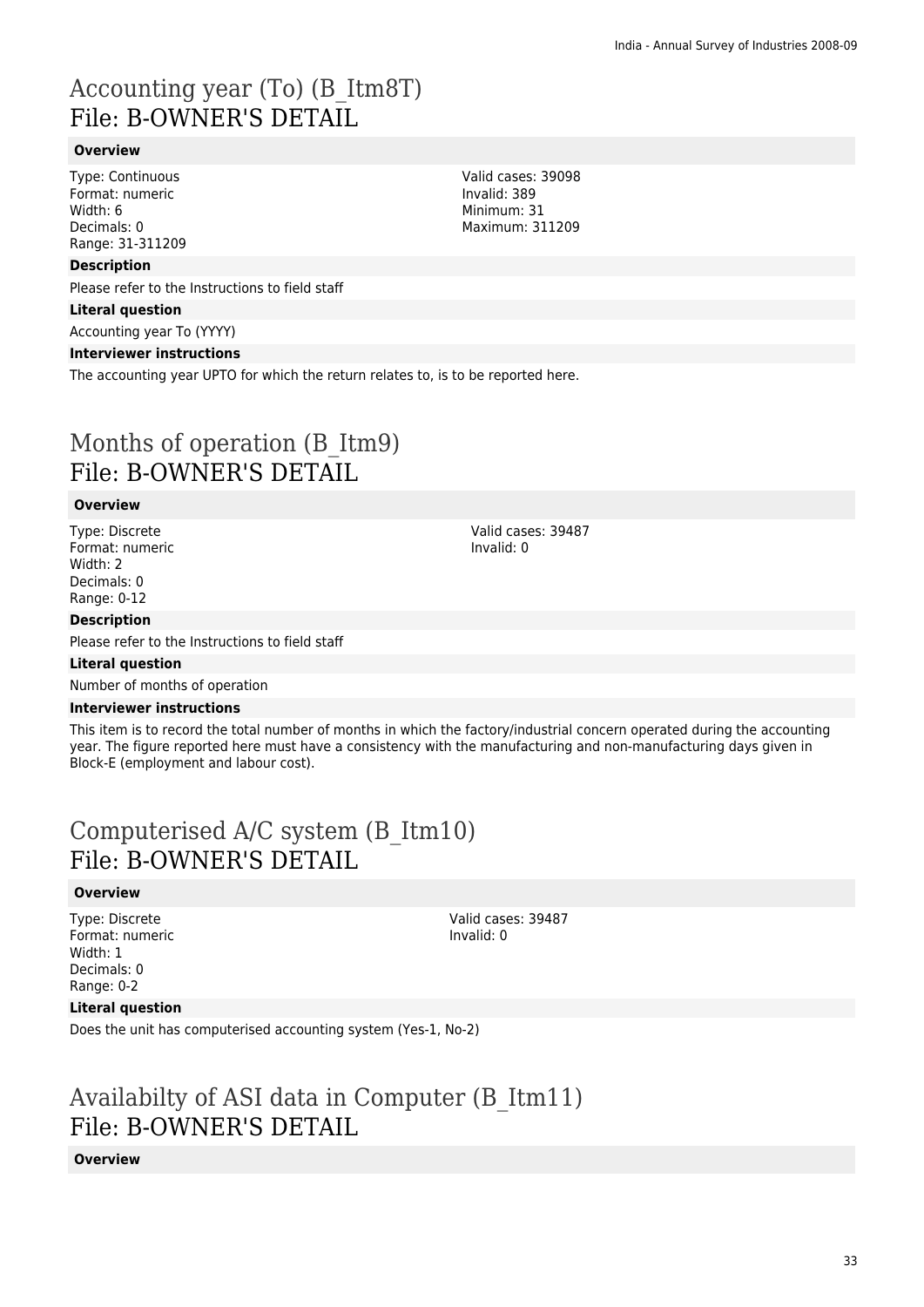## Availabilty of ASI data in Computer (B\_Itm11) File: B-OWNER'S DETAIL

Type: Discrete Format: numeric Width: 1 Decimals: 0 Range: 0-2

Valid cases: 39487 Invalid: 0

### **Literal question**

Can the unit supply ASI data in computer media (Yes-1, No-2)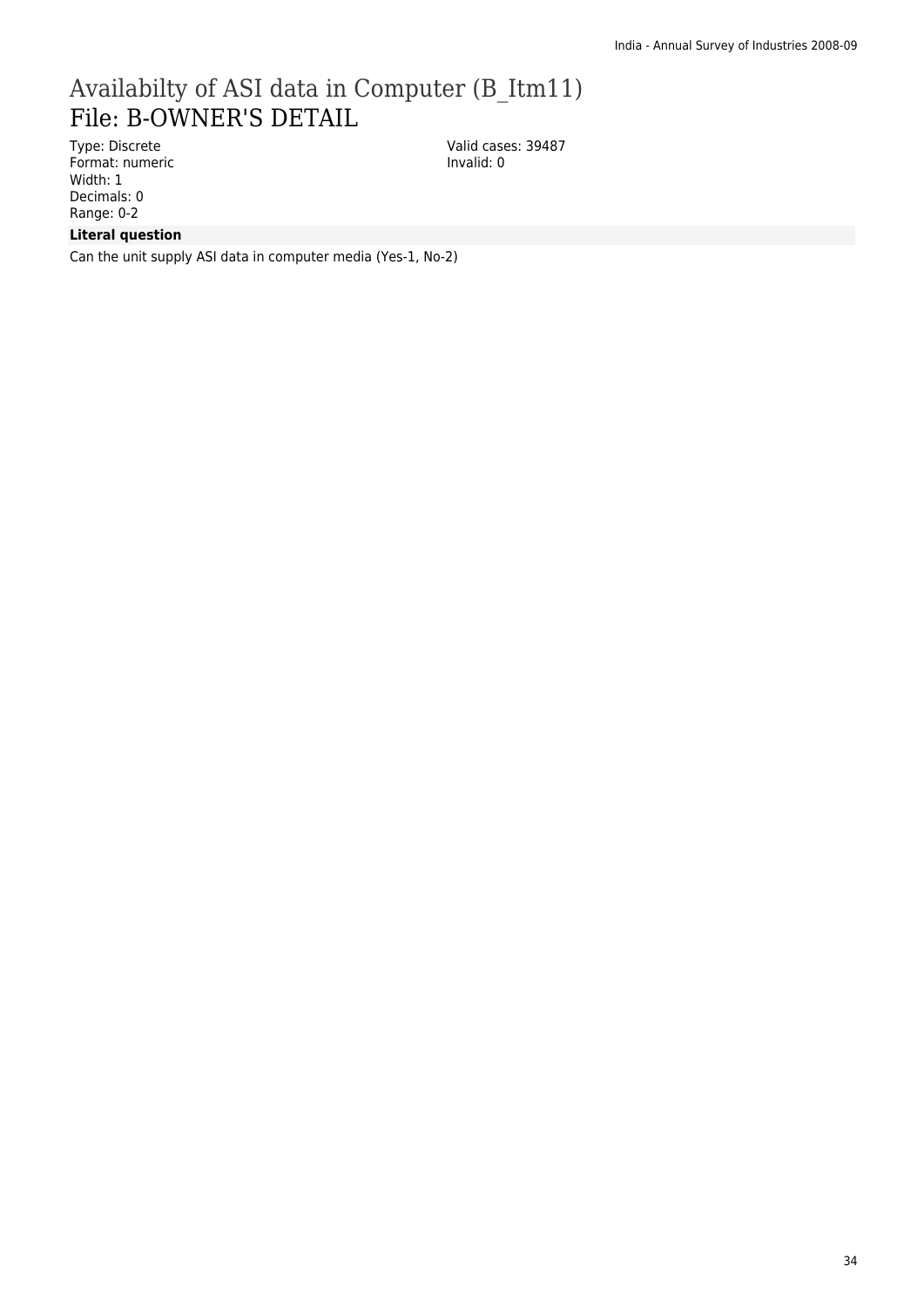### Year (YR) File: C-FIXED ASSETS

### **Overview**

Type: Discrete Format: character Width: 2

### **Literal question**

ASI 2008-09 is the accounting year of the factory ending on 31st March 2009

### Block code 'C' (BLK) File: C-FIXED ASSETS

### **Overview**

Type: Discrete Format: character Width: 1

### **Literal question**

Block 'C' of the Schedule (Questionnaire)

### Despatch Serial No (DSL) File: C-FIXED ASSETS

### **Overview**

Type: Discrete Format: character Width: 5

**Literal question** Despatch Serial No.

### S. No. (C\_Itm1) File: C-FIXED ASSETS

### **Overview**

Type: Discrete Format: character Width: 2

Valid cases: 278325 Invalid: 0

### **Description**

Type assets are Land, Building, Plant & Machinery etc. Detail description may be seen in the external resources "Instruction to field staff"

### **Literal question**

Item number for the type of assets

### **Interviewer instructions**

Item No. corresponds to type assets - 1-Land, 2-building, 3-plant & machinary, 4-transport equipment etc.

### Opening as on - Gross Value (C\_Itm3) File: C-FIXED ASSETS

### **Overview**

Valid cases: 278325 Invalid: 0

Valid cases: 278325

Valid cases: 278325

Invalid: 0

Invalid: 0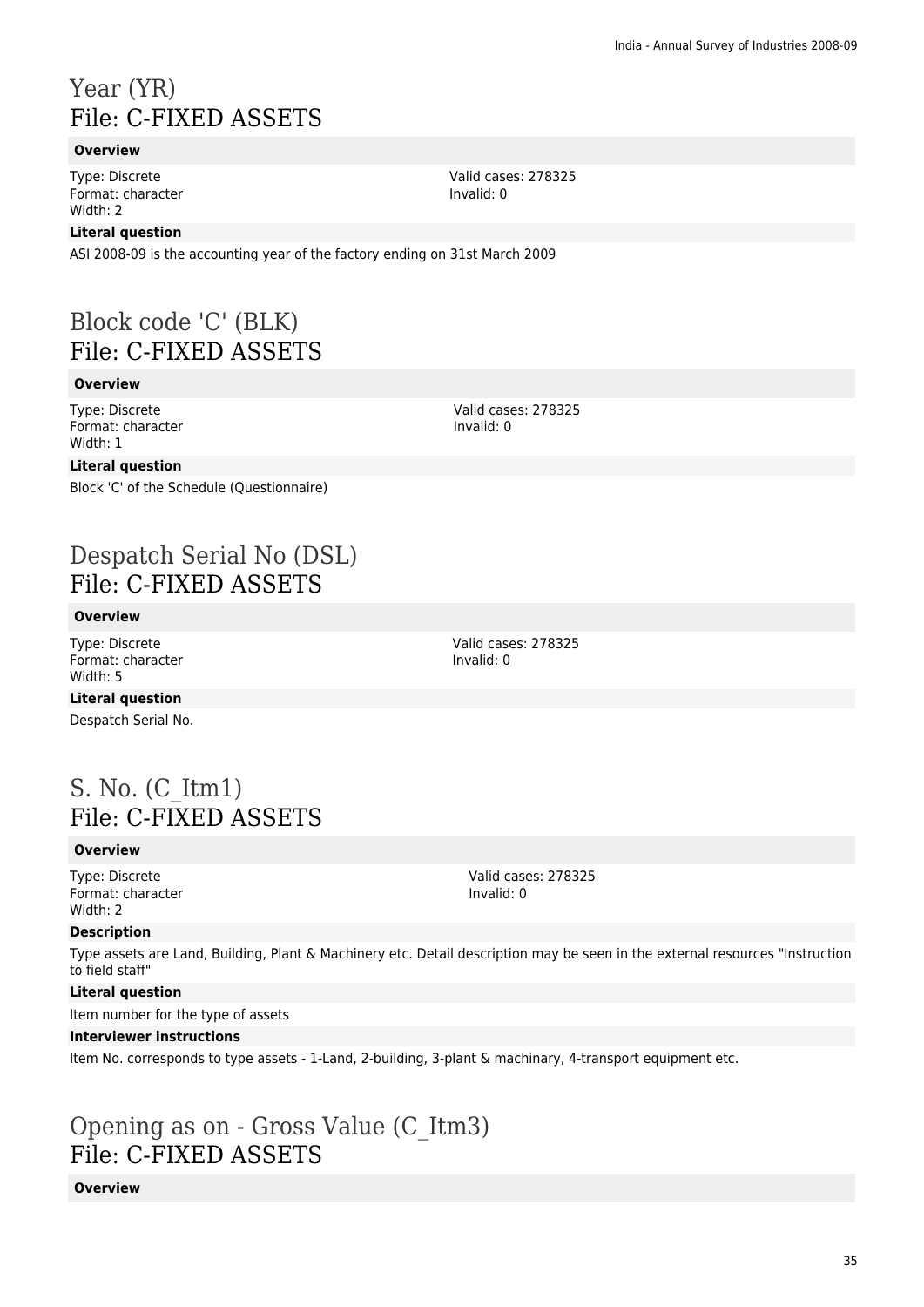### Opening as on - Gross Value (C\_Itm3) File: C-FIXED ASSETS

Type: Continuous Format: numeric Width: 12 Decimals: 0 Range: -1226345-428028754297 Valid cases: 278325 Invalid: 0 Minimum: -1226345 Maximum: 428028754297 Mean: 116521923.1 Standard deviation: 2197049406.2

### **Literal question**

Gross Value (Rs) - Opening as On

#### **Interviewer instructions**

The original cost or revalued gross figures of the fixed assets (whenever revaluation is carried out) as on the opening day of the accounting year is to be reported. In case the theoretical working life of the assets expires, then the value should be recorded as Rs.1/-.

## Due to revaluation (C\_Itm4) File: C-FIXED ASSETS

#### **Overview**

Type: Continuous Format: numeric Width: 11 Decimals: 0 Range: 0-38350895537 Valid cases: 278325 Invalid: 0 Minimum: 0 Maximum: 38350895537 Mean: 882427.9 Standard deviation: 132264394.3

#### **Description**

Please refer to Instruction to field staff

#### **Universe**

Fixed assets acquired from others during the year, whether fully paid or not, should be valued at the full cost incurred, i.e., at the delivered price plus the cost of installation including any fees and taxes paid but excluding financing costs relating to the period after the commencement of production. This would include: (1) value of all purchases of materials on capital account during the accounting year, (2) amount paid for service charges during the accounting year on capital account, (3) value of all fixed assets, whether fully paid or not, taken on capital account during the accounting year. All items purchased, old or new, including those constructed by the factory and capitalized will be recorded under Columns (4) & (5). In case any additions to fixed assets are 'second hand', items purchased from within the country during the year, the cost of these should be shown separately with a footnote.

### **Literal question**

Gross Value- Addition during the year due to revaluation

#### **Interviewer instructions**

value addition during the year: Fixed assets acquired from others during the year, whether fully paid or not, should be valued at the full cost incurred, i.e., at the delivered price plus the cost of installation including any fees and taxes paid but excluding financing costs relating to the period after the commencement of production. This would include: (1) value of all purchases of materials on capital account during the accounting year, (2) amount paid for service charges during the accounting year on capital account, (3) value of all fixed assets, whether fully paid or not, taken on capital account during the accounting year. All items purchased, old or new, including those constructed by the factory and capitalized will be recorded under Columns (4)  $\&$  (5). In case any additions to fixed assets are 'second hand', items purchased from within the country during the year, the cost of these should be shown separately with a footnote.

Fixed assets produced by the establishment for its own use should be valued at the cost of all work put in place including any overhead costs allocable to this work. In case any revaluation of the fixed assets has been carried out during the accounting year, the extent of its impact may be included under Column (4). However, the extent of total revaluation shall be shown with a footnote under the block.

## Actual addition (C\_Itm5) File: C-FIXED ASSETS

**Overview**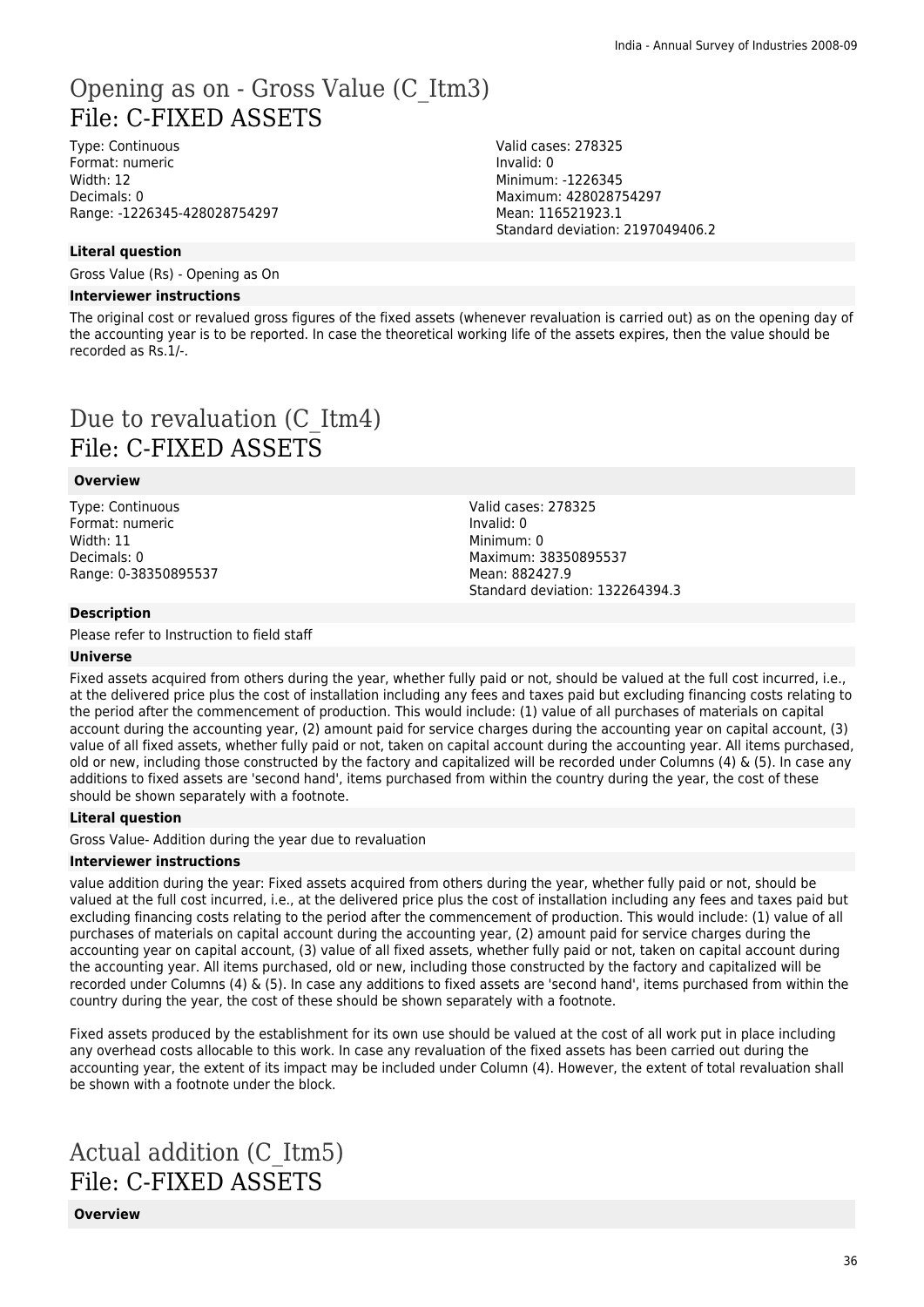## Actual addition (C\_Itm5) File: C-FIXED ASSETS

Type: Continuous Format: numeric Width: 11 Decimals: 0 Range: 0-93712771229

### **Description**

Please refer to Instruction to field staff

#### **Universe**

Fixed assets acquired from others during the year, whether fully paid or not, should be valued at the full cost incurred, i.e., at the delivered price plus the cost of installation including any fees and taxes paid but excluding financing costs relating to the period after the commencement of production. This would include: (1) value of all purchases of materials on capital account during the accounting year, (2) amount paid for service charges during the accounting year on capital account, (3) value of all fixed assets, whether fully paid or not, taken on capital account during the accounting year. All items purchased, old or new, including those constructed by the factory and capitalized will be recorded under Columns (4) & (5). In case any additions to fixed assets are 'second hand', items purchased from within the country during the year, the cost of these should be shown separately with a footnote.

### **Literal question**

Gross Value- Actual Addition during the year

### **Interviewer instructions**

value addition during the year: Fixed assets acquired from others during the year, whether fully paid or not, should be valued at the full cost incurred, i.e., at the delivered price plus the cost of installation including any fees and taxes paid but excluding financing costs relating to the period after the commencement of production. This would include: (1) value of all purchases of materials on capital account during the accounting year, (2) amount paid for service charges during the accounting year on capital account, (3) value of all fixed assets, whether fully paid or not, taken on capital account during the accounting year. All items purchased, old or new, including those constructed by the factory and capitalized will be recorded under Columns (4) & (5). In case any additions to fixed assets are 'second hand', items purchased from within the country during the year, the cost of these should be shown separately with a footnote.

Fixed assets produced by the establishment for its own use should be valued at the cost of all work put in place including any overhead costs allocable to this work. In case any revaluation of the fixed assets has been carried out during the accounting year, the extent of its impact may be included under Column (4). However, the extent of total revaluation shall be shown with a footnote under the block.

## Deduction & adjustment during the year (C\_Itm6) File: C-FIXED ASSETS

### **Overview**

Type: Continuous Format: numeric Width: 11 Decimals: 0 Range: 0-55239484491 Valid cases: 278325 Invalid: 0 Minimum: 0 Maximum: 55239484491 Mean: 4662228 Standard deviation: 200777633.9

#### **Description**

Please refer to Instruction to field staff

### **Literal question**

Deduction & adjustment during the year

#### **Interviewer instructions**

Gross value of the fixed assets sold, discarded or otherwise disposed off during the year is to be entered. Book Value of the sale or that value which is recorded in the books of accounts for the discarded item need be reported. Data must be furnished in respect of Columns 4, 5, 6, 9, 10, 12 and 13, if not available for all the columns of the block as envisaged,.

Valid cases: 278325 Invalid: 0 Minimum: 0 Maximum: 93712771229 Mean: 23485315.7 Standard deviation: 514202184.5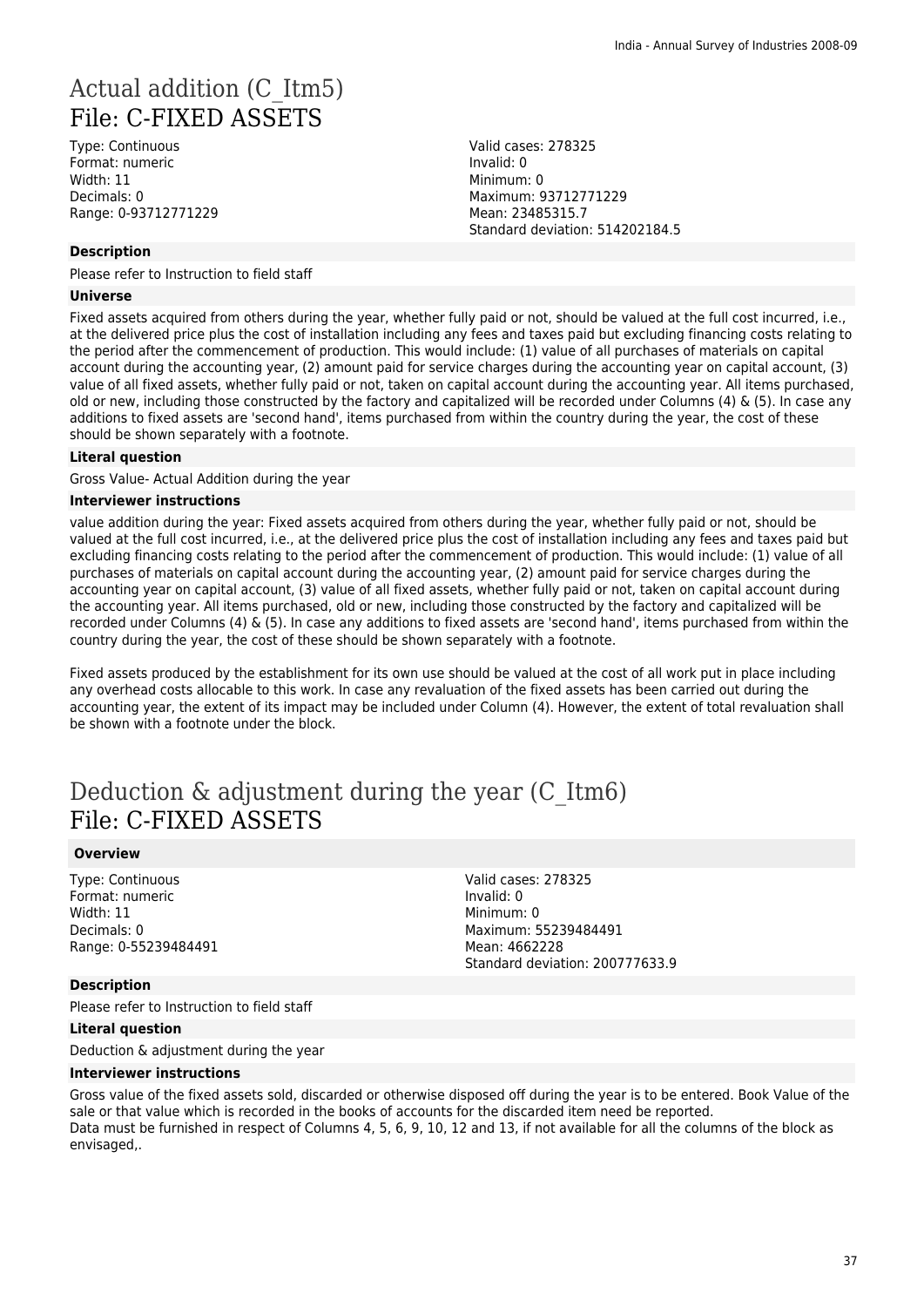## Closing as on - Gross Value (C\_Itm7) File: C-FIXED ASSETS

### **Overview**

Type: Continuous Format: numeric Width: 12 Decimals: 0 Range: -508932208-449210990449

**Description**

Please refer to Instruction to field staff

#### **Literal question**

Gross value-closing as on

#### **Interviewer instructions**

Gross value of the fixed assets sold, discarded or otherwise disposed off during the year is to be entered. Book Value of the sale or that value which is recorded in the books of accounts for the discarded item need be reported. Data must be furnished in respect of Columns 4, 5, 6, 9, 10, 12 and 13, if not available for all the columns of the block as envisaged,.

### Up to year beginning (C\_Itm8) File: C-FIXED ASSETS

### **Overview**

Type: Continuous Format: numeric Width: 12 Decimals: 0 Range: -14701272-137558374034 Valid cases: 278325 Invalid: 0 Minimum: -14701272 Maximum: 137558374034 Mean: 44005401.1 Standard deviation: 904589799.3

### **Literal question**

Depriciation (Rs) upto the year begining

### **Interviewer instructions**

depreciation: The following may be noted: Depreciation up to the beginning of the year and that provided during the year should be shown respectively under Columns (8) and (9). Depreciation relating to assets sold/discarded /otherwise disposed off during the year should be shown under Column (10). For further details please refer to Instruction to field staff.

### Provided during the year (C\_Itm9) File: C-FIXED ASSETS

### **Overview**

Type: Continuous Format: numeric Width: 11 Decimals: 0 Range: 0-25510860757 Valid cases: 278325 Invalid: 0 Minimum: 0 Maximum: 25510860757 Mean: 7172432.6 Standard deviation: 132538025.1

### **Literal question**

Depriciation-provided during the year

### Adjustment during the year (C\_Itm10) File: C-FIXED ASSETS

38

Valid cases: 278325 Invalid: 0 Minimum: -508932208 Maximum: 449210990449 Mean: 135386795.8 Standard deviation: 2405616929.9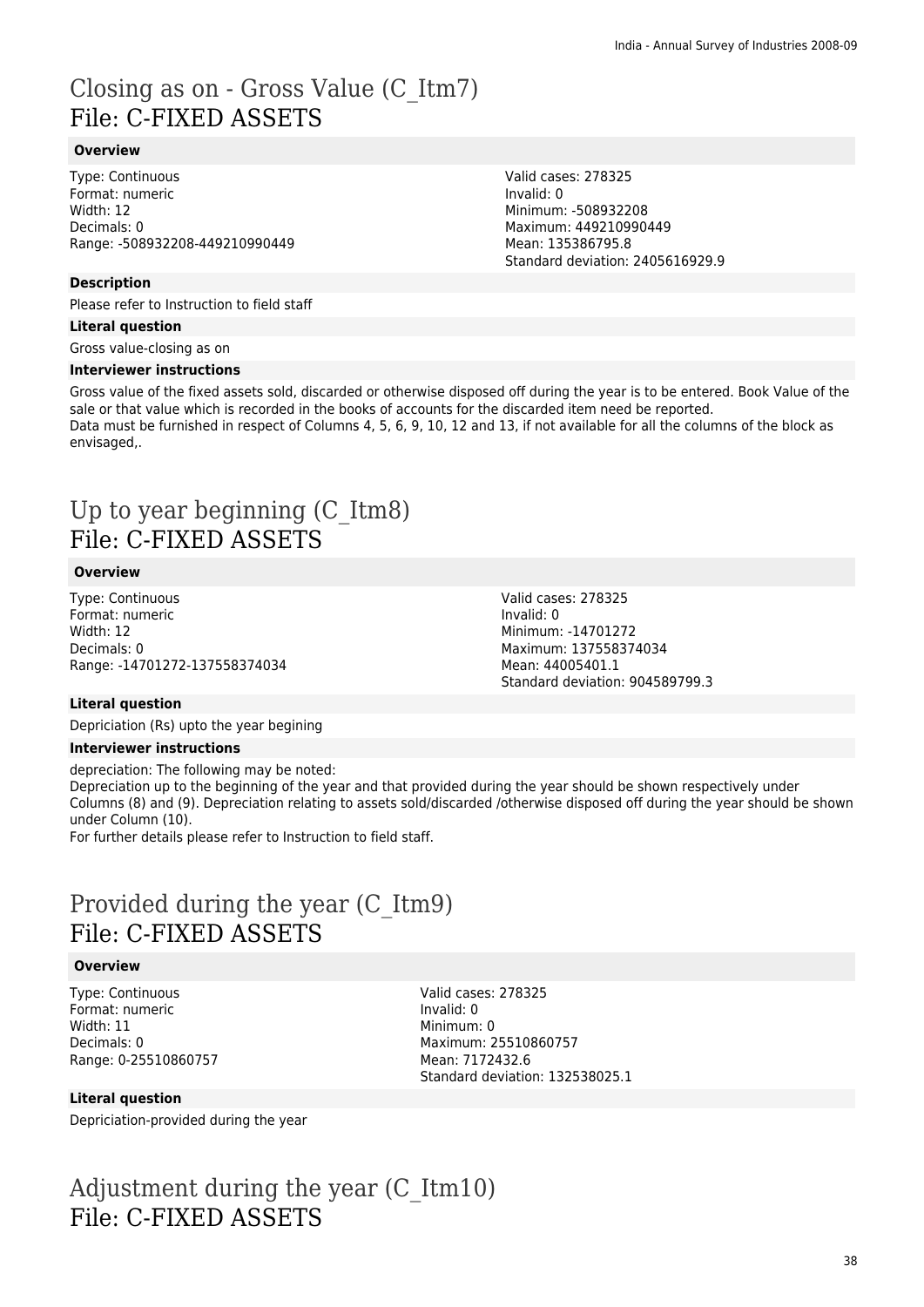### Adjustment during the year (C\_Itm10) File: C-FIXED ASSETS

### **Overview**

Type: Continuous Format: numeric Width: 10 Decimals: 0 Range: 0-7070527081

### **Literal question**

Depreciation adjustment during the year

## Up to year end (C\_Itm11) File: C-FIXED ASSETS

### **Overview**

Type: Continuous Format: numeric Width: 12 Decimals: 0 Range: 0-155904471648

**Literal question**

depreciation upto the year end

Standard deviation: 27073707.6

Valid cases: 278325

Maximum: 7070527081

Invalid: 0 Minimum: 0

Mean: 848495

Valid cases: 278325 Invalid: 0 Minimum: 0 Maximum: 155904471648 Mean: 50060516.3 Standard deviation: 1018885523.5

### Opening as on - Net Value (C\_Itm12) File: C-FIXED ASSETS

### **Overview**

Type: Continuous Format: numeric Width: 12 Decimals: 0 Range: -811730000-300235278909

**Literal question**

Net value (Rs) -opening as on 01-04-2008

Valid cases: 278325 Invalid: 0 Minimum: -811730000 Maximum: 300235278909 Mean: 75184903 Standard deviation: 1438961453.1

### Closing as on - Net Value (C\_Itm13) File: C-FIXED ASSETS

### **Overview**

Type: Continuous Format: numeric Width: 12 Decimals: 0 Range: -951263749-296379215158

### **Literal question**

Net Value closing on 31-03-2009

Valid cases: 278325 Invalid: 0 Minimum: -951263749 Maximum: 296379215158 Mean: 87655918.1 Standard deviation: 1532773317.4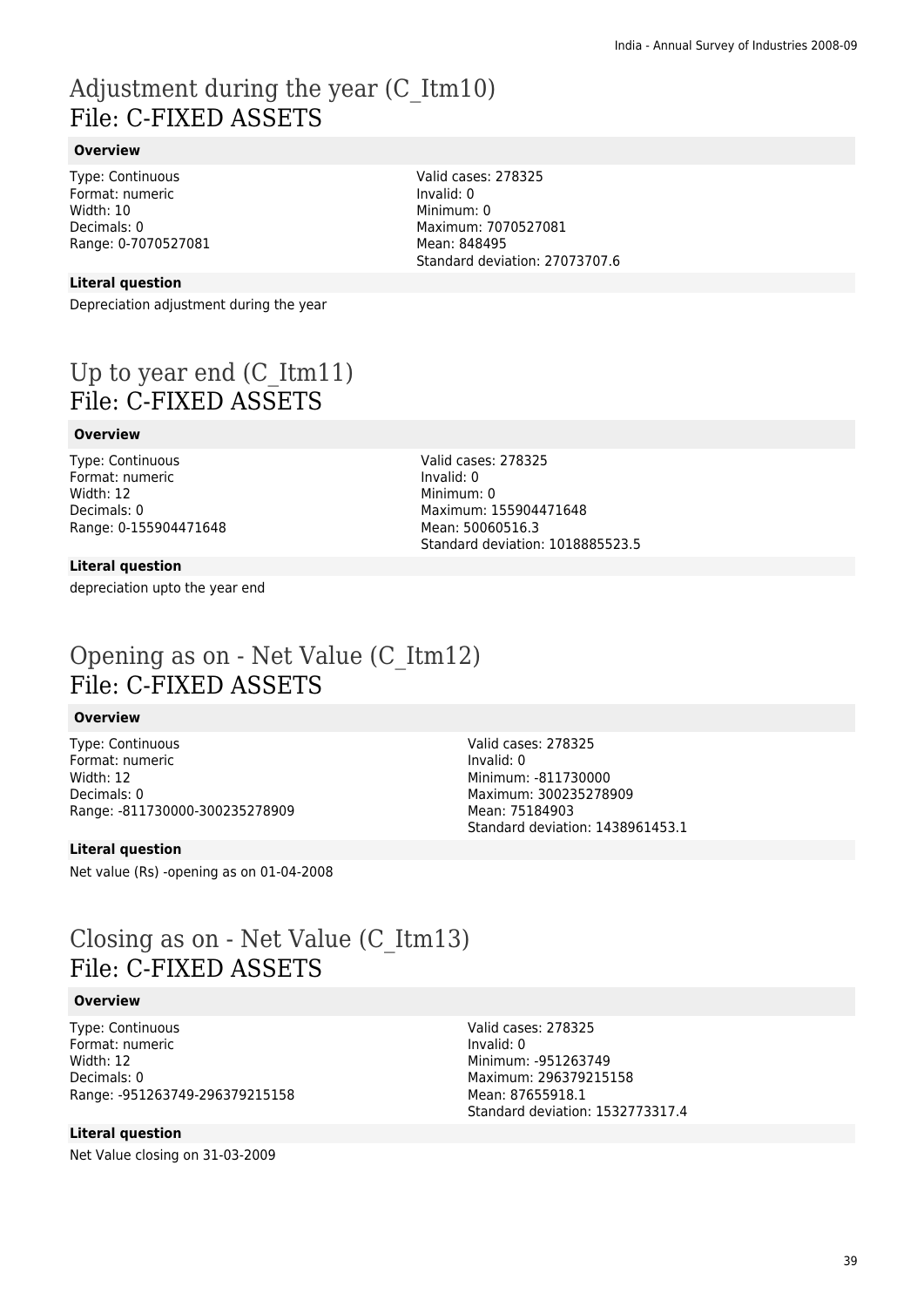## Year (YR) File: D-WORKING CAPITALS

### **Overview**

Type: Discrete Format: character Width: 2

### **Literal question**

ASI 2008-09 is the accounting year of the factory ending on 31st March 2009

## Block code 'D' (BLK) File: D-WORKING CAPITALS

### **Overview**

Type: Discrete Format: character Width: 1

### **Literal question**

Block 'D' of the Schedule (Questionnaire)

## Despatch Serial No (DSL) File: D-WORKING CAPITALS

### **Overview**

Type: Discrete Format: character Width: 5

Valid cases: 510695 Invalid: 0

**Literal question** Despatch Serial No.

### S. No. (D\_Itm1) File: D-WORKING CAPITALS

### **Overview**

Type: Discrete Format: character Width: 2

Valid cases: 510695 Invalid: 0

### **Description**

Working capital represents the excess of total current assets over total current liabilities. Detail description of Items may be seen in the external resources "Instruction to field staff". Also the descrption is provided for D\_Itm1.

### **Literal question**

Item No. - Sr. No.

Working Capital: Opening (Rs.) (D\_Itm3) File: D-WORKING CAPITALS

### **Overview**

Valid cases: 510695 Invalid: 0

Valid cases: 510695

Invalid: 0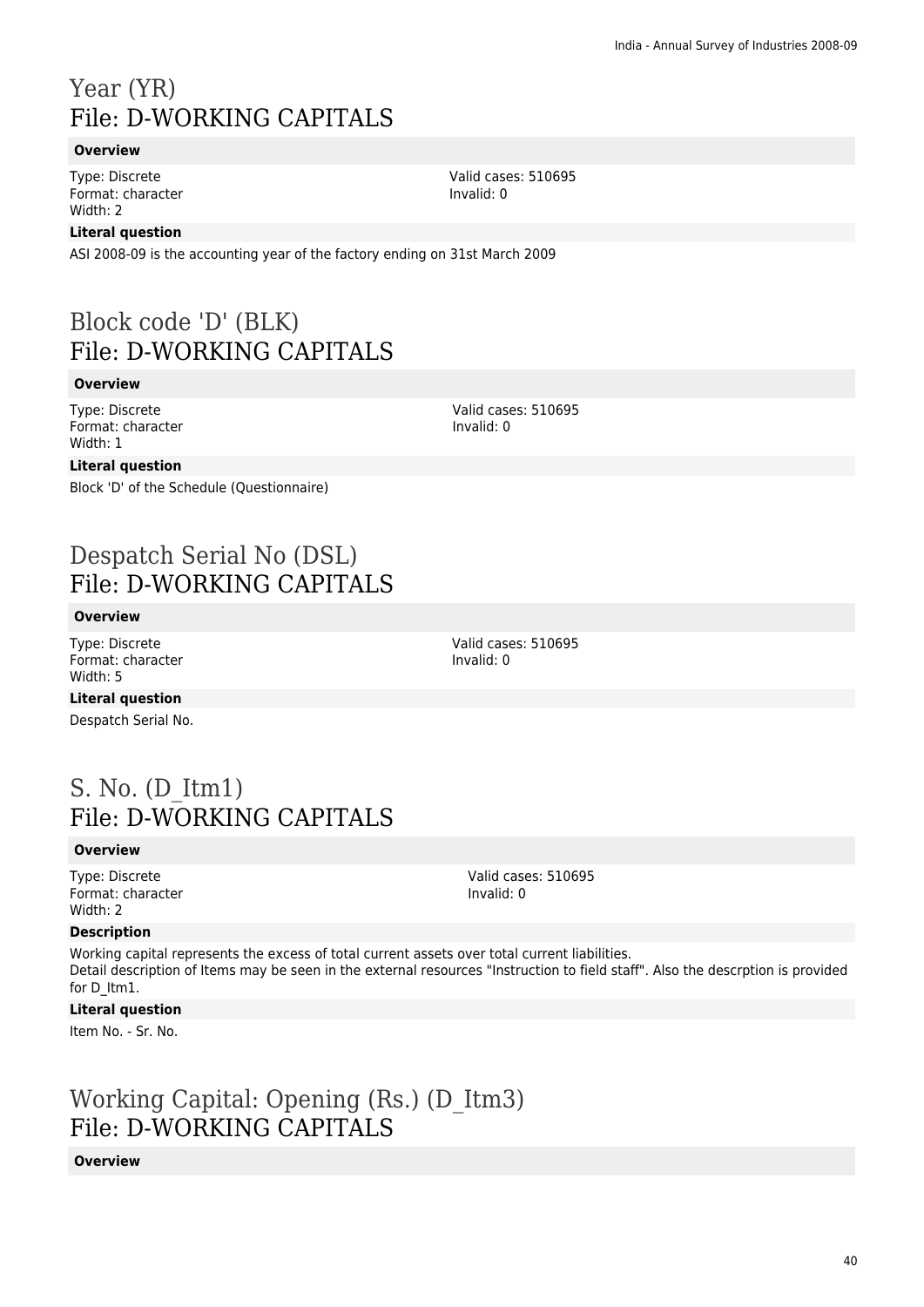### Working Capital: Opening (Rs.) (D\_Itm3) File: D-WORKING CAPITALS

Type: Continuous Format: numeric Width: 13 Decimals: 0 Range: -105098000000-270121381454 Valid cases: 510695 Invalid: 0 Minimum: -105098000000 Maximum: 270121381454 Mean: 79809203.8 Standard deviation: 1087677408.7

### **Description**

Working Capital is the sum total of the physical working capital as already defined above and the cash deposits in hand and at bank, land, the net balance of amounts receivable over amounts payable at the end of the accounting year. Amounts receivable include value of credit items on revenue account, such as sums due to the factory for goods sold, amounts advanced in connection with normal factory work, bills of exchange payable to the factory, payments made in advance such as for fire insurance, telephone charges, rates and taxes, call deposits and security deposits having a normal life of less than one year, etc. It excludes unused overdraft facility, fixed deposits irrespective of duration, advances for acquisition of fixed assets, long-term loans including interest thereon and investment.

#### **Literal question**

Working capitals opening (Rs.)

### Working Capital: Closing (Rs.) (D\_Itm4) File: D-WORKING CAPITALS

### **Overview**

Type: Continuous Format: numeric Width: 13 Decimals: 0 Range: -165499000000-352446869723 Valid cases: 510695 Invalid: 0 Minimum: -165499000000 Maximum: 352446869723 Mean: 89744987.2 Standard deviation: 1375334603.8

#### **Description**

Working Capital is the sum total of the physical working capital as already defined above and the cash deposits in hand and at bank, land, the net balance of amounts receivable over amounts payable at the end of the accounting year. Amounts receivable include value of credit items on revenue account, such as sums due to the factory for goods sold, amounts advanced in connection with normal factory work, bills of exchange payable to the factory, payments made in advance such as for fire insurance, telephone charges, rates and taxes, call deposits and security deposits having a normal life of less than one year, etc. It excludes unused overdraft facility, fixed deposits irrespective of duration, advances for acquisition of fixed assets, long-term loans including interest thereon and investment.

#### **Literal question**

Working capital closing (Rs.)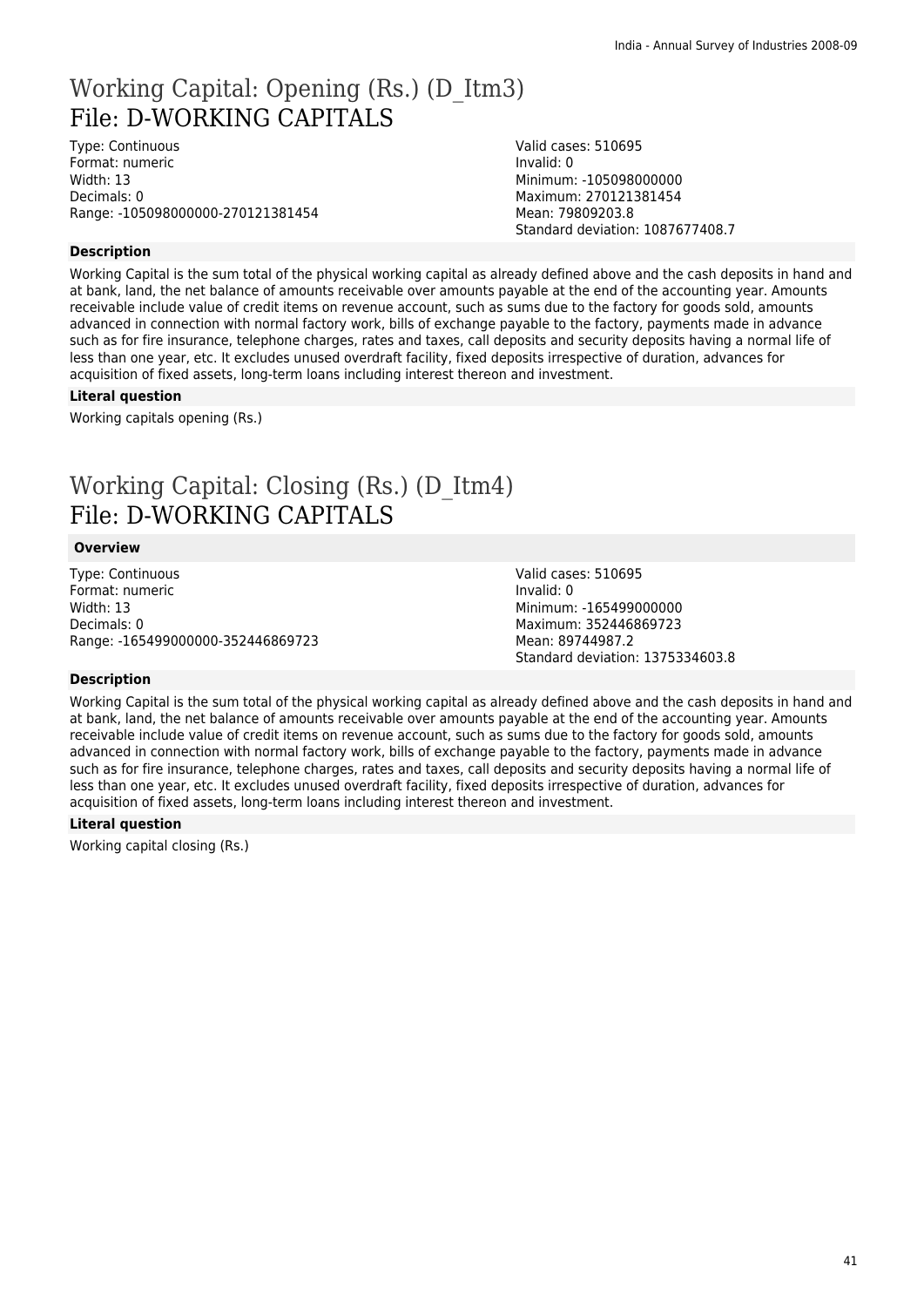## Year (YR) File: E-EMPLOYMENT AND LABOUR COST

### **Overview**

Type: Discrete Format: character Width: 2

Valid cases: 247793 Invalid: 0

## Block code 'E' (BLK) File: E-EMPLOYMENT AND LABOUR COST

### **Overview**

Type: Discrete Format: character Width: 2

Valid cases: 247793 Invalid: 0

### Despatch Serial No (DSL) File: E-EMPLOYMENT AND LABOUR COST

### **Overview**

Type: Continuous Format: numeric Width: 6 Decimals: 0 Range: 10001-84117 Valid cases: 247793 Invalid: 0 Minimum: 10001 Maximum: 84117 Mean: 45240 Standard deviation: 23758.8

Valid cases: 247793

Invalid: 0

### **Literal question**

Despatch Serial Number

### S. No. (E\_Itm1) File: E-EMPLOYMENT AND LABOUR COST

### **Overview**

Type: Discrete Format: character Width: 2

**Description**

Please refer to "Instruction to field staff n'for detailed description of Employment and labour cost.

### **Literal question**

Item or Serial number of the category of staff

### **Interviewer instructions**

Category of staff are to be recorded here such as Male, female workers, workers employed through cantrctors, supervisory & managerial staff, other employees and unpaid family members/proprieters/coop. members. Recorded as item no. 1 to 9.

## Mandays Worked- Manufacturing (E\_Itm3) File: E-EMPLOYMENT AND LABOUR COST

### **Overview**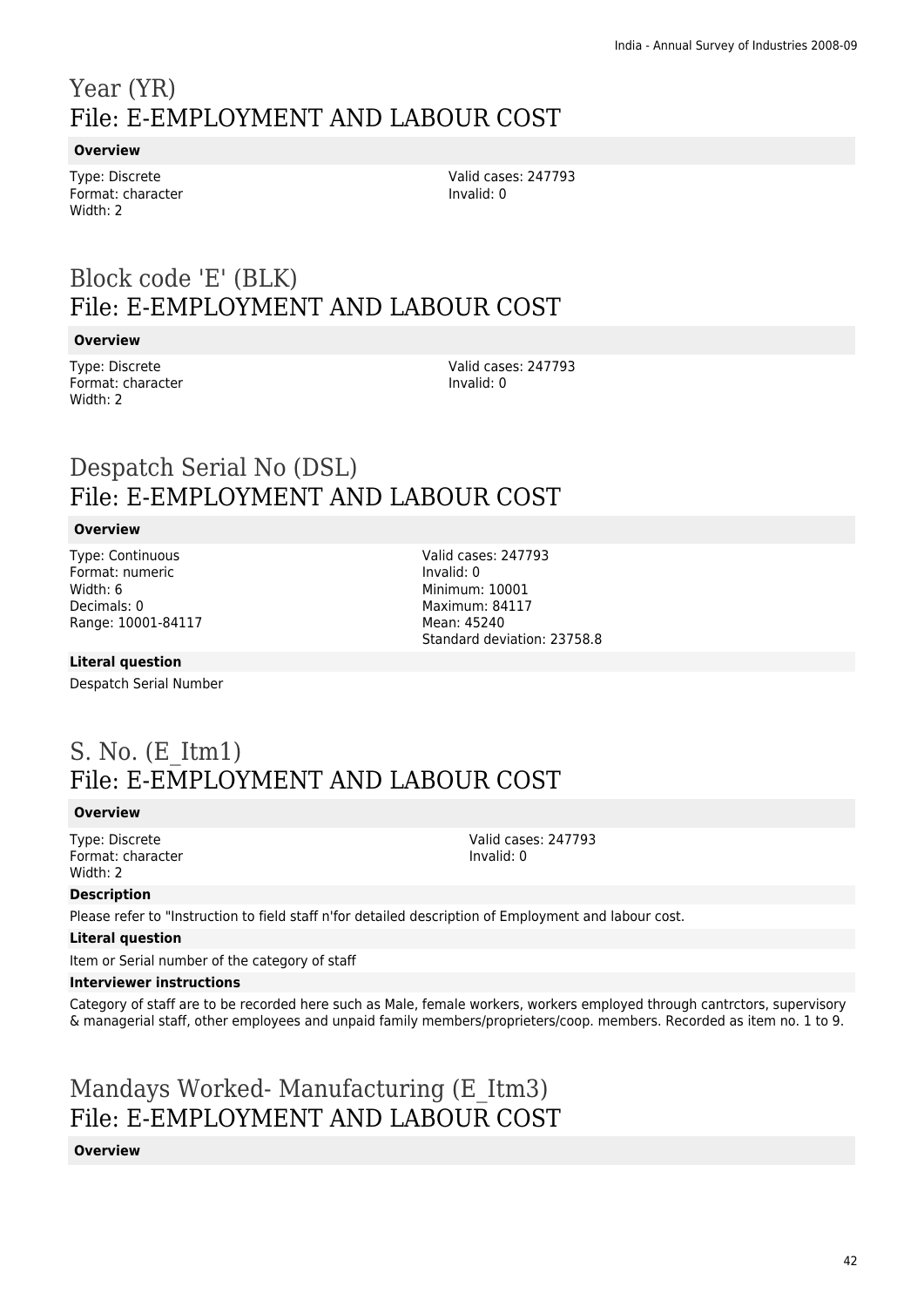## Mandays Worked- Manufacturing (E\_Itm3) File: E-EMPLOYMENT AND LABOUR COST

Type: Continuous Format: numeric Width: 8 Decimals: 0 Range: 0-14103314 Valid cases: 247793 Invalid: 0 Minimum: 0 Maximum: 14103314 Mean: 29892.6 Standard deviation: 146959.8

### **Description**

Manufacturing days will mean and include number of days on which actual manufacturing process was carried out by the unit.

### **Literal question**

Number of manufacturing mandays worked during the year

### Mandays Worked - Non Manufacturing (E\_Itm4) File: E-EMPLOYMENT AND LABOUR COST

#### **Overview**

Type: Continuous Format: numeric Width: 8 Decimals: 0 Range: 0-3889285 Valid cases: 247793 Invalid: 0 Minimum: 0 Maximum: 3889285 Mean: 640 Standard deviation: 13734.8

#### **Description**

Non-manufacturing days will mean and include number of days on which only repair/maintenance and construction work was undertaken.

#### **Literal question**

Number of non-manufacturing mandays worked during the year

### Mandays Worked - Total (E\_Itm5) File: E-EMPLOYMENT AND LABOUR COST

#### **Overview**

Type: Continuous Format: numeric Width: 10 Decimals: 0 Range: 0-14103314 Valid cases: 247793 Invalid: 0 Minimum: 0 Maximum: 14103314 Mean: 30532.6 Standard deviation: 148886.7

### **Literal question**

Total Mandays worked

### Average Number of persons worked (E\_Itm6) File: E-EMPLOYMENT AND LABOUR COST

#### **Overview**

Type: Continuous Format: numeric Width: 8 Decimals: 0 Range: 0-121007

Valid cases: 247793 Invalid: 0 Minimum: 0 Maximum: 121007 Mean: 99.1 Standard deviation: 564.7

**Interviewer instructions**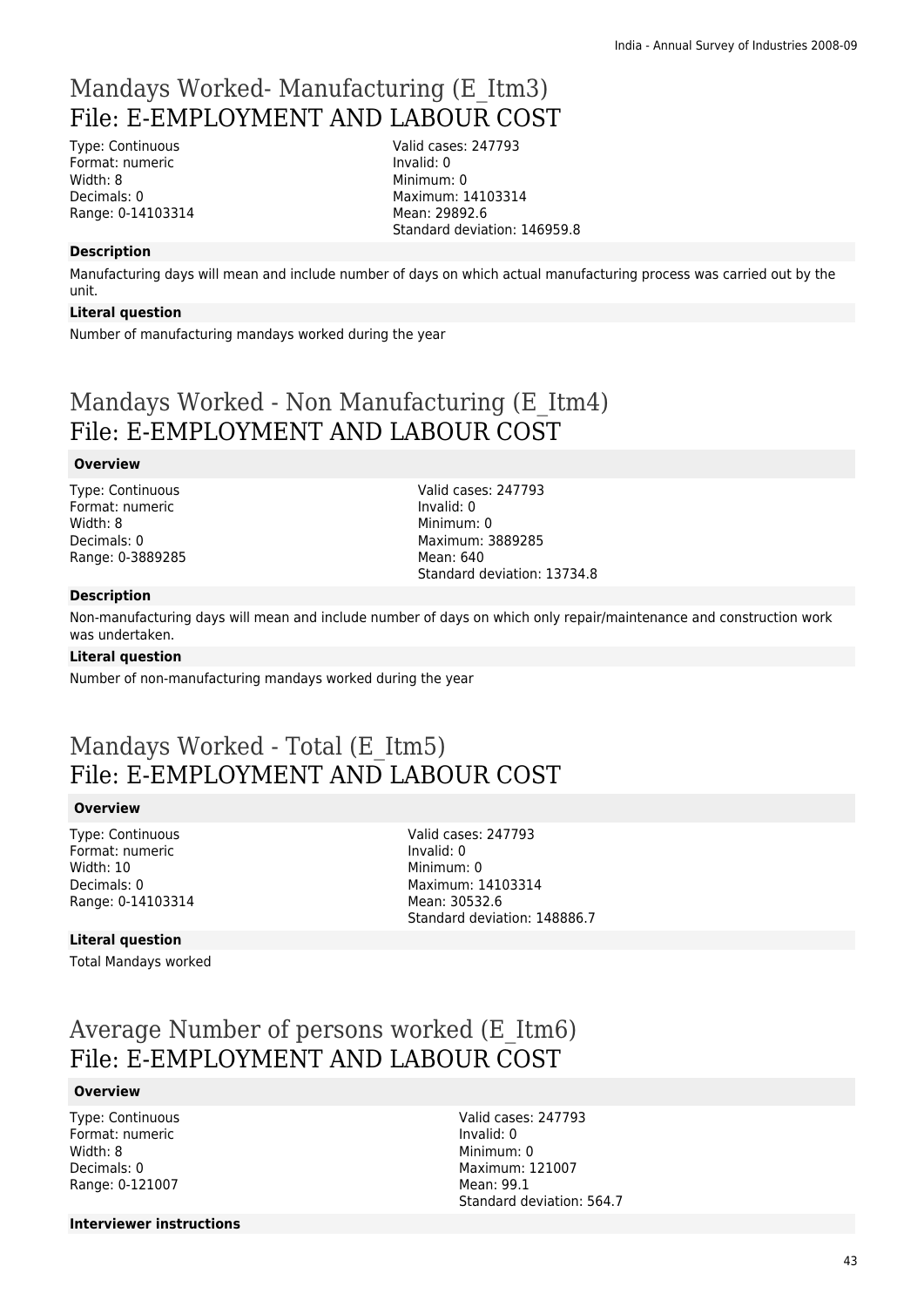## Average Number of persons worked (E\_Itm6) File: E-EMPLOYMENT AND LABOUR COST

The Average number of persons worked is computed by dividing the total man days worked as reported in Column (5) by the number of working days reported against Item 11 (iii) of Block E.

### No. of mandays paid for (E\_Itm7) File: E-EMPLOYMENT AND LABOUR COST

### **Overview**

Type: Continuous Format: numeric Width: 10 Decimals: 0 Range: 0-15383410 Valid cases: 247793 Invalid: 0 Minimum: 0 Maximum: 15383410 Mean: 33797.2 Standard deviation: 167471.6

### **Description**

It includes mandays worked, mandays on weekly schedule holidays if paid for and those absences with pay as also mandays lost through pay off / strike for which compensation was payable.

### **Literal question**

How many manydays paid for ?

### Wages/salaries (in Rs.) (E\_Itm8) File: E-EMPLOYMENT AND LABOUR COST

### **Overview**

Type: Continuous Format: numeric Width: 12 Decimals: 0 Range: 0-17397572583 Valid cases: 247793 Invalid: 0 Minimum: 0 Maximum: 17397572583 Mean: 10527355.1 Standard deviation: 97254455.1

### **Description**

Please see the "Instruction to field staff"in external resources for detail definition of wages salaries etc.

### **Literal question**

How much is the wages paid to employees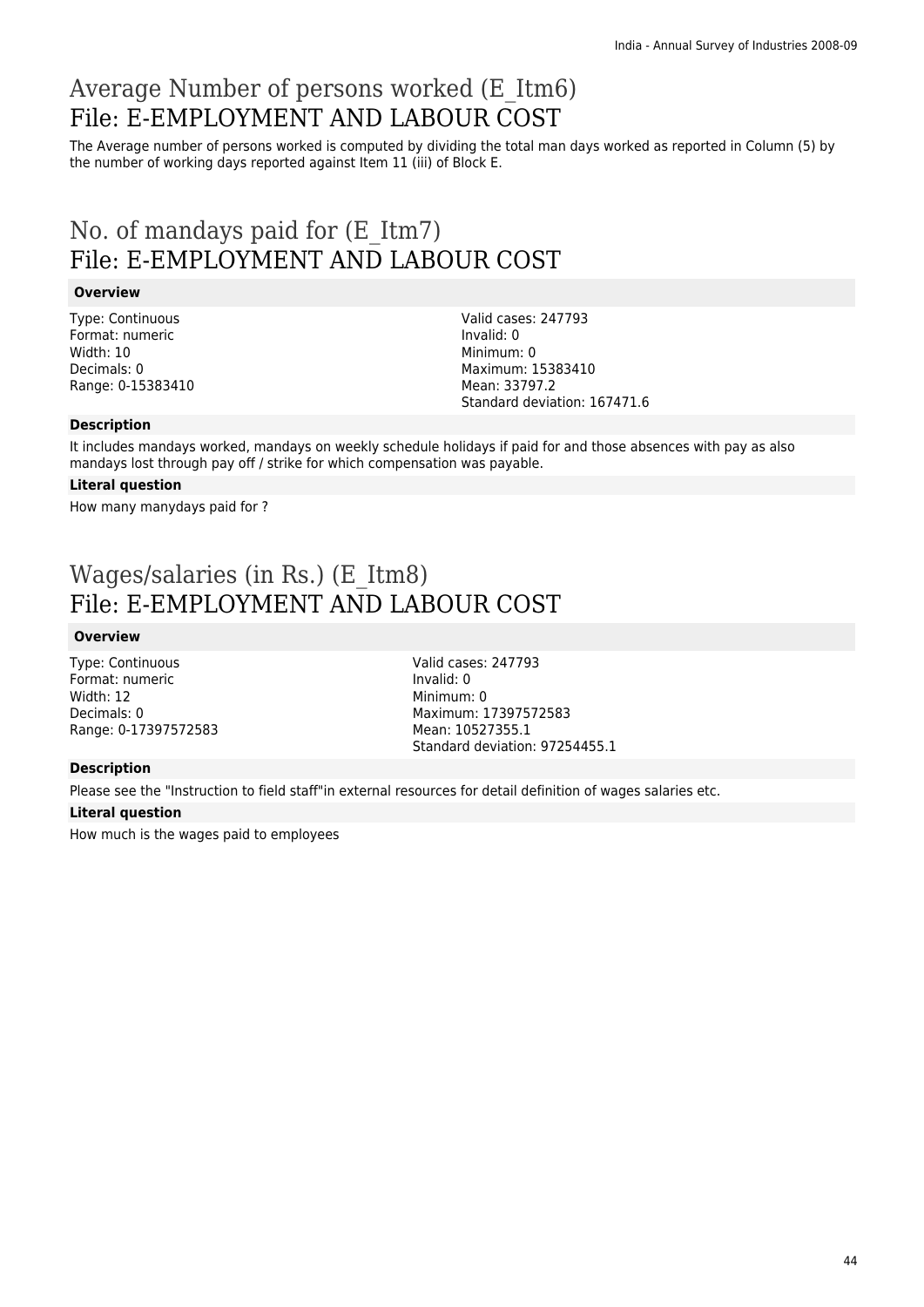## Year (YR) File: F-OTHER EXPENSES

### **Overview**

Type: Discrete Format: character Width: 2

### **Literal question**

ASI 2008-09 is the accounting year of the factory ending on 31st March 2009

## Block code 'F' (BLK) File: F-OTHER EXPENSES

### **Overview**

Type: Discrete Format: character Width: 1

### **Literal question**

Block 'F' of the Schedule (Questionnaire)

## Despatch Serial No (DSL) File: F-OTHER EXPENSES

### **Overview**

Type: Discrete Format: character Width: 5

Valid cases: 39061 Invalid: 0

**Literal question** Despatch Serial No.

## Work done by others (F\_Itm1) File: F-OTHER EXPENSES

### **Overview**

Type: Continuous Format: numeric Width: 10 Decimals: 0 Range: 0-6908135304 Valid cases: 39061 Invalid: 0 Minimum: 0 Maximum: 6908135304 Mean: 7769904.5 Standard deviation: 79789644.8

### **Description**

work done by others on material supplied by the Industrial Undertaking: This covers payments made by the factory for contract and commission work done by others on materials supplied by the factory during the year. Payments to home workers and cost of similar work carried out by the factory's sister concerns are to be included.

### **Literal question**

work done by others on materials supplied by the industrial unit

## Repair & maintenance of Building (F\_Itm2a) File: F-OTHER EXPENSES

**Overview**

Valid cases: 39061 Invalid: 0

Valid cases: 39061

Invalid: 0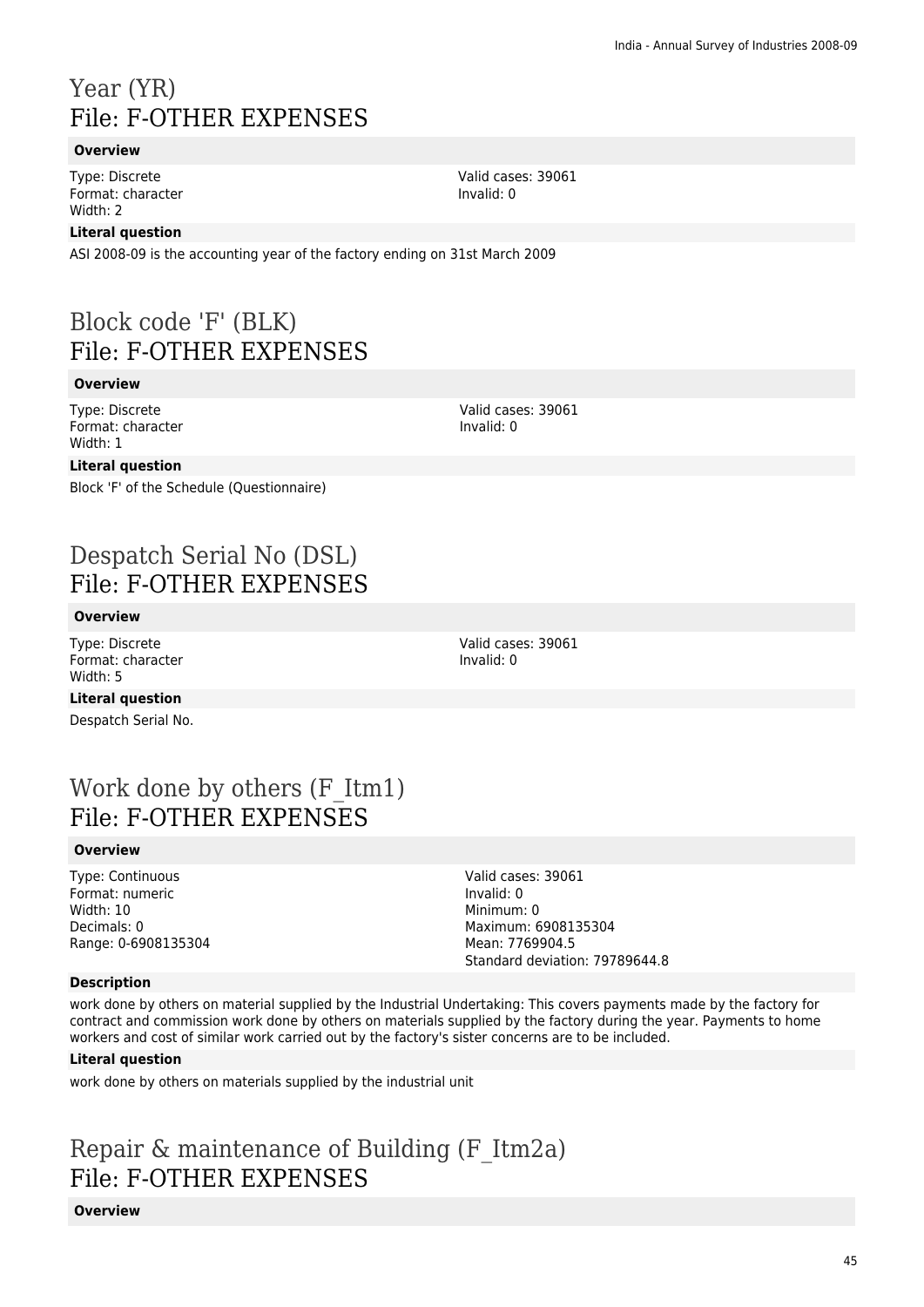## Repair & maintenance of Building (F\_Itm2a) File: F-OTHER EXPENSES

Type: Continuous Format: numeric Width: 10 Decimals: 0 Range: 0-2001309289

#### Valid cases: 39061 Invalid: 0 Minimum: 0 Maximum: 2001309289 Mean: 875118.2 Standard deviation: 12418317.6

### **Description**

repair & maintenance of all fixed assets: The cost of materials consumed by the factory for repair and maintenance of buildings, plant & machinery, pollution control equipment and other fixed assets and cost of repairs and maintenance carried out by others to the factory's sister concerns is to be included but capitalized repairs are not included. It should be noted that materials consumed for repair and maintenance and those commodities that help to keep the fixed assets of a factory in shape and in a serviceable condition are distinguished from consumable stores, i.e., commodities which indirectly help in production, without having anything to do with the upkeep of fixed assets of the factory. Consumable stores will not be reported here. The kerosene oil used for cleaning the machinery will be shown against Item 2 as it helps the machinery to remain in working condition

### **Literal question**

Expenditure on bulidings and other construction-repair & construction

## Repair & maintenance of Other fixed assets (F\_Itm2b) File: F-OTHER EXPENSES

### **Overview**

Type: Continuous Format: numeric Width: 10 Decimals: 0 Range: 0-4800552640

Valid cases: 39061 Invalid: 0 Minimum: 0 Maximum: 4800552640 Mean: 4571268.6 Standard deviation: 43227526.8

### **Literal question**

Expenditure on other fixed assets -repair & maintenance

### Operating expenses (F\_Itm3) File: F-OTHER EXPENSES

### **Overview**

Type: Continuous Format: numeric Width: 10 Decimals: 0 Range: 0-7970312541 Valid cases: 39061 Invalid: 0 Minimum: 0 Maximum: 7970312541 Mean: 4947613.1 Standard deviation: 68805340

### **Description**

operating expenses: This item includes (i) inward freight and transport charges, (ii) rates and taxes excluding income tax, i.e., local rates, factory license, subscription to business association, boiler inspection fees, road tax for vehicles, provident fund administrative charges (to be segregated from the provident fund contribution), sales tax renewal fees, professional tax, property tax and (iii) purchase tax on materials.

Note that legal charges (including stamp papers) exclude fees paid to Income Tax/Sales Tax practitioners, as these are post-manufacturing expenses.

### **Literal question**

Expenditure on Operating expemses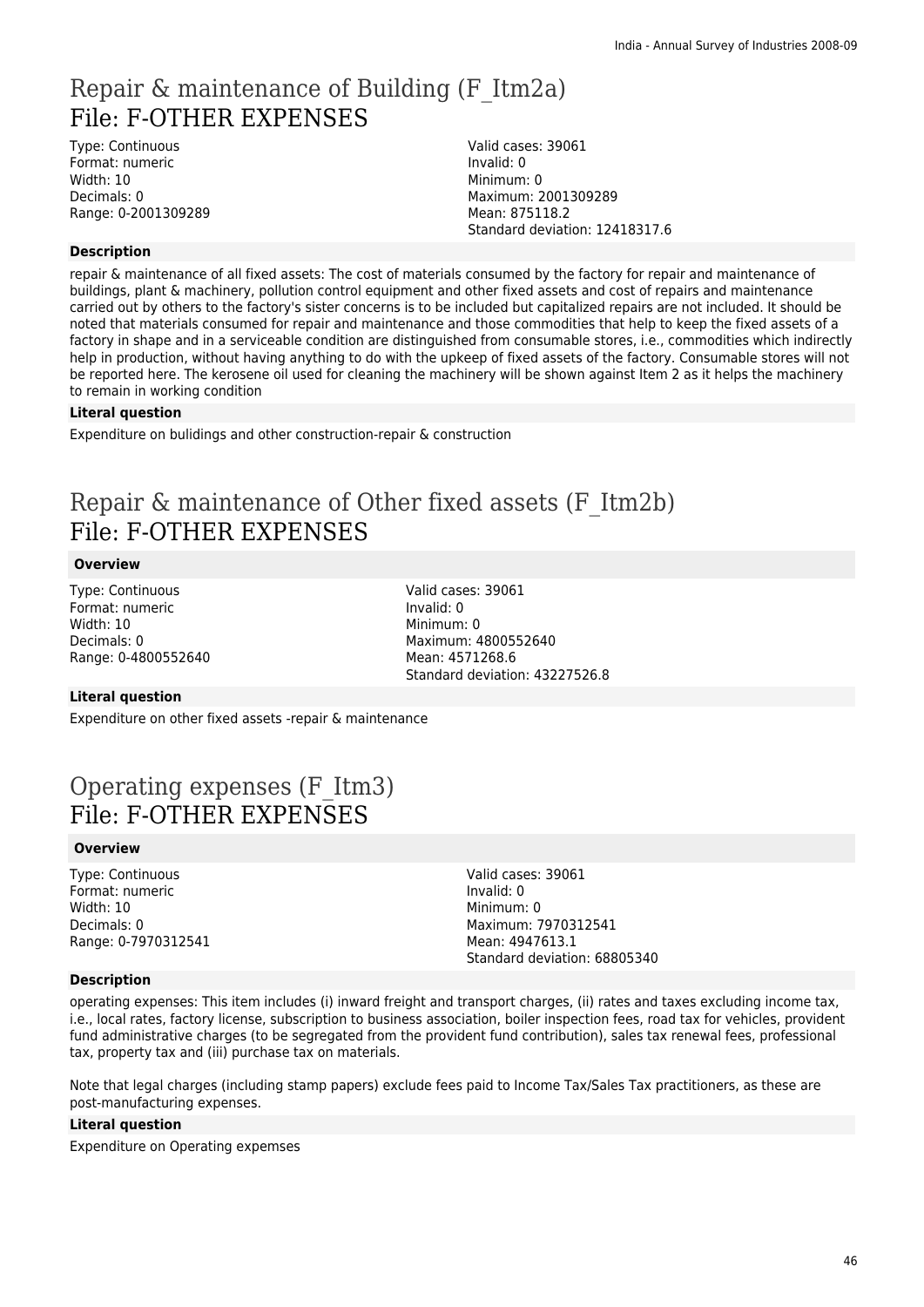### Non-operating expenses (F\_Itm4) File: F-OTHER EXPENSES

### **Overview**

Type: Continuous Format: numeric Width: 11 Decimals: 0 Range: 0-47513360928

### **Description**

Valid cases: 39061 Invalid: 0 Minimum: 0 Maximum: 47513360928 Mean: 18019326.3 Standard deviation: 282768176.9

non-operating expenses (excluding Insurance expenses): It includes payments for communication such as postage, telegrams, telex, telephones (rental as well as call charges), accounting (includes audit fee and payment to the auditor in other capacity), bank charges (which is an amount charged to a customer by a bank for collection, protest fees, exchange, cheques drawn, other services exclusive of interest and discount), advertising (for sales promotion also), legal and similar services rendered to the statistical unit. The cost of advertisement is to be taken in full even if the expenditure is meant for coming year, printing and stationery (including technical magazines and periodicals), miscellaneous (such as purchase agency services, technical know-how and consultancy charges, medical examination fees for recruitment of staff, Directors fees and all other non-industrial services), payment made to the labour contractor (other than the payment to the contract labour), filing fee, etc. Exchange fluctuation loss of the factory should be included.

### **Literal question**

Expenditure on non-operating expenses (excluding insurance charges)

## Insurance Charges (F\_Itm5) File: F-OTHER EXPENSES

### **Overview**

Type: Continuous Format: numeric Width: 10 Decimals: 0 Range: 0-1340763254

### **Description**

insurance charges: A promise of compensation for specific potential future losses in exchange for a periodic payment. The charge in this regard made by the factory to the concern comes under here.

### **Literal question**

Expenditure on Insurance charges

### Rent paid for Plant & Machinery and other Fixed assets (F\_Itm6) File: F-OTHER EXPENSES

### **Overview**

Type: Continuous Format: numeric Width: 9 Decimals: 0 Range: 0-688511339 Valid cases: 39061 Invalid: 0 Minimum: 0 Maximum: 688511339 Mean: 415863.4 Standard deviation: 6978897.3

### **Literal question**

Expenditure on Rent paid for plant & machinary and other fixed assets

### **Interviewer instructions**

The rent paid for hiring the plant & machinery for the financial year is reported here. The rent paid for other fixed asset also qualifies here.

Valid cases: 39061 Invalid: 0 Minimum: 0 Maximum: 1340763254 Mean: 744309.8 Standard deviation: 9472334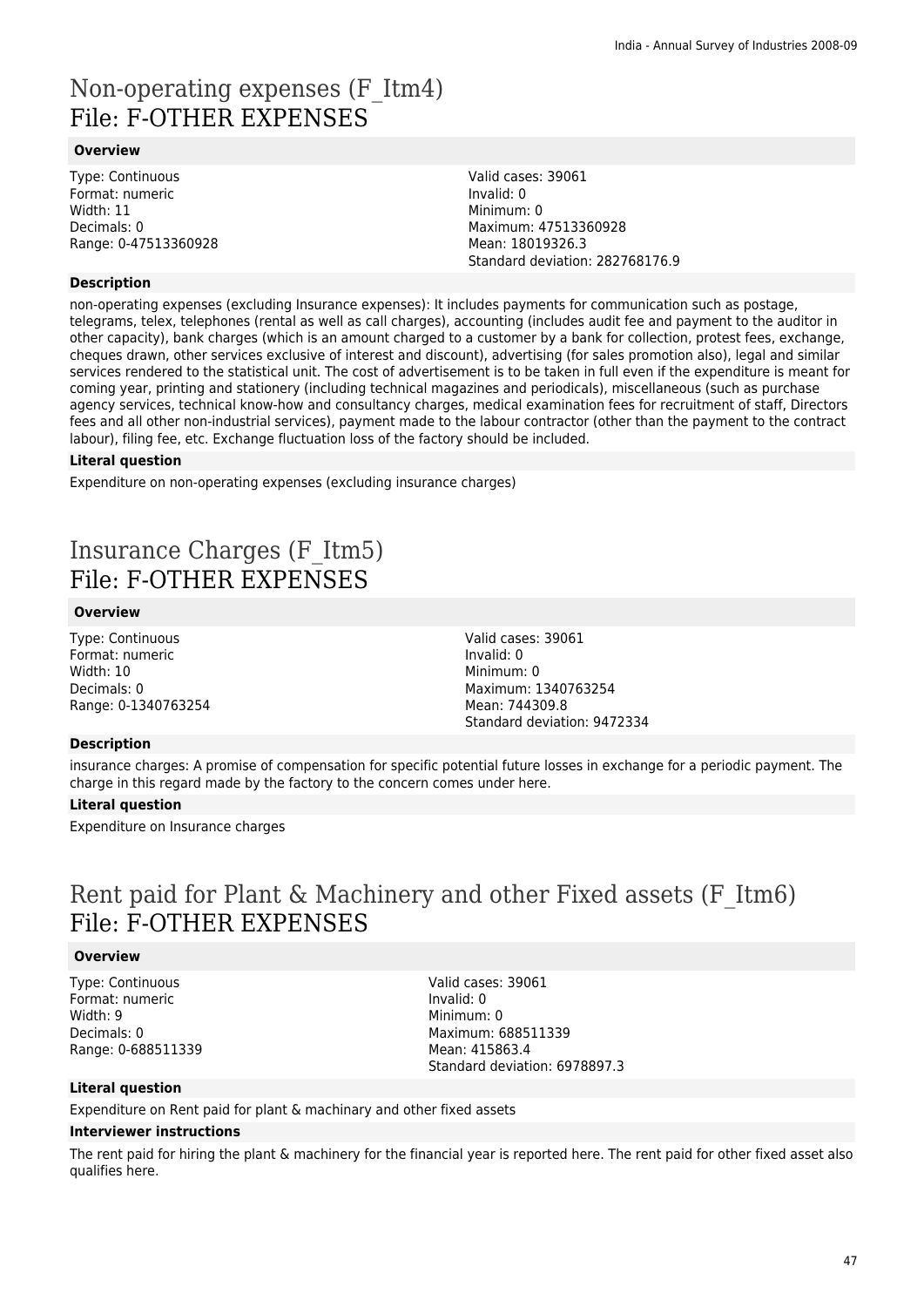## Total expenses (F\_Itm7) File: F-OTHER EXPENSES

### **Overview**

Type: Continuous Format: numeric Width: 11 Decimals: 0 Range: 0-47930051043

### **Literal question**

Total expenses (1 to 6)

Rent paid for Buildings (F\_Itm8) File: F-OTHER EXPENSES

### **Overview**

Type: Continuous Format: numeric Width: 9 Decimals: 0 Range: 0-513247500

### **Literal question**

Expenditure on Rent paid for buildings

Minimum: 0 Maximum: 513247500 Mean: 926744.7 Standard deviation: 8311400.7

Valid cases: 39061

Valid cases: 39061

Invalid: 0

Maximum: 47930051043 Mean: 37592332.7

Standard deviation: 361408107.7

Invalid: 0 Minimum: 0

### Rent/Royalties (F\_Itm9) File: F-OTHER EXPENSES

### **Overview**

Type: Continuous Format: numeric Width: 9 Decimals: 0 Range: 0-827597990 Valid cases: 39061 Invalid: 0 Minimum: 0 Maximum: 827597990 Mean: 360099.3 Standard deviation: 8051318.9

### **Literal question**

Expenditure on Rent paid for land on lease or royalties on mines, querries and similar assets

### Interest paid (F\_Itm10) File: F-OTHER EXPENSES

### **Overview**

Type: Continuous Format: numeric Width: 11 Decimals: 0 Range: 0-11401879415 Valid cases: 39061 Invalid: 0 Minimum: 0 Maximum: 11401879415 Mean: 12777134 Standard deviation: 117913350.2

### **Literal question**

Expenditure on Interest paid

48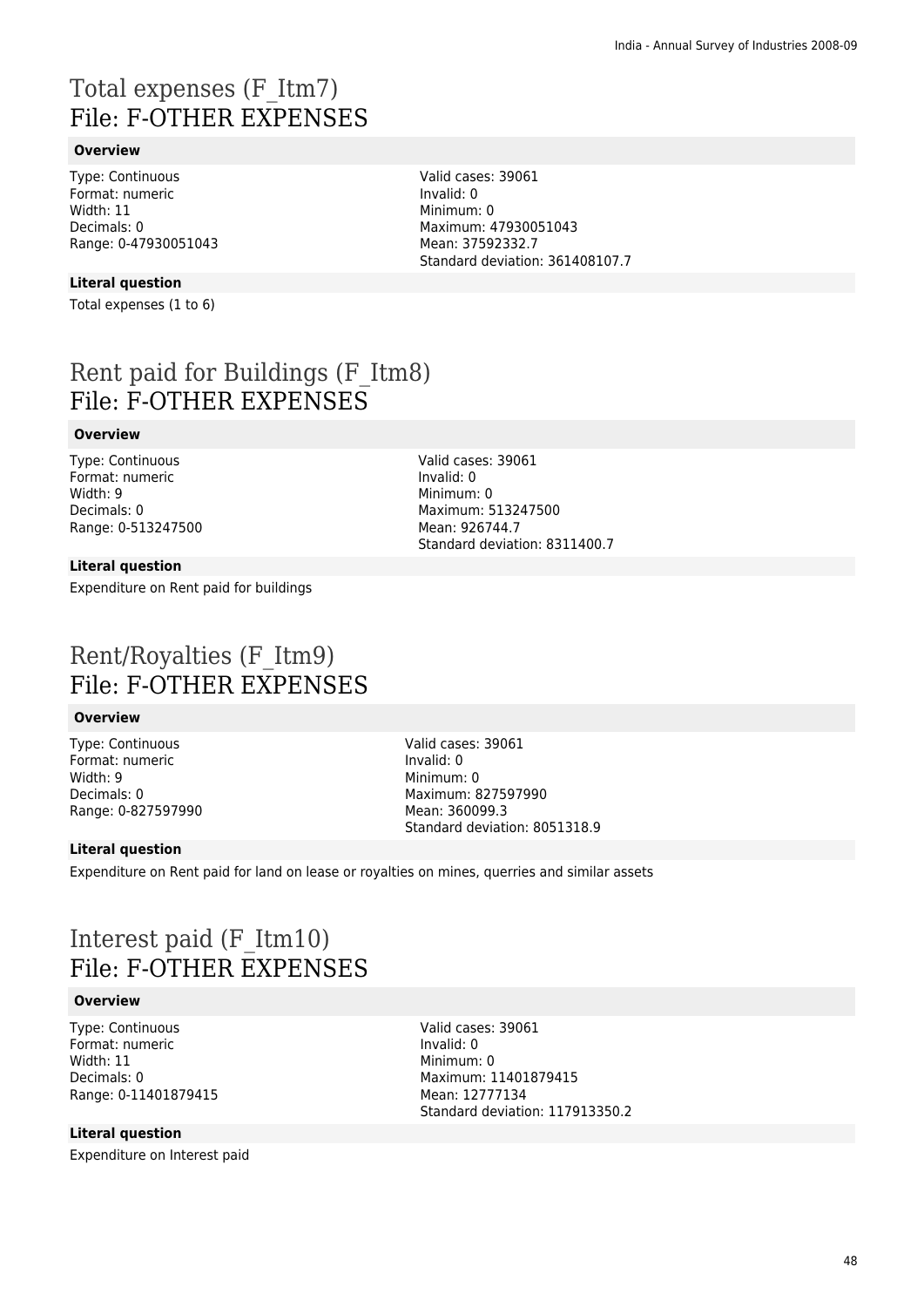## Value of purchase goods sold (F\_Itm11) File: F-OTHER EXPENSES

### **Overview**

Type: Continuous Format: numeric Width: 11 Decimals: 0 Range: 0-23550413857

### **Description**

Valid cases: 39061 Invalid: 0 Minimum: 0 Maximum: 23550413857 Mean: 32079584.9 Standard deviation: 361785710.1

All sales of a factory can be classified according as to whether the sale is (i) of the product of the factory, (ii) of goods incidental to manufacturing and (iii) other items not connected with manufacturing. Item 11 will relate such of the goods of (ii) above, which are sold in the same condition as purchased, i.e., without any transformation.

### **Literal question**

Expenditure on Purchase value of goods sold in the same condition as purchased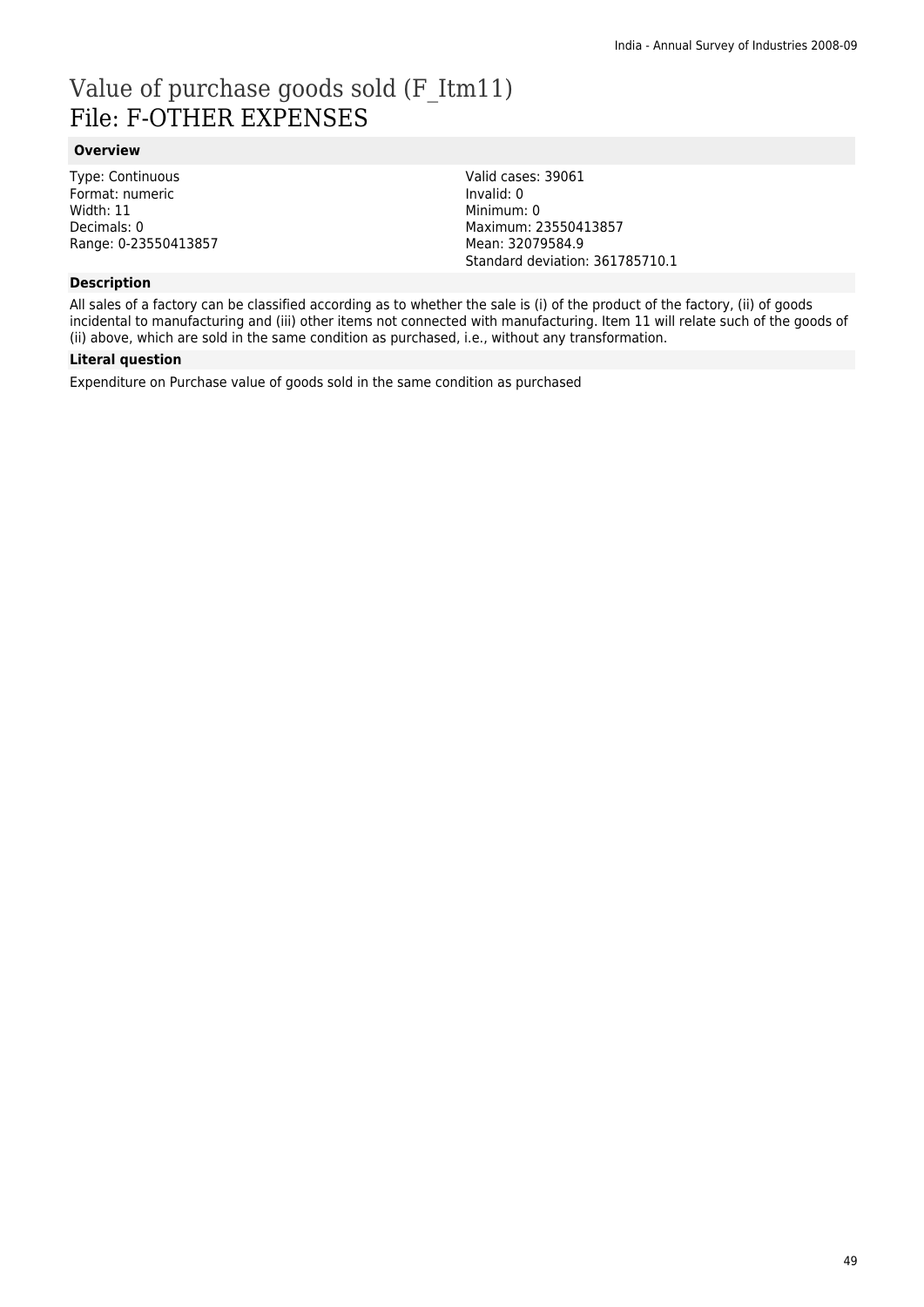## Year (YR) File: G-OTHER OUTPUTS RECEIPTS

### **Overview**

Type: Discrete Format: character Width: 2

### **Literal question**

ASI 2008-09 is the accounting year of the factory ending on 31st March 2009

### Block code 'G' (BLK) File: G-OTHER OUTPUTS RECEIPTS

#### **Overview**

Type: Discrete Format: character Width: 1

Valid cases: 34381 Invalid: 0

Valid cases: 34381

Invalid: 0

### **Literal question**

Block 'G' of the Schedule (Questionnaire)

### Despatch Serial No (DSL) File: G-OTHER OUTPUTS RECEIPTS

### **Overview**

Type: Discrete Format: character Width: 5

Valid cases: 34381 Invalid: 0

**Literal question**

Despatch Serial No.

### Income from services (G\_Itm1) File: G-OTHER OUTPUTS RECEIPTS

### **Overview**

Type: Continuous Format: numeric Width: 11 Decimals: 0 Range: 0-21153081122 Valid cases: 34381 Invalid: 0 Minimum: 0 Maximum: 21153081122 Mean: 21954769.9 Standard deviation: 244955300.1

### **Description**

This item includes receipts for work done for others or for services of an industrial nature rendered to others, as for example contract or commission work done for other establishments on their materials or repair and maintenance on machinery and equipment, whether such services are rendered inside or outside the factory premises. The value reported should be the total amount charged to customers for the work or services performed. It also includes all receipts of the factory from others for services of non-industrial nature such as transportation, agency, consultancy, etc. Income due to exchange rate fluctuation should be included here.

This item excludes (i) imputed value of free services after sales during the warranty period to own products sold, (ii) repairs to own fixed assets, e.g., owned vehicles in a State Transport Workshop, (iii) servicing on its own account, i.e., repairing or processing work done on the items furnished by itself for sale or exchange.

### **Literal question**

Income from services (industrial/non industrial including work done for others on materials supplied by them and sale value of waste left by party)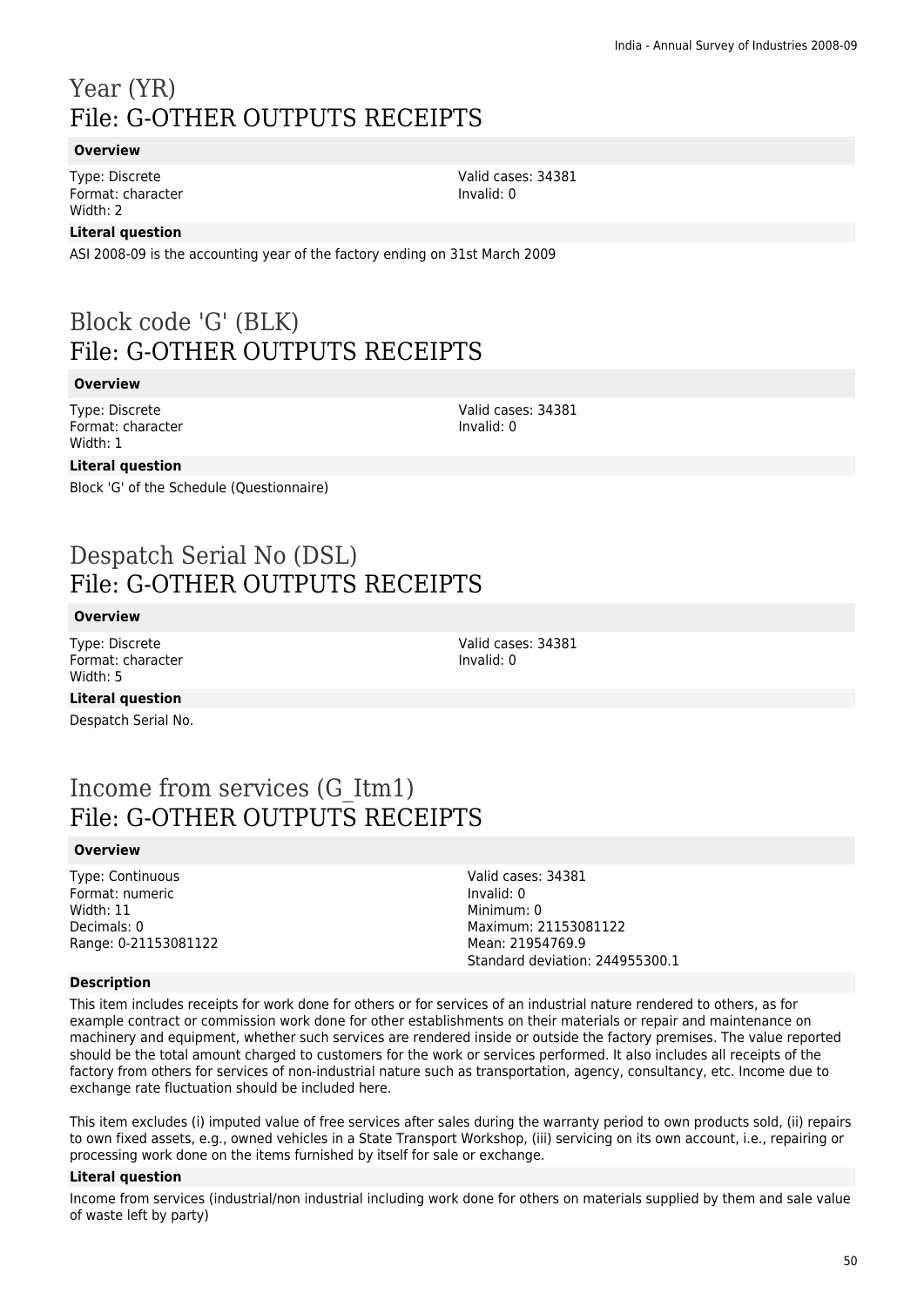## Variation in stock of semi-finished goods (G\_Itm2) File: G-OTHER OUTPUTS RECEIPTS

### **Overview**

Type: Continuous Format: numeric Width: 11 Decimals: 0 Range: -4821627166-12010992099

Valid cases: 34381 Invalid: 0 Minimum: -4821627166 Maximum: 12010992099 Mean: 1848598.3 Standard deviation: 98796433.9

### **Literal question**

Variation in stock of semi-finished goods (col 4 minus col 3 against item 5 in block D)

#### **Interviewer instructions**

The difference of the figures in Columns (4) and (3) of Item 5 of Block D will be recorded here.

## Electricity generated and sold (G\_Itm3) File: G-OTHER OUTPUTS RECEIPTS

### **Overview**

Type: Continuous Format: numeric Width: 10 Decimals: 0 Range: 0-6901573855 Valid cases: 34381 Invalid: 0 Minimum: 0 Maximum: 6901573855 Mean: 1643337.3 Standard deviation: 59821715.1

### **Description**

This item will be applicable to factories other than electricity undertaking where electricity is produced and sold. The entry against this item is not to be made in case of units engaged in the generation, transmission and distribution of electricity. In this case the quantity as well as the value of electricity produced will be shown in Block J. Book value of electricity produced will be shown in case of supply to sister concern under the same ownership and market value in other cases.

### **Literal question**

value of electricity generated and sold

### Value of own construction (G\_Itm4) File: G-OTHER OUTPUTS RECEIPTS

### **Overview**

Type: Continuous Format: numeric Width: 10 Decimals: 0 Range: 0-1214744450 Valid cases: 34381 Invalid: 0 Minimum: 0 Maximum: 1214744450 Mean: 139502.8 Standard deviation: 8304296.6

### **Literal question**

value of own construction

### **Interviewer instructions**

The cost of development of productive fixed assets during the accounting year by the factory itself is to be reported here.

### Net balance of goods sold as purchased (G\_Itm5) File: G-OTHER OUTPUTS RECEIPTS

### **Overview**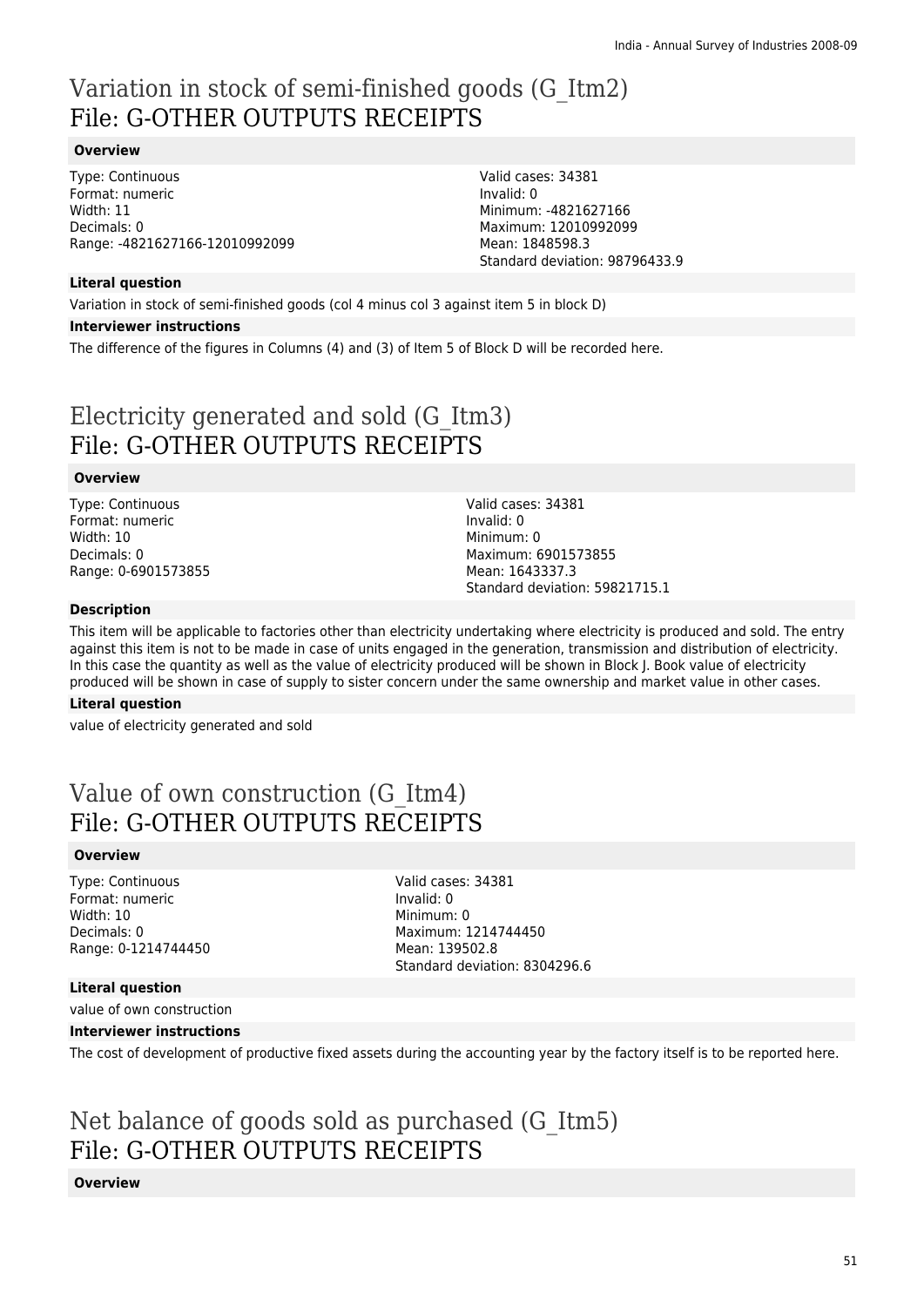## Net balance of goods sold as purchased (G\_Itm5) File: G-OTHER OUTPUTS RECEIPTS

Type: Continuous Format: numeric Width: 11 Decimals: 0 Range: -4813688995-31279207000

Valid cases: 34381 Invalid: 0 Minimum: -4813688995 Maximum: 31279207000 Mean: 5708747.5 Standard deviation: 196486612.6

### **Literal question**

net balance of goods sold in the same condition as purchased (item 12 of Block G minus item 11 of Block F)

### **Interviewer instructions**

The difference of Item 12 of Block G and Item 11 of Block F will be recorded here.

### Rent received for P & M and other fixed assets (G\_Itm6) File: G-OTHER OUTPUTS RECEIPTS

### **Overview**

Type: Continuous Format: numeric Width: 9 Decimals: 0 Range: 0-279691559 Valid cases: 34381 Invalid: 0 Minimum: 0 Maximum: 279691559 Mean: 86156.7 Standard deviation: 2470593

#### **Literal question**

rent received for plant & machinary and other fixed assets

#### **Interviewer instructions**

The rent received for hiring the building for the financial year is reported here. The rent received for other fixed asset also qualifies here.

### Total Subsidies (G\_Itm7) File: G-OTHER OUTPUTS RECEIPTS

### **Overview**

Type: Continuous Format: numeric Width: 11 Decimals: 0 Range: 0-28284343551 Valid cases: 34381 Invalid: 0 Minimum: 0 Maximum: 28284343551 Mean: 4444338.5 Standard deviation: 251116389.7

### **Description**

A subsidy is a form of financial assistance paid to a business or economic sector. Most subsidies are made by the government to producers or distributors in an industry to prevent the decline of that industry (e.g., as a result of continuous unprofitable operations) or an increase in the prices of its products or simply to encourage it to hire more labour (as in the case of a wage subsidy). Examples are subsidies to encourage the sale of exports; subsidies on some foodstuffs to keep down the cost of living, especially in urban areas; and subsidies to encourage the expansion of farm production and achieve self-reliance in food production. Subsidies given for both input and output items should be taken in this item collectively.

### **Literal question**

Total subsidies receipts (in Rs.)

Total receipts (G\_Itm8) File: G-OTHER OUTPUTS RECEIPTS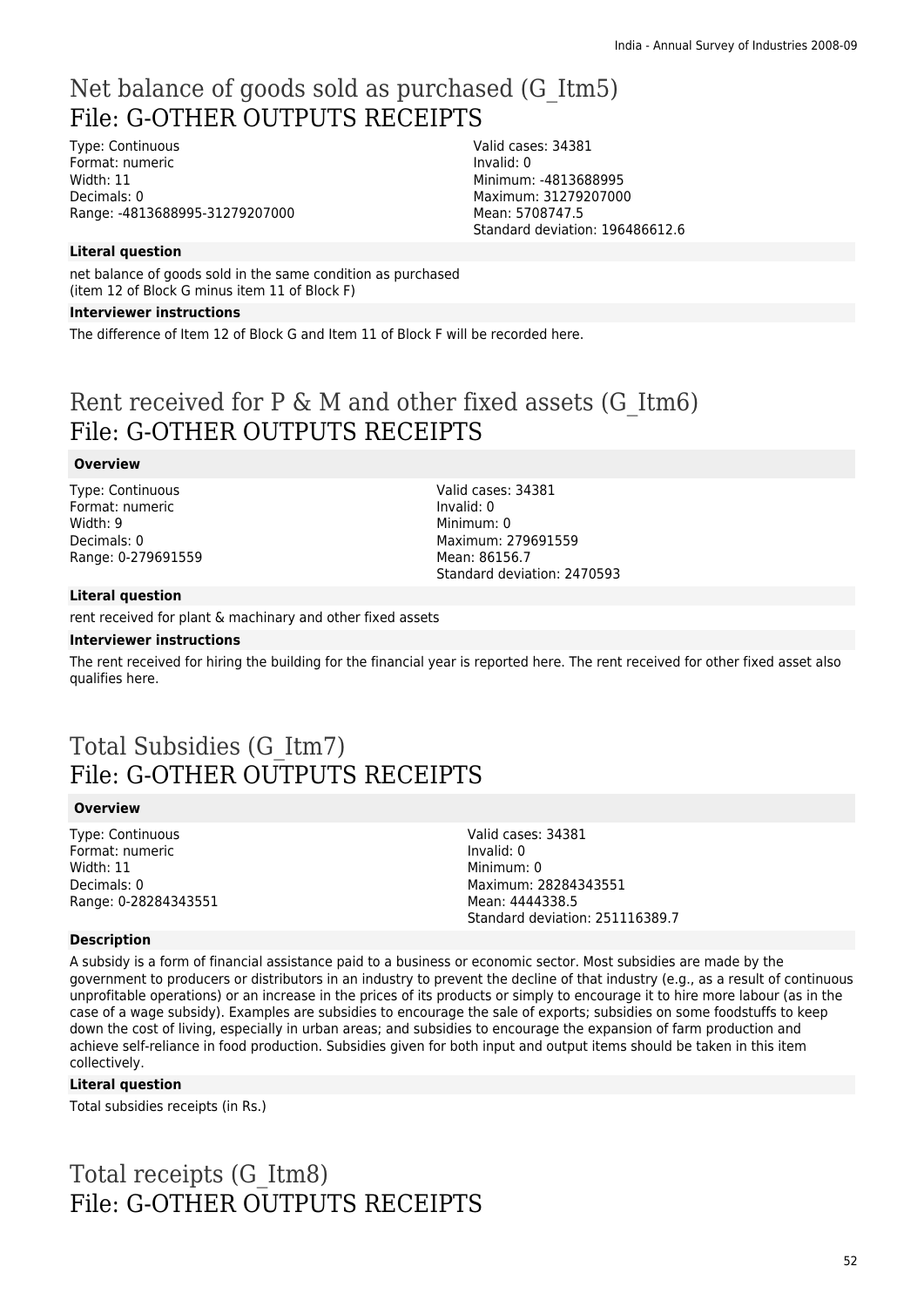## Total receipts (G\_Itm8) File: G-OTHER OUTPUTS RECEIPTS

### **Overview**

Type: Continuous Format: numeric Width: 11 Decimals: 0 Range: -4876145180-35996287000

### **Literal question**

total receipts excluding item 7 (1 to 6)

Rent received for building (G\_Itm9) File: G-OTHER OUTPUTS RECEIPTS

### **Overview**

Type: Continuous Format: numeric Width: 9 Decimals: 0 Range: 0-565639475 Valid cases: 34381 Invalid: 0 Minimum: 0 Maximum: 565639475 Mean: 262440.3 Standard deviation: 5577043.9

Valid cases: 34381

Minimum: -4876145180 Maximum: 35996287000 Mean: 31418933.1

Standard deviation: 360806053

Invalid: 0

#### **Literal question**

Rent received for buildings

#### **Interviewer instructions**

The rent received for hiring the building for the financial year is reported here.

### Rent/Royalties (G\_Itm10) File: G-OTHER OUTPUTS RECEIPTS

### **Overview**

Type: Continuous Format: numeric Width: 9 Decimals: 0 Range: 0-186554744 Valid cases: 34381 Invalid: 0 Minimum: 0 Maximum: 186554744 Mean: 37308.7 Standard deviation: 1595021.1

### **Literal question**

rent received for land on lease or royalties on mines, querries and similar assets

#### **Interviewer instructions**

The rent received for the land leased out by the factory or royalty received for any patent of assets.

### Interest received (G\_Itm11) File: G-OTHER OUTPUTS RECEIPTS

### **Overview**

Type: Continuous Format: numeric Width: 10 Decimals: 0 Range: 0-3705400000 Valid cases: 34381 Invalid: 0 Minimum: 0 Maximum: 3705400000 Mean: 1551475.1 Standard deviation: 29307346.7

**Interviewer instructions**

53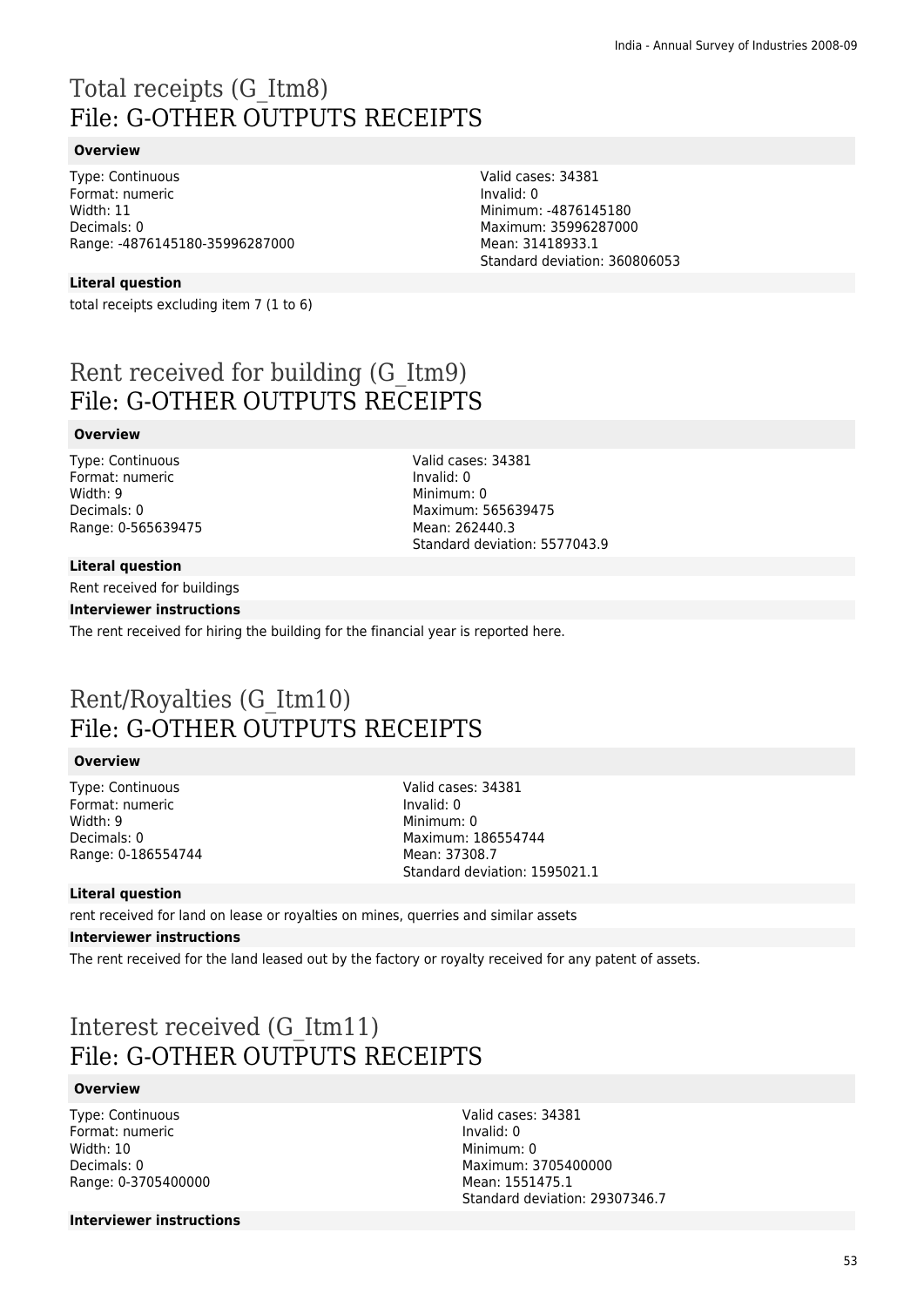## Interest received (G\_Itm11) File: G-OTHER OUTPUTS RECEIPTS

Include all interest received on factory account on loans irrespective of duration and nature of agency/party from which loan was taken. The interest from fixed deposit will not be included for any tenure.

### Value of goods sold as purchased (G\_Itm12) File: G-OTHER OUTPUTS RECEIPTS

#### **Overview**

Type: Discrete Format: numeric Width: 11 Decimals: 0

Valid cases: 34381 Invalid: 0 Minimum: 0 Maximum: 40388943000 Mean: 41433306.7 Standard deviation: 458504316.6

### **Literal question**

sales value of goods sold in the same condition as purchase

#### **Interviewer instructions**

The sale value, ex-factory of all goods sold in the accounting year in the same condition as purchased is to be reported. For the items to be included under this, instructions as given in Item 11 of Block F above relating to purchase value of goods sold in the same condition as purchased will apply.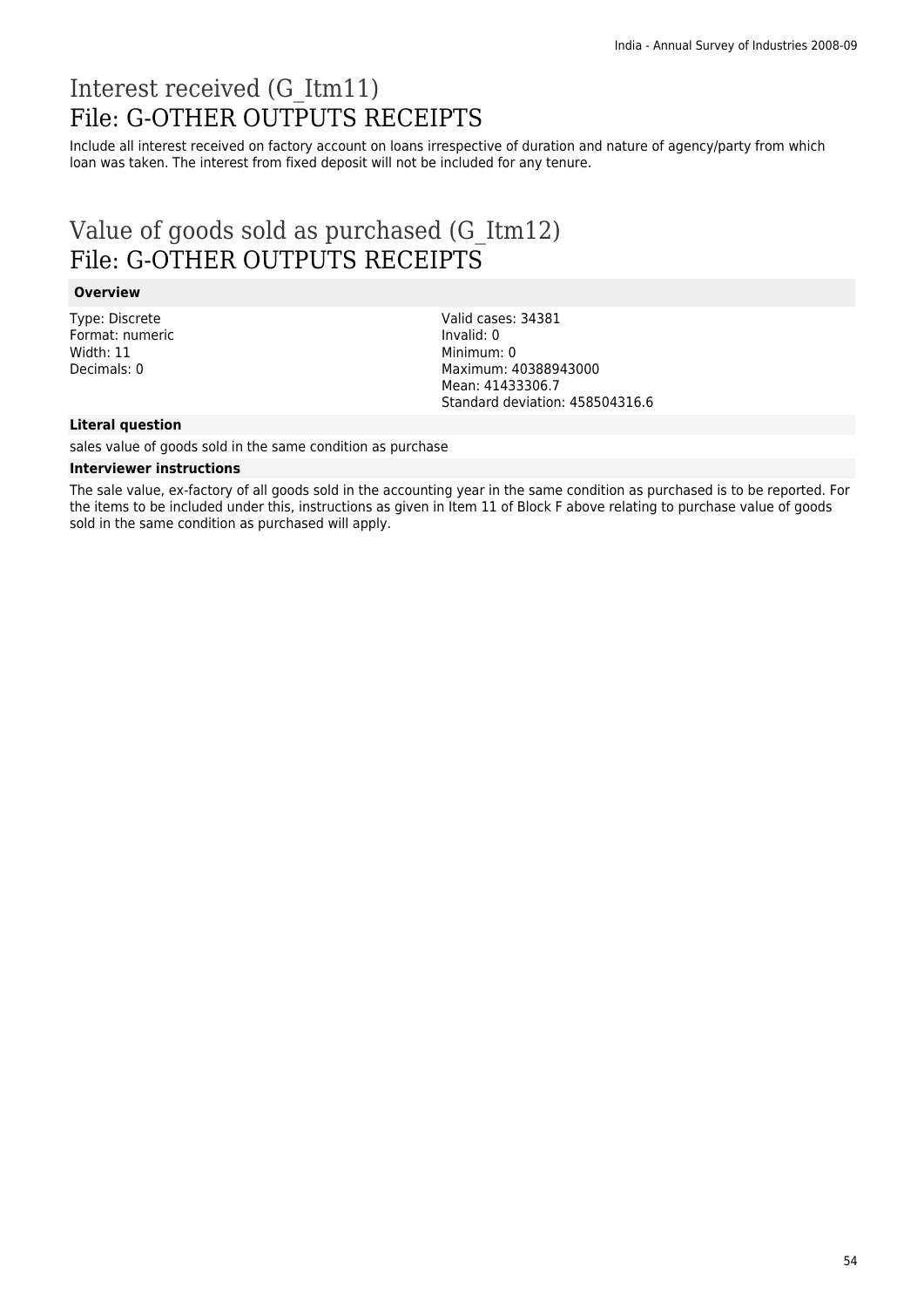## Year (YR) File: H-INPUT ITEMS INDIGENOUS

### **Overview**

Type: Discrete Format: character Width: 2

Valid cases: 413950 Invalid: 0

### **Literal question**

ASI 2008-09 is the accounting year of the factory ending on 31st March 2009

### Block code 'H' (BLK) File: H-INPUT ITEMS INDIGENOUS

#### **Overview**

Type: Discrete Format: character Width: 1

Valid cases: 413950 Invalid: 0

### **Literal question**

Block 'H' of the Schedule (Questionnaire)

### Despatch Serial No (DSL) File: H-INPUT ITEMS INDIGENOUS

#### **Overview**

Type: Discrete Format: character Width: 5

Valid cases: 413950 Invalid: 0

**Literal question**

Despatch Serial No.

### Sl. No. (H\_Itm1) File: H-INPUT ITEMS INDIGENOUS

### **Overview**

Type: Discrete Format: numeric Width: 2 Decimals: 0 Range: 1-25

#### **Description**

I

### **Literal question**

Item No. - Sr. No. for the indigenous input items consumed

#### **Interviewer instructions**

Details of all basic materials consumed during the year are to be reported both in quantity and value along with unit of quantity against Item 1 to 10. If the serial number of basic materials exceeds 10, then additional sheets may be added to record the input items with serial numbers starting from 25. The item(s) for which the description(s) is not available in the ASSIC 2009, all such materials are to be clubbed together and aggregated value only will be reported against Item 11.

Valid cases: 413950 Invalid: 0 Minimum: 1 Maximum: 25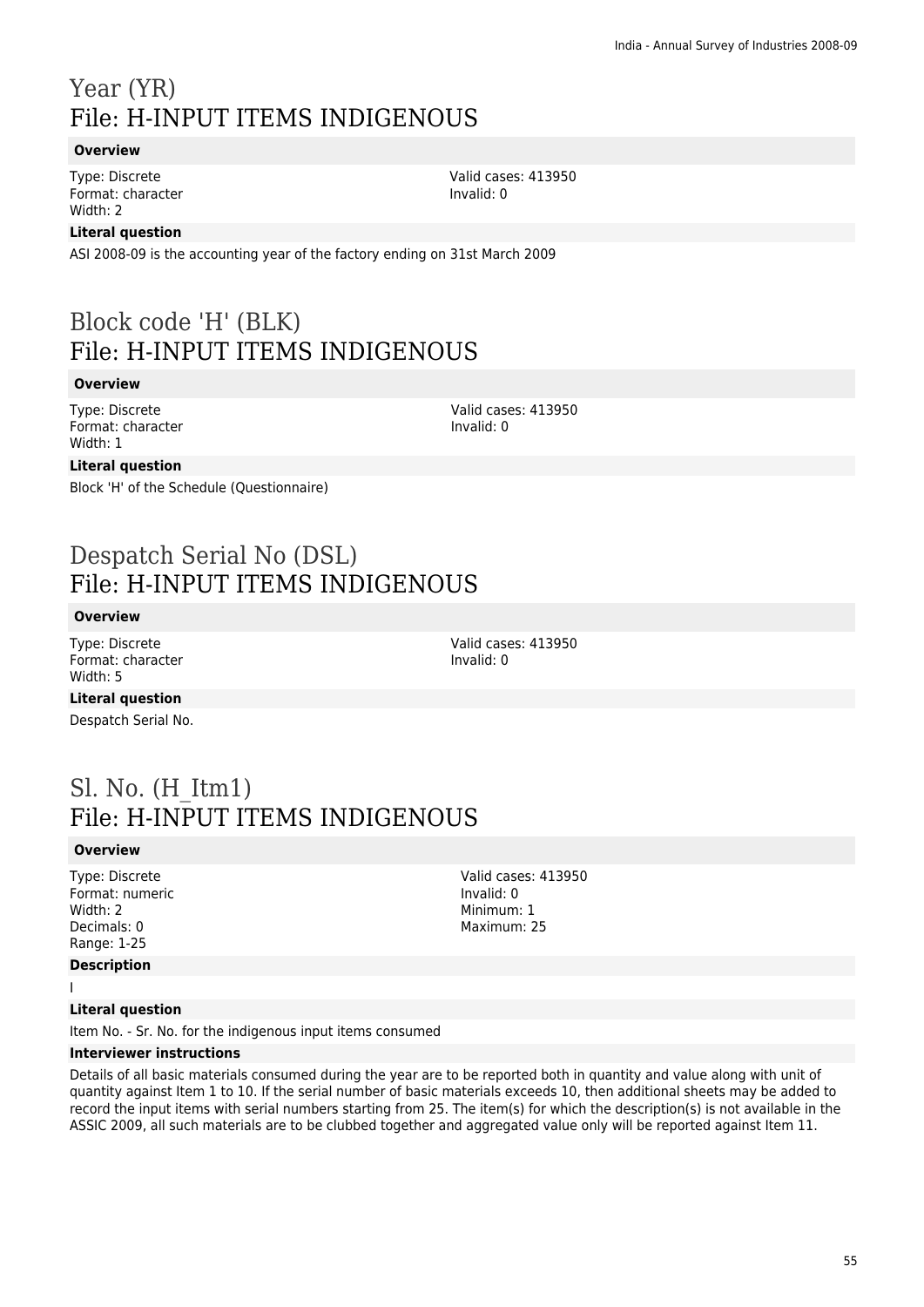## Item code (ASICC) (H\_Itm3) File: H-INPUT ITEMS INDIGENOUS

### **Overview**

Type: Discrete Format: numeric Width: 5 Decimals: 0 Range: 11101-99930

### **Literal question**

item code (ASICC)

### **Interviewer instructions**

This is to be filled in by field staff as per ASICC 2009.

## Unit of Quantity (code) (H\_Itm4) File: H-INPUT ITEMS INDIGENOUS

#### **Overview**

Type: Discrete Format: numeric Width: 2 Decimals: 0 Range: 0-28

### **Literal question**

unit of quantity (code)

#### **Interviewer instructions**

Unit: It should be reported in specified unit of ASICC 2009. In case unit has not been prescribed, unit reported by the factory is to be given.

### Quantity consumed (as 99999999999.999) (H\_Itm5) File: H-INPUT ITEMS INDIGENOUS

#### **Overview**

Type: Continuous Format: numeric Width: 17 Decimals: 3 Range: 0-1558581429000 Valid cases: 413950 Invalid: 0 Minimum: 0 Maximum: 1558581429000 Mean: 4526295.4 Standard deviation: 2422749268.9

#### **Literal question**

quantity consumed

### Purchase value (in Rs.) (H\_Itm6) File: H-INPUT ITEMS INDIGENOUS

### **Overview**

Type: Continuous Format: numeric Width: 12 Decimals: 0 Range: 0-139429347616 Valid cases: 413950 Invalid: 0 Minimum: 0 Maximum: 139429347616 Mean: 79874397 Standard deviation: 1014646522

**Literal question**

Valid cases: 413950 Invalid: 0 Minimum: 0 Maximum: 28

Valid cases: 413950 Invalid: 0 Minimum: 11101 Maximum: 99930 Mean: 84550.1 Standard deviation: 26747.5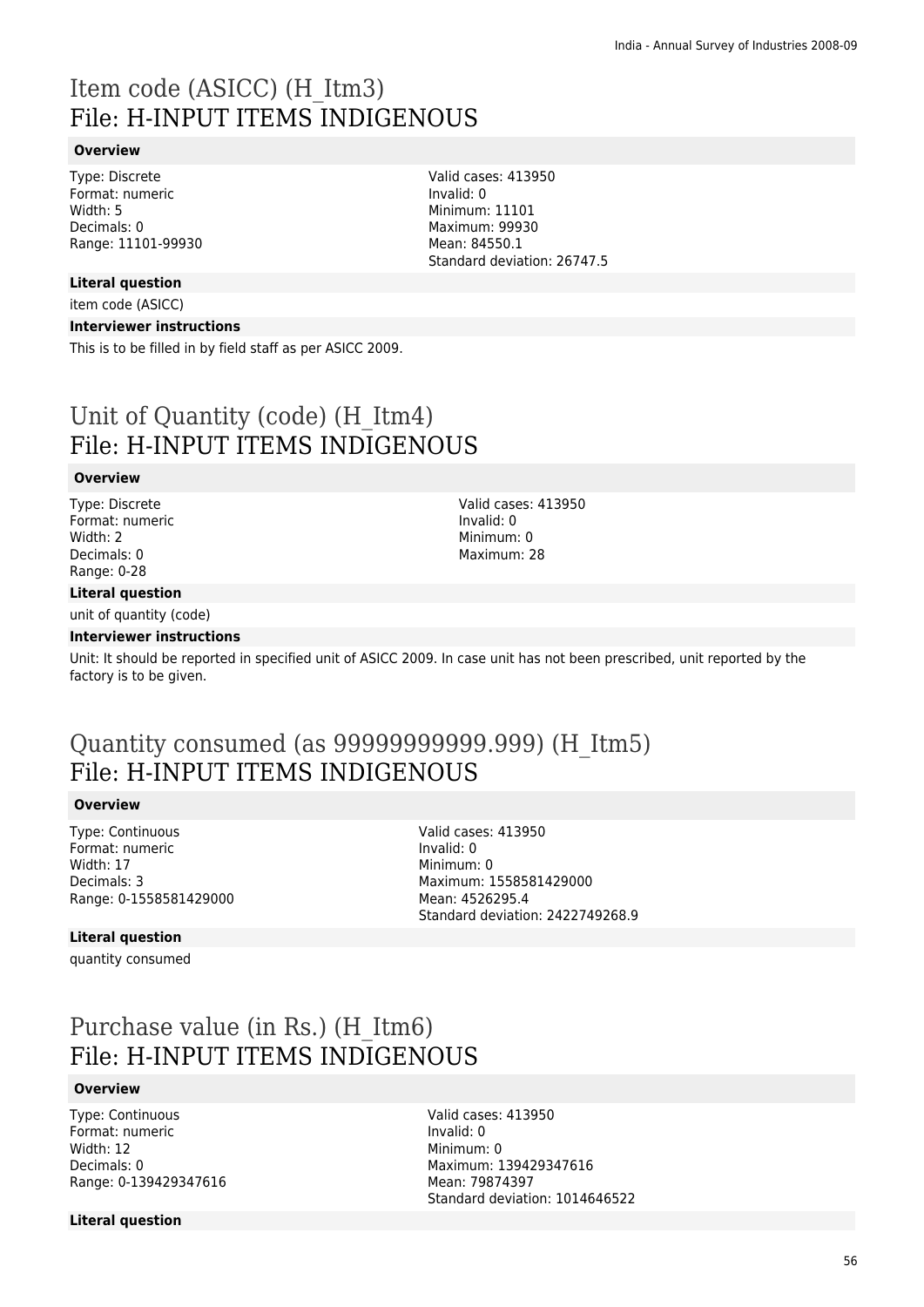## Purchase value (in Rs.) (H\_Itm6) File: H-INPUT ITEMS INDIGENOUS

purchase value (in Rs.)

### Rate per unit (in Rs.0.00) (as 999999999999.99) (H\_Itm7) File: H-INPUT ITEMS INDIGENOUS

### **Overview**

Type: Continuous Format: numeric Width: 13 Decimals: 2 Range: 0-7761041666.67 Valid cases: 413950 Invalid: 0 Minimum: 0 Maximum: 7761041666.7 Mean: 30366 Standard deviation: 12147901.3

### **Literal question**

rent per unit (in Rs.)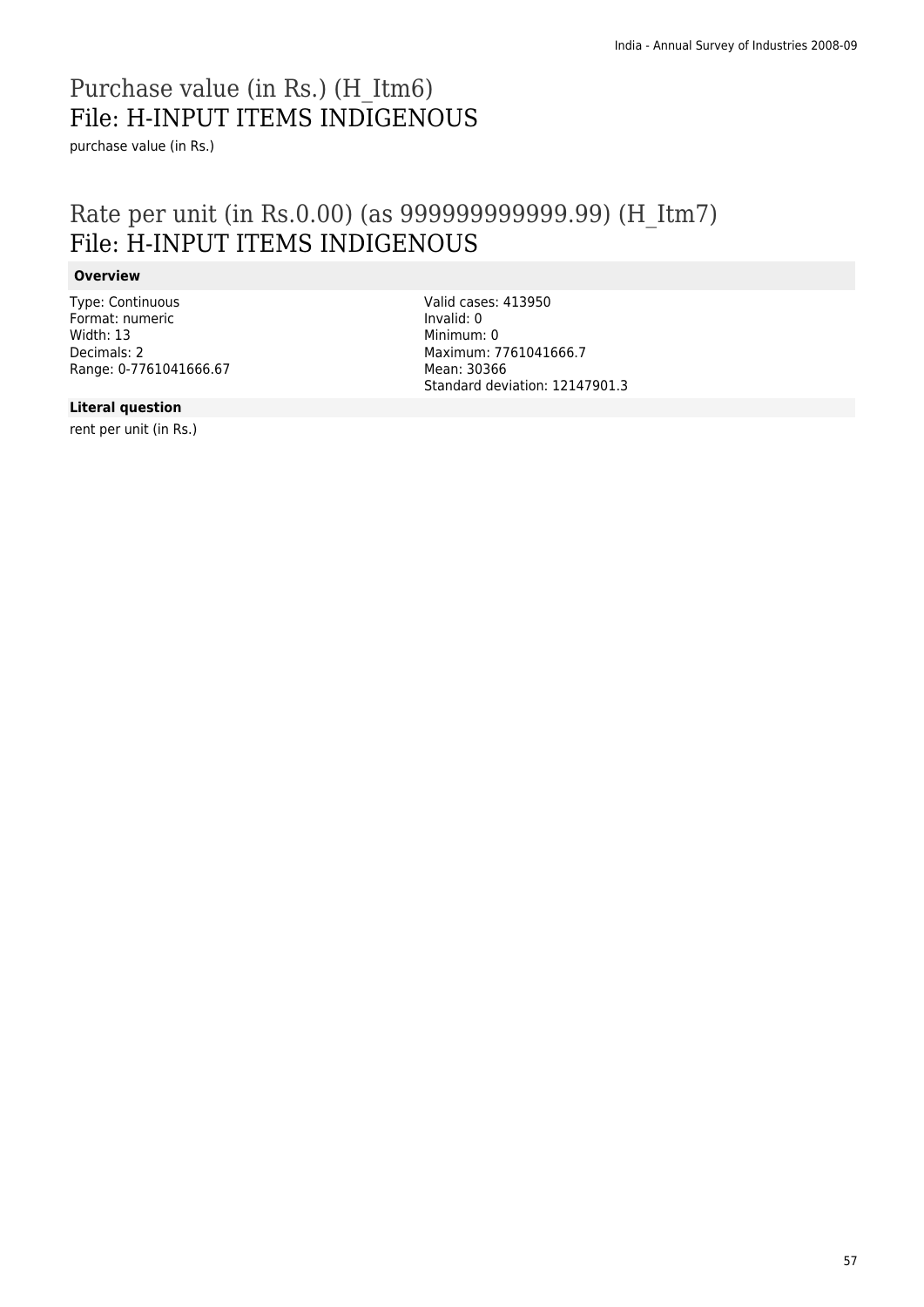## Year (YR) File: I-INPUT ITEMS IMPORTED

### **Overview**

Type: Discrete Format: character Width: 2

### **Literal question**

ASI 2008-09 is the accounting year of the factory ending on 31st March 2009

### Block code 'I' (BLK) File: I-INPUT ITEMS IMPORTED

### **Overview**

Type: Discrete Format: character Width: 1

Valid cases: 23204 Invalid: 0

### **Literal question**

Block 'I' of the Schedule (Questionnaire)

### Despatch Serial No (DSL) File: I-INPUT ITEMS IMPORTED

### **Overview**

Type: Discrete Format: character Width: 5

Valid cases: 23204 Invalid: 0

**Literal question**

Despatch Serial No.

### Sl. No. (I\_Itm1) File: I-INPUT ITEMS IMPORTED

### **Overview**

Type: Discrete Format: numeric Width: 2 Decimals: 0 Range: 1-99 **Description**

Valid cases: 23204 Invalid: 0 Minimum: 1 Maximum: 99

#### . **Universe**

Information in this block is to be reported for all imported items consumed. The items are to be imported by the factory directly. The instructions for filling up of this block are same as those for Block H.

#### **Literal question**

Item No. - Sr. No.

### Item code (ASICC) (I\_Itm3) File: I-INPUT ITEMS IMPORTED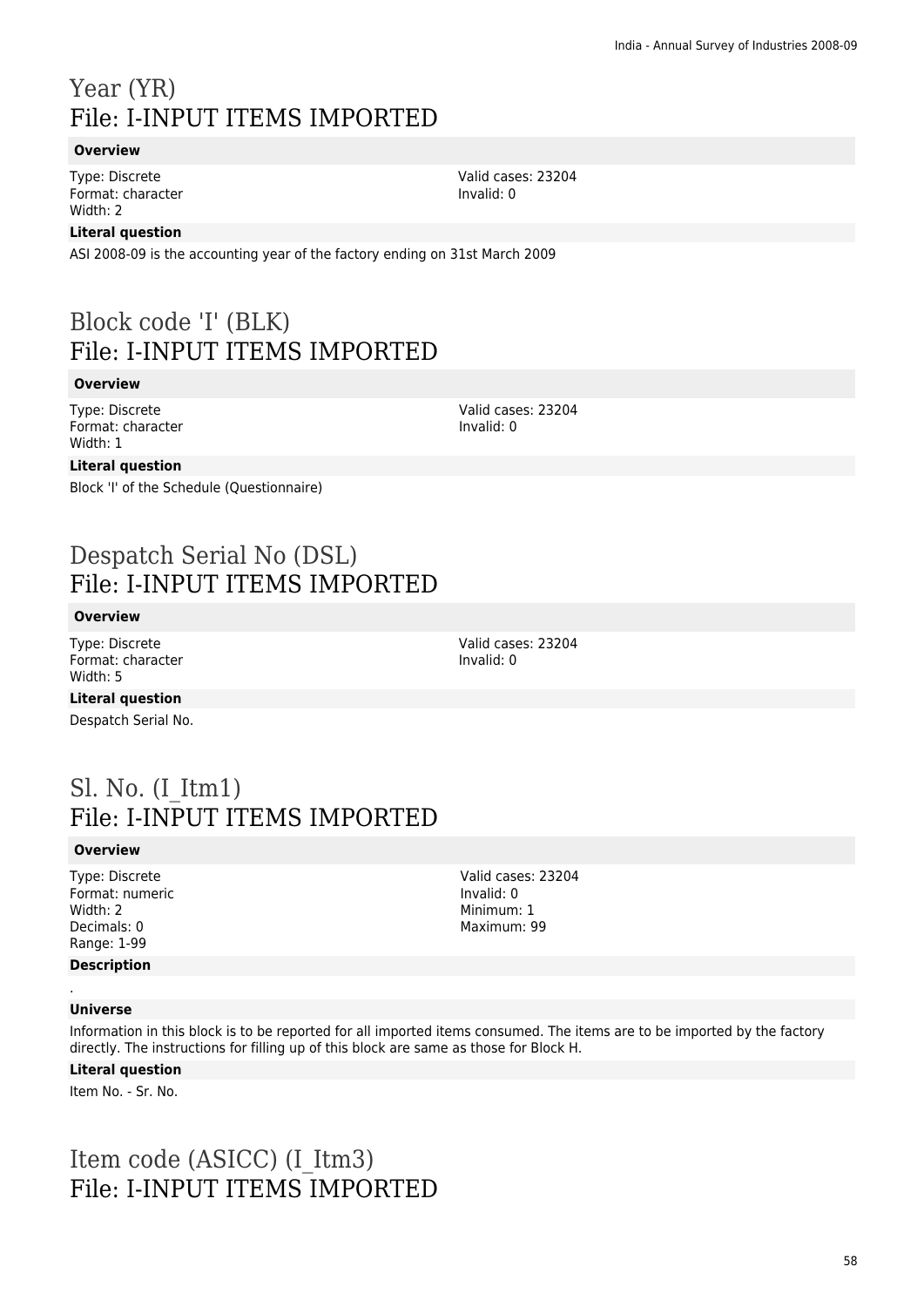## Item code (ASICC) (I\_Itm3) File: I-INPUT ITEMS IMPORTED

### **Overview**

Type: Discrete Format: numeric Width: 5 Decimals: 0 Range: 11106-99940

### **Literal question**

Item code (ASICC)

### Unit of Quantity (I\_Itm4) File: I-INPUT ITEMS IMPORTED

### **Overview**

Type: Discrete Format: numeric Width: 2 Decimals: 0 Range: 1-99

### **Literal question**

unit of quantity

Valid cases: 23204 Invalid: 0 Minimum: 11106 Maximum: 99940 Mean: 71100.3 Standard deviation: 28134.6

> Valid cases: 23204 Invalid: 0 Minimum: 0 Maximum: 27

### Quantity consumed (I\_Itm5) File: I-INPUT ITEMS IMPORTED

#### **Overview**

Type: Continuous Format: numeric Width: 15 Decimals: 3 Range: 0-25793631000 Valid cases: 23204 Invalid: 0 Minimum: 0 Maximum: 25793631000 Mean: 2654435.6 Standard deviation: 178358177.8

### **Literal question**

quantity consumed

### Purchase value (in Rs.) (I\_Itm6) File: I-INPUT ITEMS IMPORTED

#### **Overview**

Type: Continuous Format: numeric Width: 12 Decimals: 0 Range: 287-746378014346

### **Literal question**

purchase value (in Rs.)

Valid cases: 23204 Invalid: 0 Minimum: 287 Maximum: 746378014346 Mean: 514936988.7 Standard deviation: 9400663256.2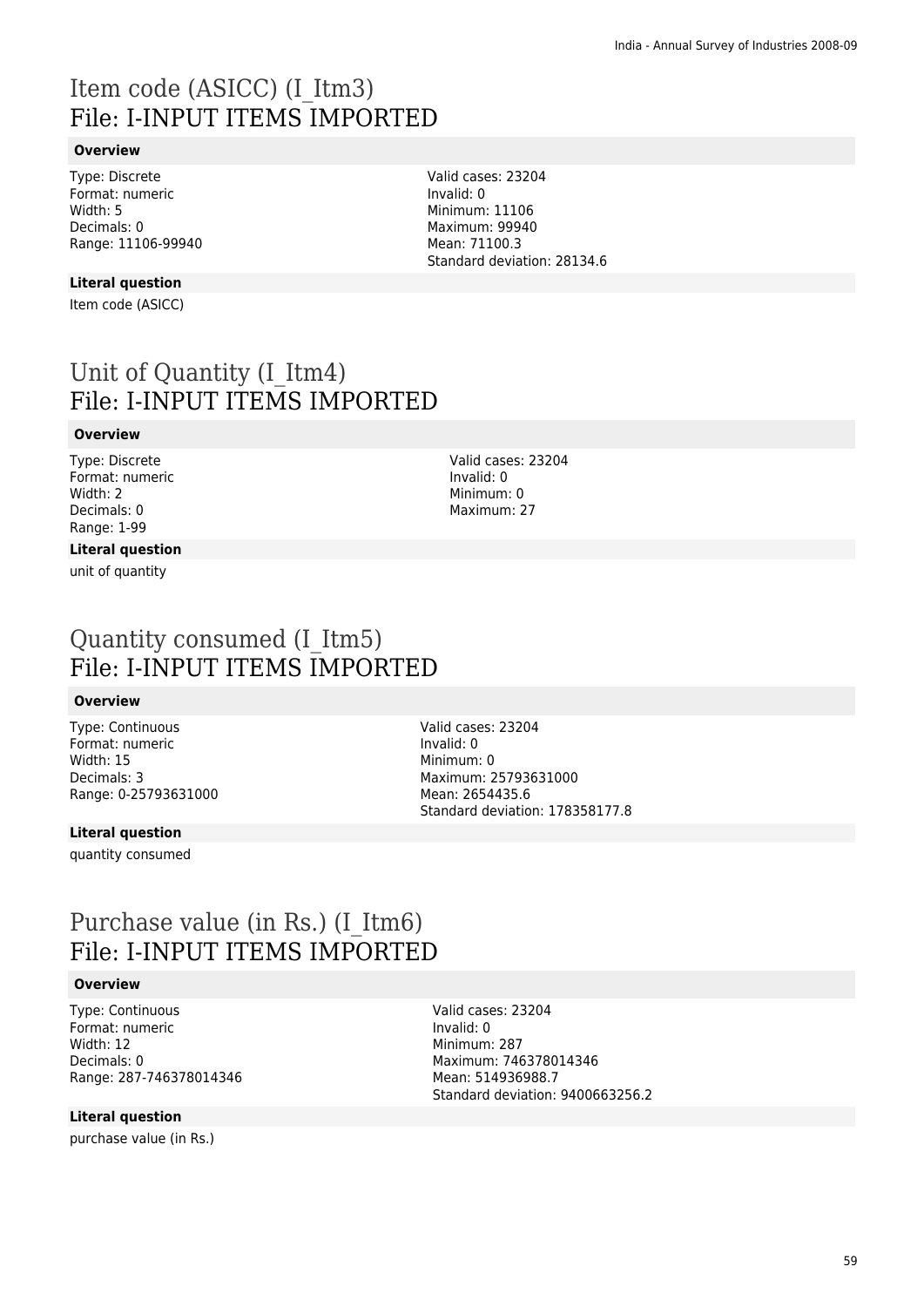## Rate per unit (Rs.0.00) (I\_Itm7) File: I-INPUT ITEMS IMPORTED

### **Overview**

Type: Continuous Format: numeric Width: 11 Decimals: 2 Range: 0-55379133.25 Valid cases: 23204 Invalid: 0 Minimum: 0 Maximum: 55379133.3 Mean: 52007 Standard deviation: 634320.9

### **Literal question**

rate per unit (in Rs.)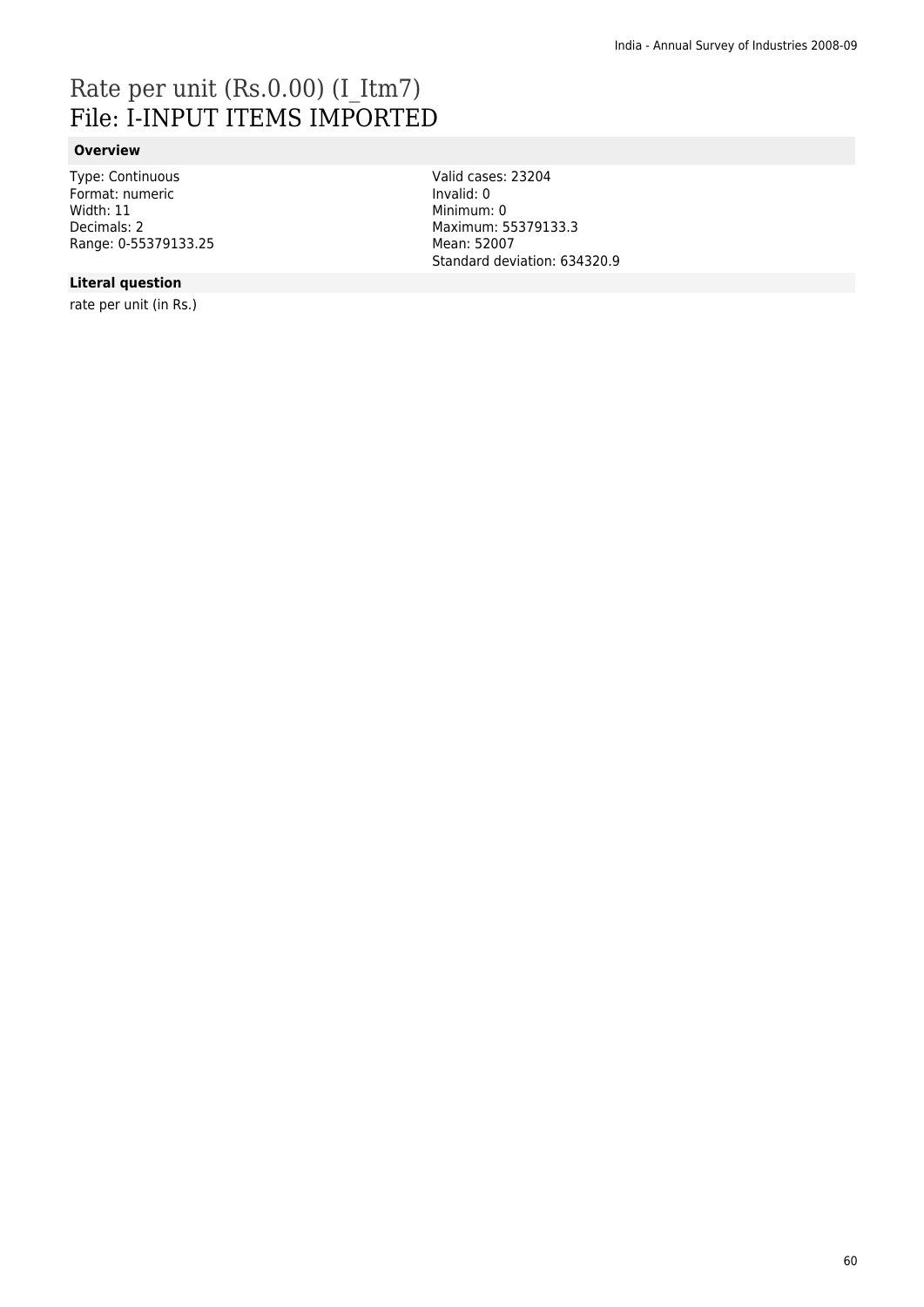## Year (YR) File: J-PRODUCTS AND BY-PRODUCTS

### **Overview**

Type: Discrete Format: character Width: 2

Valid cases: 100854 Invalid: 0

### **Literal question**

ASI 2008-09 is the accounting year of the factory ending on 31st March 2009

## Block code 'J' (BLK) File: J-PRODUCTS AND BY-PRODUCTS

### **Overview**

Type: Discrete Format: character Width: 1

Valid cases: 100854 Invalid: 0

### **Literal question**

Block 'J' of the Schedule (Questionnaire)

### Despatch Serial No (DSL) File: J-PRODUCTS AND BY-PRODUCTS

### **Overview**

Type: Discrete Format: character Width: 5

Valid cases: 100854 Invalid: 0

### **Literal question**

Despatch Serial No.

### $Sl.No.$  (J Itm1) File: J-PRODUCTS AND BY-PRODUCTS

### **Overview**

Type: Discrete Format: numeric Width: 2 Decimals: 0 Range: 1-13

### **Literal question**

Item No. - Sr. No.

#### **Interviewer instructions**

In this block information like quantity manufactured, quantity sold, gross sale value, excise duty, sales tax paid and other distributive expenses, per unit net sale value and ex-factory value of output will be furnished by the factory item by item. If the distributive expenses are not available product-wise, the details may be given on the basis of reasonable estimation.

## Item code (ASICC) (J\_Itm3) File: J-PRODUCTS AND BY-PRODUCTS

**Overview**

Valid cases: 100854 Invalid: 0 Minimum: 1 Maximum: 13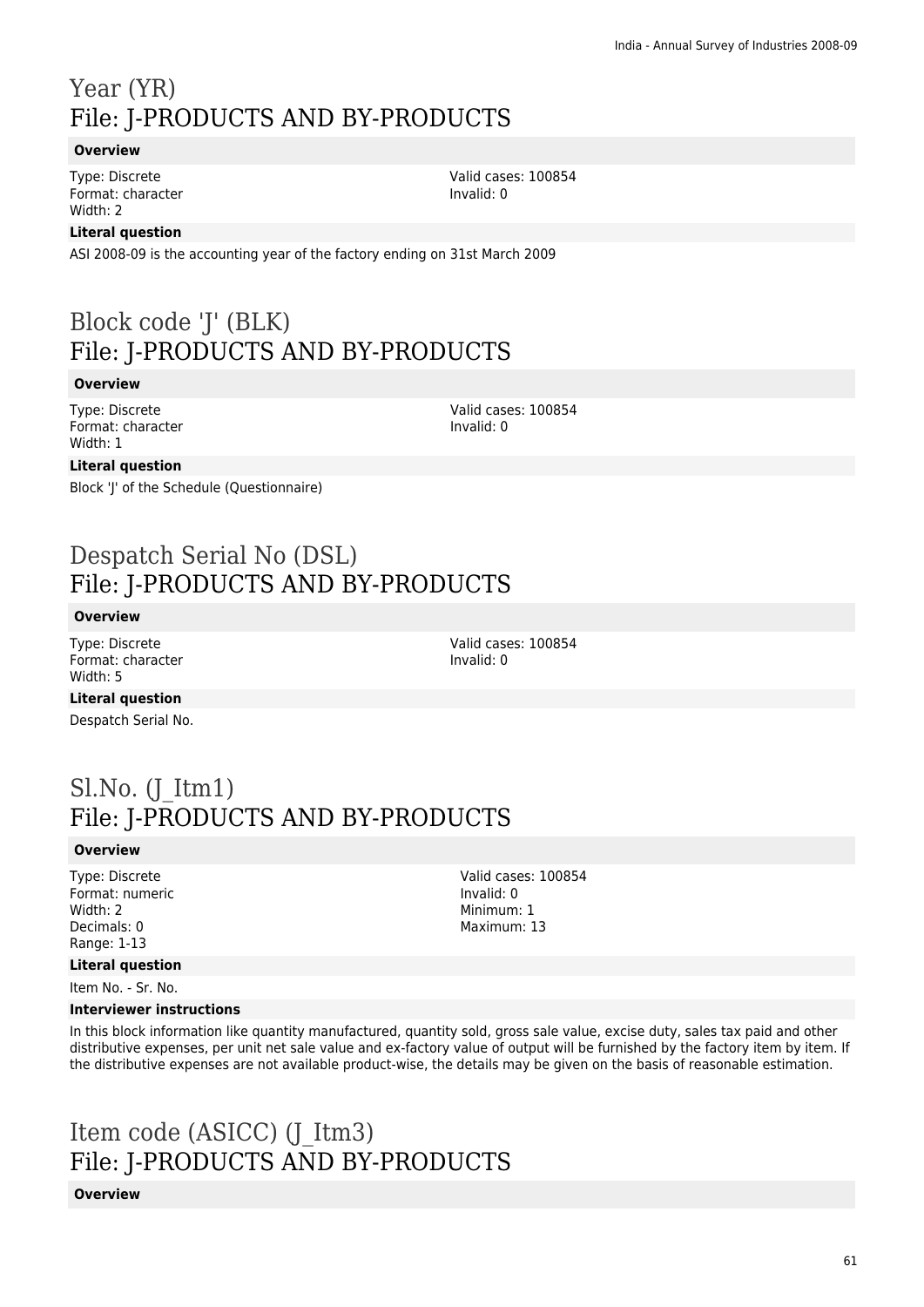### Item code (ASICC) (J\_Itm3) File: J-PRODUCTS AND BY-PRODUCTS

Type: Discrete Format: numeric Width: 5 Decimals: 0 Range: 11202-99950

### **Literal question**

Item code (ASICC)

#### **Interviewer instructions**

This is to be filled in by field staff as per ASICC 2009.

### Unit of Quantity (J\_Itm4) File: J-PRODUCTS AND BY-PRODUCTS

#### **Overview**

Type: Discrete Format: numeric Width: 2 Decimals: 0 Range: 0-27

### **Literal question**

Unit of Quantity

#### **Interviewer instructions**

It should be reported in specified unit of ASICC 2009. In case the description of the product is not available in ASSIC 2009 and thus, unit of quantity is not available, unit reported by factory is to be recorded.

### Quantity manufactured (J\_Itm5) File: J-PRODUCTS AND BY-PRODUCTS

#### **Overview**

Type: Continuous Format: numeric Width: 16 Decimals: 3 Range: 0-137481684000 Valid cases: 100854 Invalid: 0 Minimum: 0 Maximum: 137481684000 Mean: 5779209.4 Standard deviation: 567271418.8

### **Literal question**

Quantity manufactured

### **Interviewer instructions**

It will refer the products and quantity manufactured in the reference financial year.

### Quantity sold (J\_Itm6) File: J-PRODUCTS AND BY-PRODUCTS

#### **Overview**

Type: Continuous Format: numeric Width: 16 Decimals: 3 Range: -473655.818-130156598000

**Literal question**

Valid cases: 100854 Invalid: 0 Minimum: -473655.8 Maximum: 130156598000 Mean: 6104101.7 Standard deviation: 558506693.3

Valid cases: 100854 Invalid: 0 Minimum: 11202 Maximum: 99950

Valid cases: 100854 Invalid: 0 Minimum: 0 Maximum: 27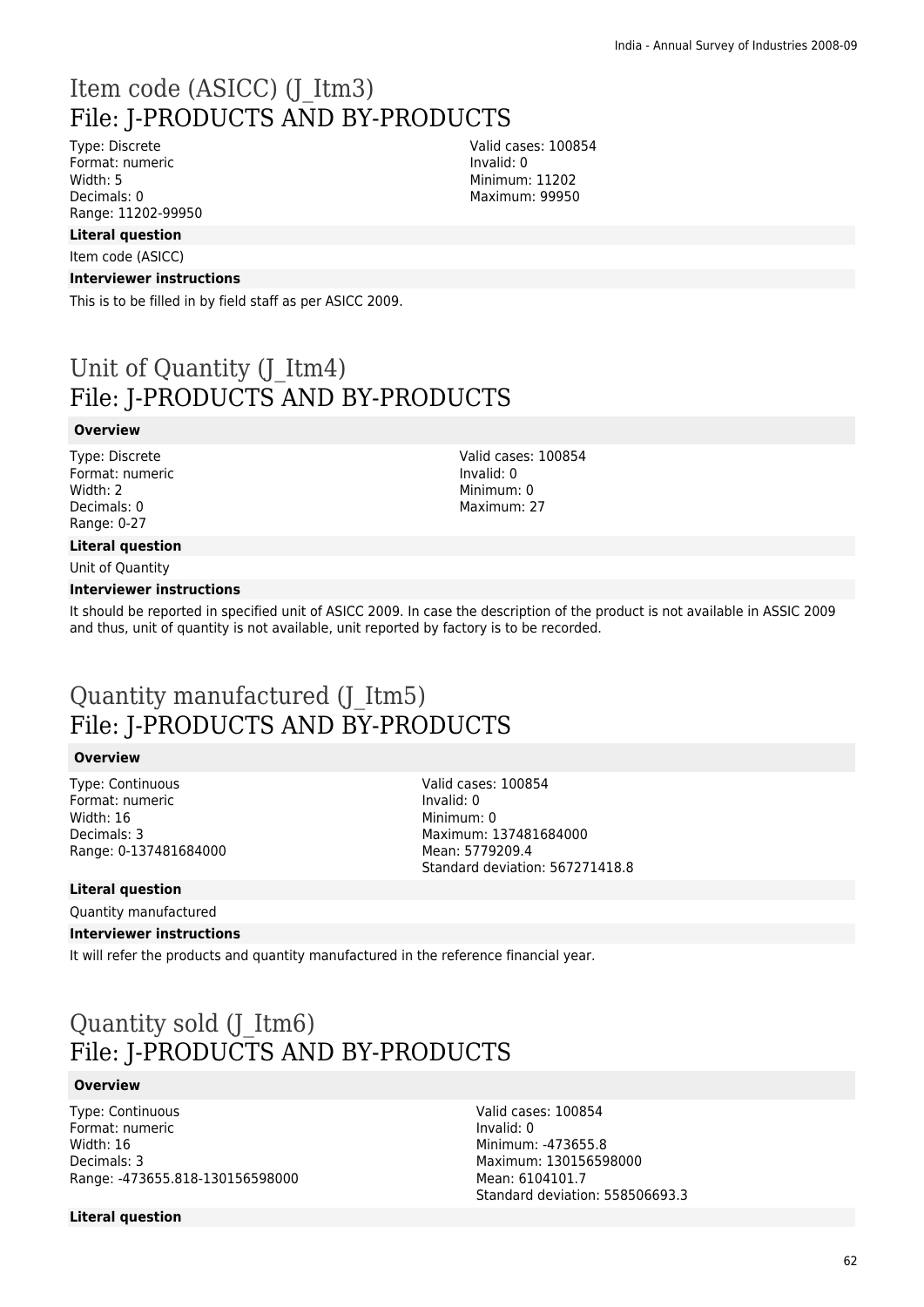## Quantity sold (J\_Itm6) File: J-PRODUCTS AND BY-PRODUCTS

Quantity sold

### **Interviewer instructions**

It will also refer the products and quantity manufactured in the reference financial year.

### Gross sale value (Rs.) (J\_Itm7) File: J-PRODUCTS AND BY-PRODUCTS

### **Overview**

Type: Continuous Format: numeric Width: 12 Decimals: 0 Range: 0-972079759874 Valid cases: 100854 Invalid: 0 Minimum: 0 Maximum: 972079759874 Mean: 479466489 Standard deviation: 6496761380.8

### **Literal question**

Gross sale value (Rs.) (including subsidy received)

#### **Interviewer instructions**

The gross sale value of the products as charged from the customers will be reported here. It includes excise duty paid or sales tax realized by the factory on behalf of the Government as also all distributive expenses incurred such as (i) discount or rebate, allowances for returnable cases or other packing and any other drawback allowed to customers, (ii) charges for carriage, outward, and (iii) commission to selling agents.

It should be noted that in case of factories where net sale value is available, the gross sale value should be arrived at by adding excise duty, etc. Further the subsidy received, if any, from Government should also be included while reporting gross sale value. In case gross sale value is not available, net sale value may be reported with a foot note. However, adjustments of accounts pertaining to earlier year shown in the profit and loss accounts of the year should not be taken into account.

Where part of the product of factory is exported at a loss, for convenience of calculation, calculate the sale value entirely on the basis of domestic pricing, ignoring loss on exports, cash subsidy received in the year, and profits made from sale of import entitlements or actual sale of mill stores, raw materials and machinery imported. Where a factory puts all its products in the foreign market for sale, calculate the same value on the basis of value received from exports, together with the subsidy received, if any. For the products meant entirely for the domestic market and subsidy received from the Government, the same treatment will be given.

### excise duty (J\_Itm8) File: J-PRODUCTS AND BY-PRODUCTS

### **Overview**

Type: Continuous Format: numeric Width: 11 Decimals: 0 Range: 0-63133903039 Valid cases: 100854 Invalid: 0 Minimum: 0 Maximum: 63133903039 Mean: 31072077.5 Standard deviation: 511652450.9

### **Description**

The excise duty is the amount charged to final product of a factory and not charged to intermediate products or processes of production in the factory.

### **Literal question**

distributive expenses (rs.)-excise duty

## Sales Tax (J\_Itm9) File: J-PRODUCTS AND BY-PRODUCTS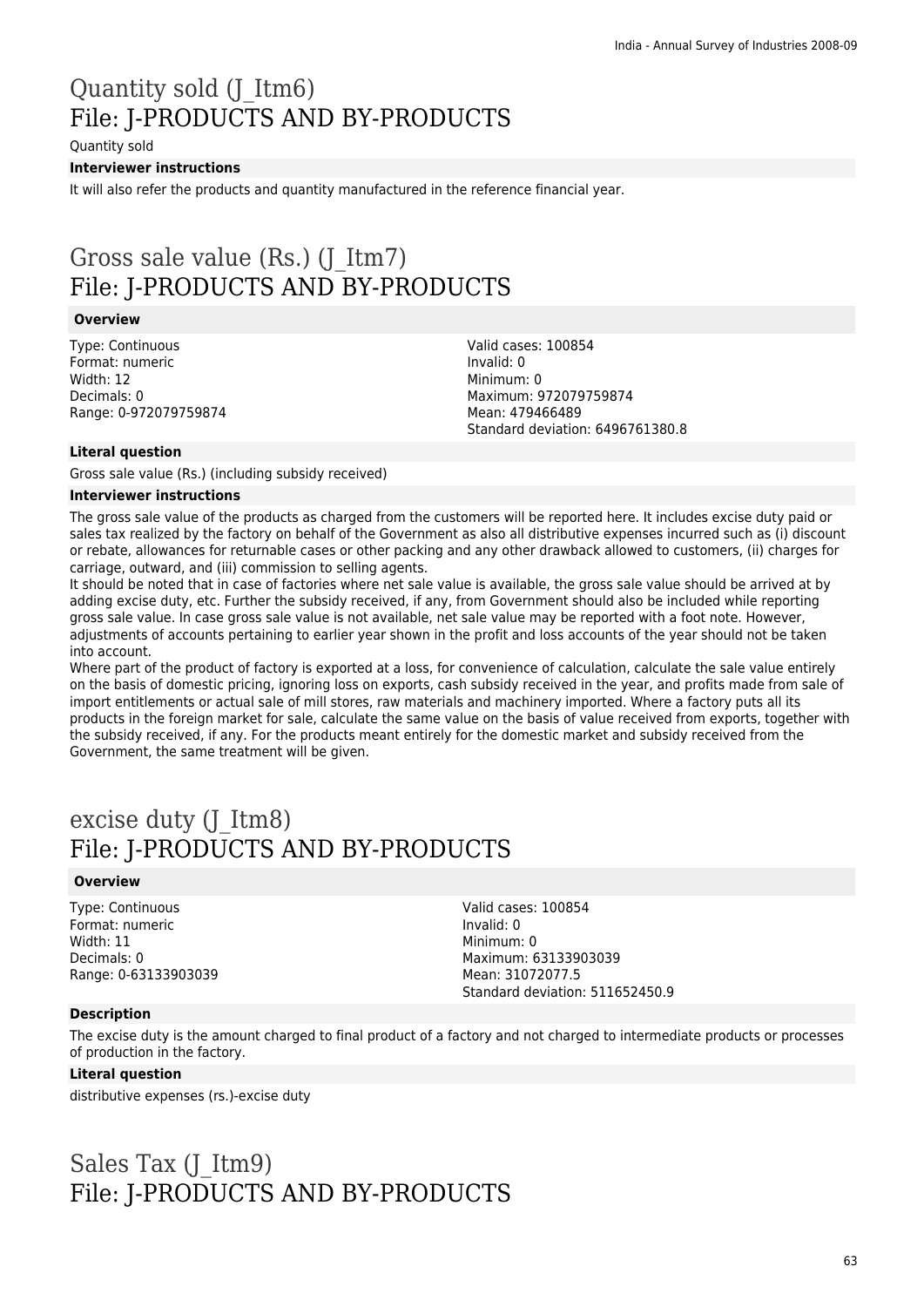## Sales Tax (J\_Itm9) File: J-PRODUCTS AND BY-PRODUCTS

### **Overview**

Type: Continuous Format: numeric Width: 10 Decimals: 0 Range: 0-6044801932

### **Literal question**

distributive expenses (rs.)-sales tax/vat

#### **Interviewer instructions**

The sales tax realised by the factory on behalf of the Government in respect of products sold, are to be reported here.

Valid cases: 100854

Maximum: 6044801932 Mean: 2108477.3

Standard deviation: 43923986.7

Invalid: 0 Minimum: 0

## Others (J\_Itm10) File: J-PRODUCTS AND BY-PRODUCTS

#### **Overview**

Type: Continuous Format: numeric Width: 11 Decimals: 0 Range: 0-15870802810

Valid cases: 100854 Invalid: 0 Minimum: 0 Maximum: 15870802810 Mean: 12647593.8 Standard deviation: 127744852.1

#### **Literal question**

distributive expenses (rs.)-others

#### **Interviewer instructions**

Other distributive expenses i.e. outward transport, rebate, commission, transit insurance of goods sold, packing fees etc are to be recorded here.

### Total (J\_Itm11) File: J-PRODUCTS AND BY-PRODUCTS

#### **Overview**

Type: Continuous Format: numeric Width: 11 Decimals: 0 Range: 0-63133903039

Valid cases: 100854 Invalid: 0 Minimum: 0 Maximum: 63133903039 Mean: 45835972.9 Standard deviation: 569883903.2

#### **Literal question**

distributive expenses (rs.)-excise dutytotal

### Per unit net sale value (Rs.) (J\_Itm12) File: J-PRODUCTS AND BY-PRODUCTS

#### **Overview**

Type: Continuous Format: numeric Width: 13 Decimals: 2 Range: -2603-2329518863 Valid cases: 100854 Invalid: 0 Minimum: -2603 Maximum: 2329518863 Mean: 143805.1 Standard deviation: 11000308.1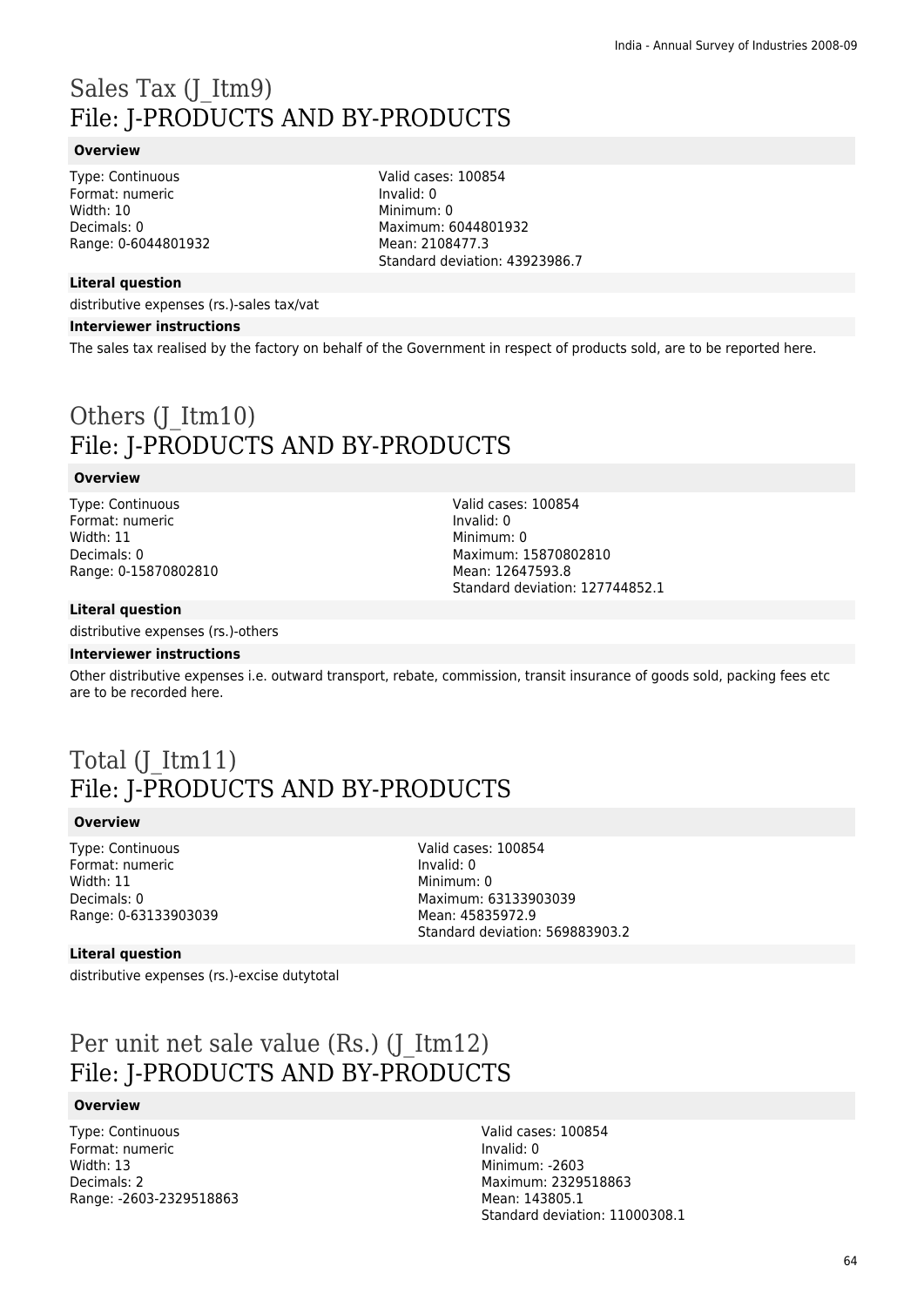## Per unit net sale value (Rs.) (J\_Itm12) File: J-PRODUCTS AND BY-PRODUCTS

### **Literal question**

Per unit net sale value (Rs.) [col 7-col 11]

### **Interviewer instructions**

To arrive at per unit net sale value, total distributive expenses (Col.11) is to be deducted from gross sale value (Col.7) and then divided by quantity sold (Col.6). Per unit net sale value is to be calculated upto 2 place of decimal.

### ex-factory value (Rs.) (J\_Itm13) File: J-PRODUCTS AND BY-PRODUCTS

### **Overview**

Type: Continuous Format: numeric Width: 12 Decimals: 0 Range: 0-929063449070 Valid cases: 100854 Invalid: 0 Minimum: 0 Maximum: 929063449070 Mean: 439757394.3 Standard deviation: 6106262849.7

### **Literal question**

ex-factory value of quantity manufactured including subsidy received (Rs.)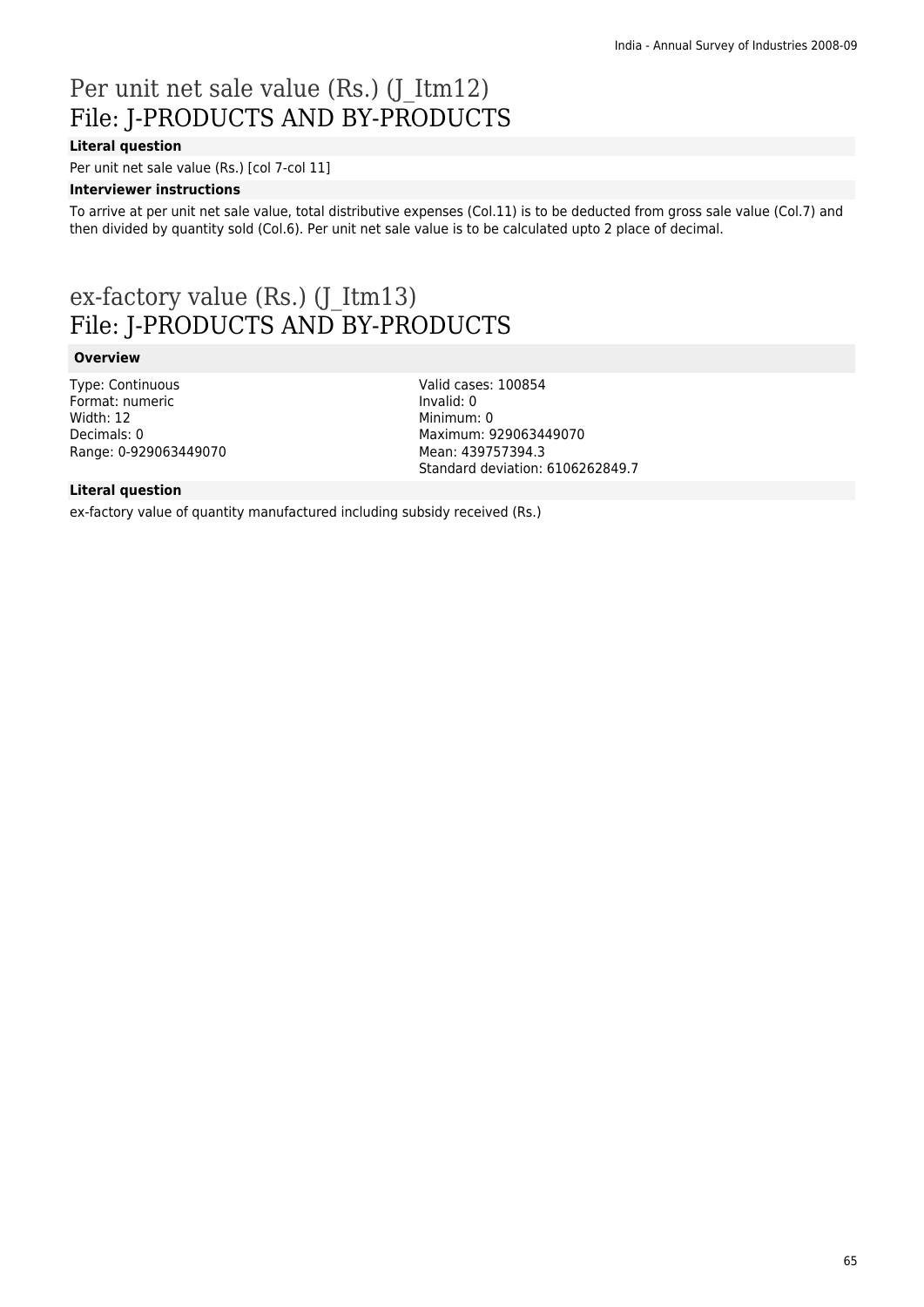## **Documentation**

### **Questionnaires**

### **ASI Schedule 2008-09**

Title ASI Schedule 2008-09 Author(s) CSO (IS) Wing Kolkata Country India Language English Filename ASI Sch 08-09.pdf

### **Reports**

### **Introduction & Preface**

Title Introduction & Preface Author(s) CSO (IS) Wing Kolkata Country India Language English Filename Statements 1 Review of Results.pdf

### **Principal characteristics by Major Economic Activities**

Title Principal characteristics by Major Economic Activities Author(s) CSO (IS) Wing Kolkata Country India Language English Filename Statements\_2.pdf

### **Distribution of Factories by Size of Employment**

Title Distribution of Factories by Size of Employment Author(s) CSO (IS) Wing Kolkata Country India Language English Filename Section 4 Statements 5-6 18jan11.pdf

### **Distribution of Factories by Size of Capital**

Title Distribution of Factories by Size of Capital Author(s) CSO (IS) Wing Kolkata Country India Language English Filename Section\_5\_Statements\_7-8\_18jan11.pdf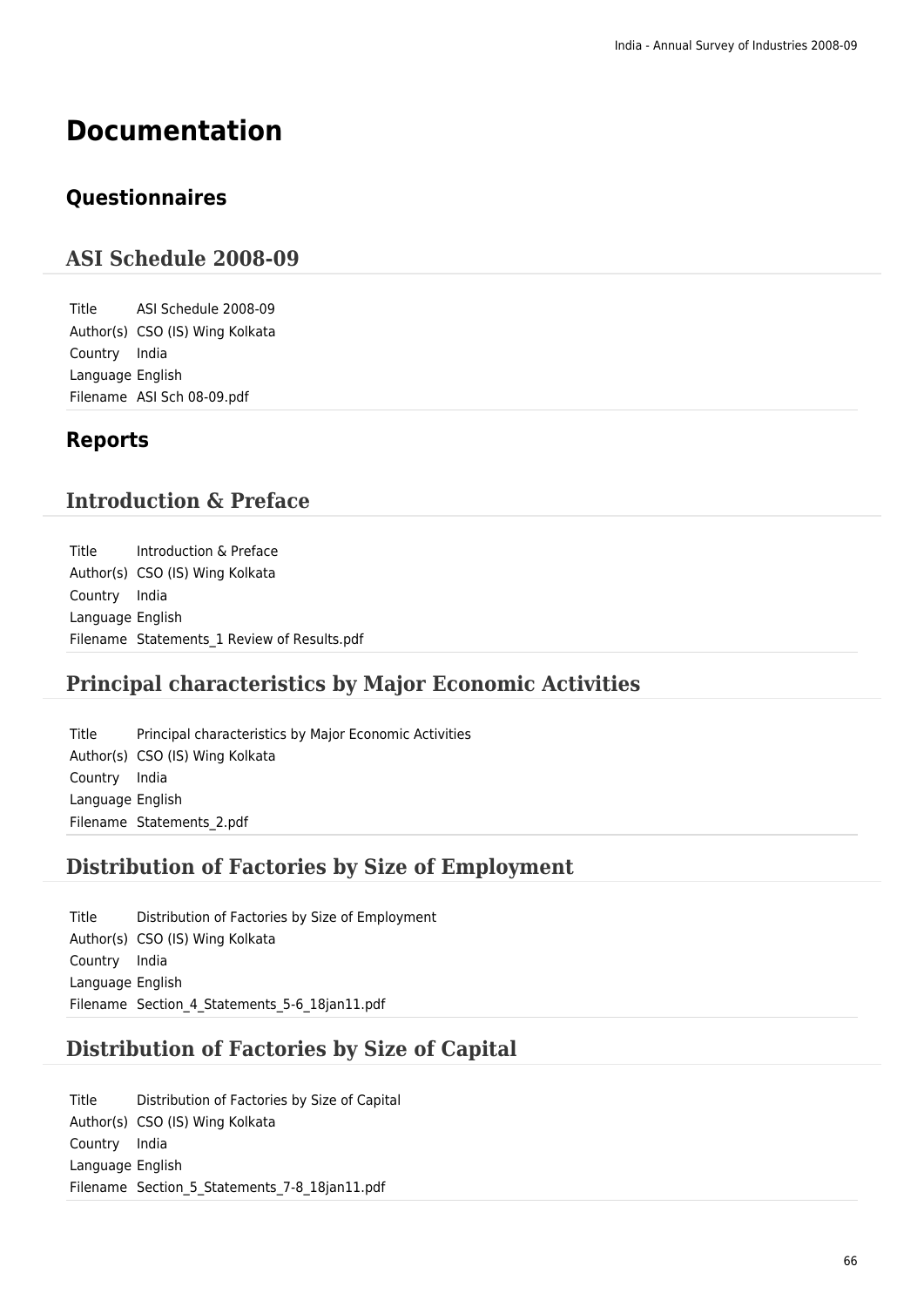### **Distribution of Factories by size of Gross Output**

Title Distribution of Factories by size of Gross Output Author(s) CSO (IS) Wing Kolkata Country India Language English Filename Section 6 Statements 9-10 18jan11.pdf

### **Distribution of Factories by Size of Net Value added**

Title Distribution of Factories by Size of Net Value added Author(s) CSO (IS) Wing Kolkata Country India Language English Filename Section 7 Statements 11-12 18jan11.pdf

### **Relative Importance of Industries**

Title Relative Importance of Industries Author(s) CSO (IS) Wing Kolkata Country India Language English Filename Section 8 Statements 13-14 18ian11.pdf

### **Relative Importance of States- All Industries**

Title Relative Importance of States- All Industries Author(s) CSO (IS) Wing Kolkata Country India Language English Filename Section 9 Statements 15-16 18jan11.pdf

### **Regional Distribution of Industries**

Title Regional Distribution of Industries Author(s) CSO (IS) Wing Kolkata Country India Language English Filename Section\_10\_Statements\_17-18\_18jan11.pdf

### **Annual Series For Principal Characteristics**

Title Annual Series For Principal Characteristics Country India Language English Filename asi result 2008 09 tab1 18jan11.pdf

### **Principal Characterstics by Major Industry Group in ASI 2008-09**

Title Principal Characterstics by Major Industry Group in ASI 2008-09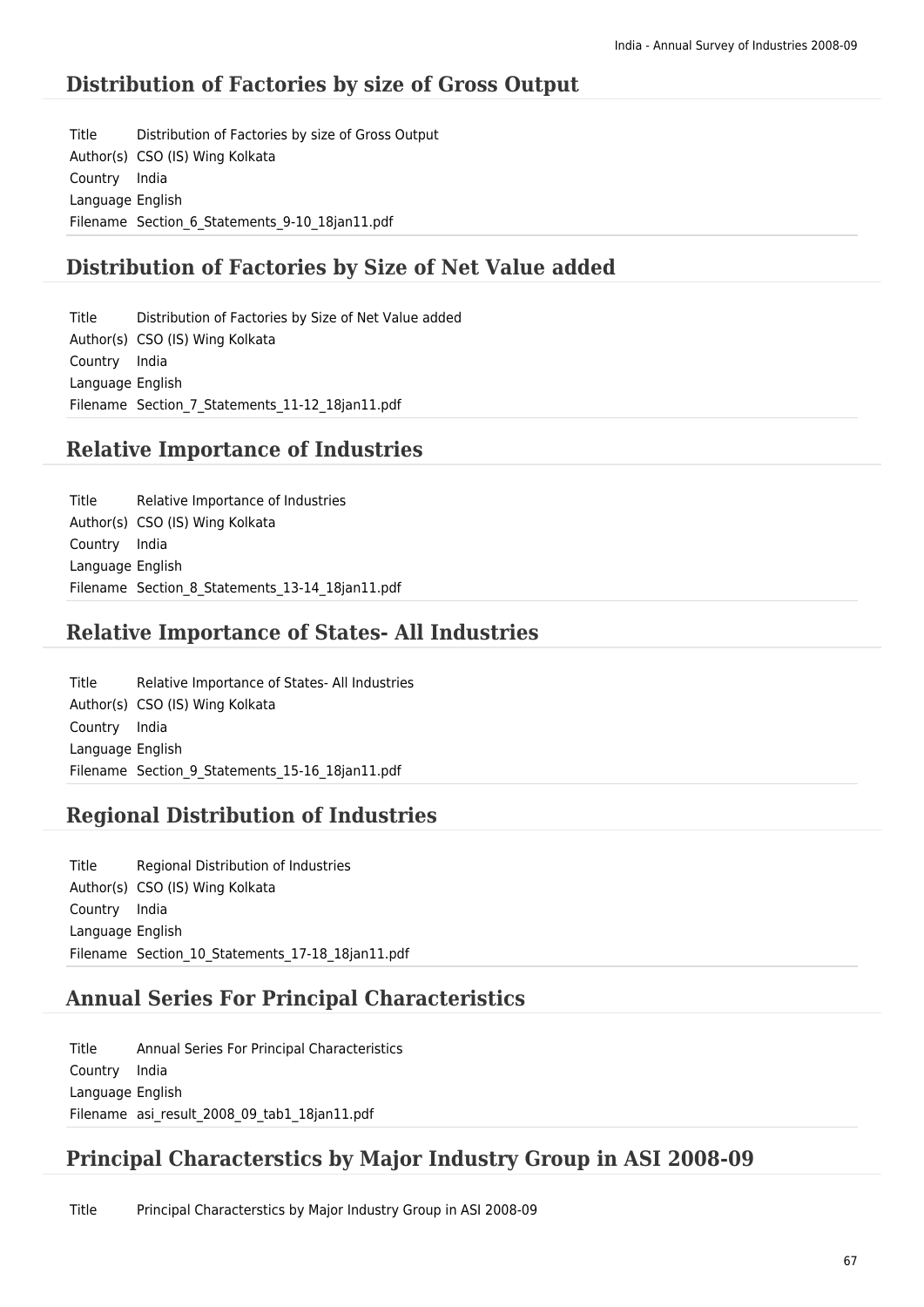### **Principal Characterstics By Major States in ASI 2008-09**

Title Principal Characterstics By Major States in ASI 2008-09 Country India Language English Filename asi result 2008 09 tab3 18jan11.pdf

### **Estimate of some important characteristics by State for the year 2008-2009**

Title Estimate of some important characteristics by State for the year 2008-2009 Country India Language English Filename asi result 2008 09 tab4 18jan11.pdf

### **Estimate of some important characteristics by 3 digit of NIC'08 for the year 2008-2009**

Title Estimate of some important characteristics by 3 digit of NIC'08 for the year 2008-2009 Country India Language English Filename asi\_result\_2008\_09\_tab5\_18jan11.pdf

### **Principal Characteristics by Rural - Urban Break-up in ASI 2008-2009**

Title Principal Characteristics by Rural - Urban Break-up in ASI 2008-2009 Country India Language English Filename asi result 2008 09 tab6 18jan11.pdf

### **Principal Characterstics by Type of Organisation in ASI 2008-2009**

Title Principal Characterstics by Type of Organisation in ASI 2008-2009 Country India Language English Filename asi result 2008 09 tab7 18jan11.pdf

### **IHSN Report ASI 2008-09**

Title IHSN Report ASI 2008-09 Country India Language English Filename IHSN\_Report\_ASI\_2008\_09.pdf

### **Technical documents**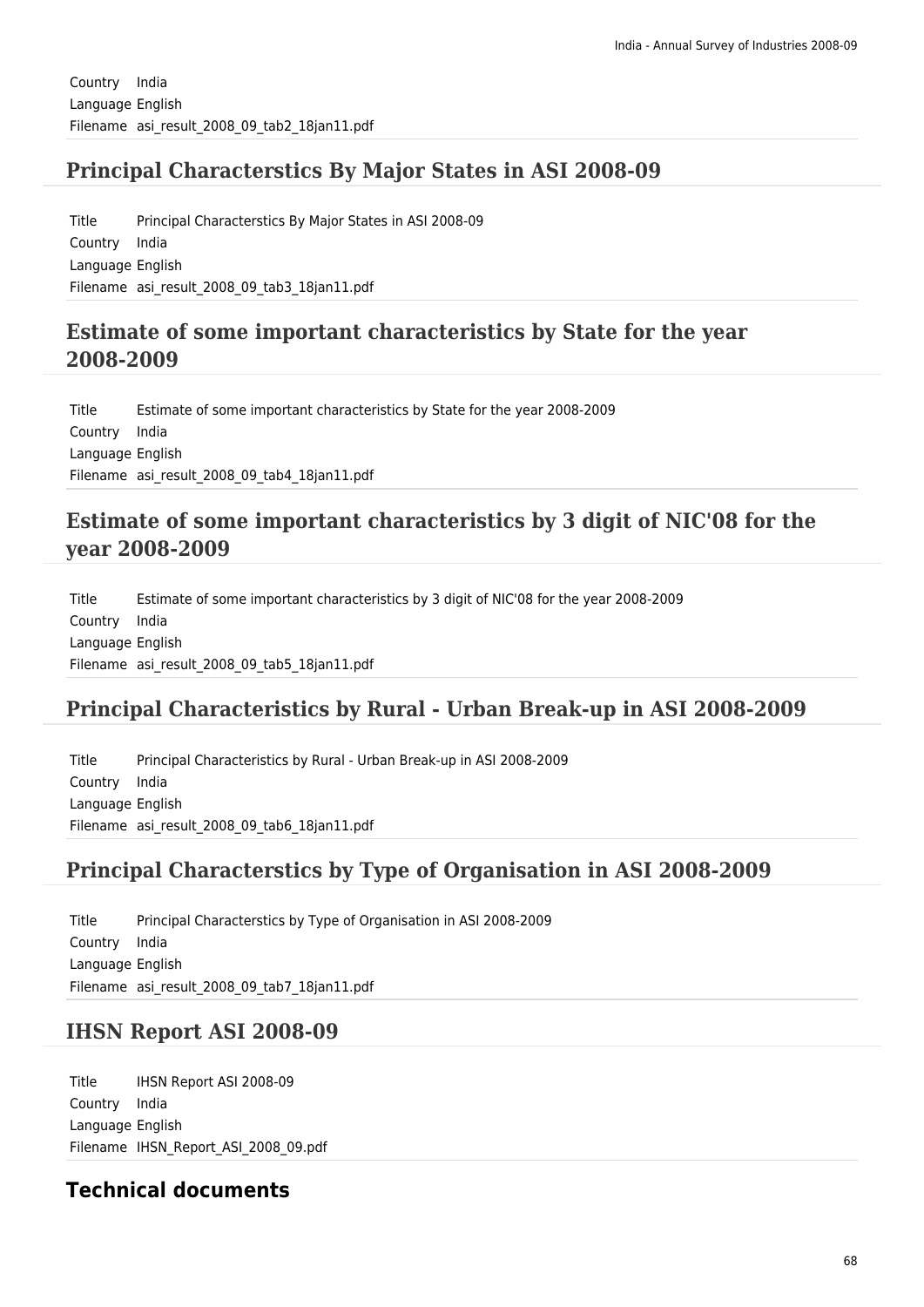### **National Industrial Classification**

Title National Industrial Classification Author(s) NSS (FOD) Country India Language English Filename nic\_2008.pdf

### **ASICC Code**

Title ASICC Code Author(s) NSS (FOD) Country India Language English Filename asicc\_Code.pdf

### **Tabulation Plan (Annual Survey of Industries, 2008-09: Flow Chart for Tabulation Program)**

Title Tabulation Plan (Annual Survey of Industries, 2008-09: Flow Chart for Tabulation Program) Author(s) CSO (IS) Wing Kolkata Country India Language English Filename Tabulation plan.pdf

### **Validation Checks, ASI 2008--2009**

Title Validation Checks, ASI 2008--2009 Author(s) CSO (IS) Wing Kolkata Country India Language English Filename Annexure-II-validation check.pdf

### **ASI 2008-09 State codes**

Title ASI 2008-09 State codes Country India Language English Filename state.pdf

### **Instructions to Field staff**

Title Instructions to Field staff Country India Language English Filename Instructions to field staff.pdf

### **District Code List**

Title District Code List